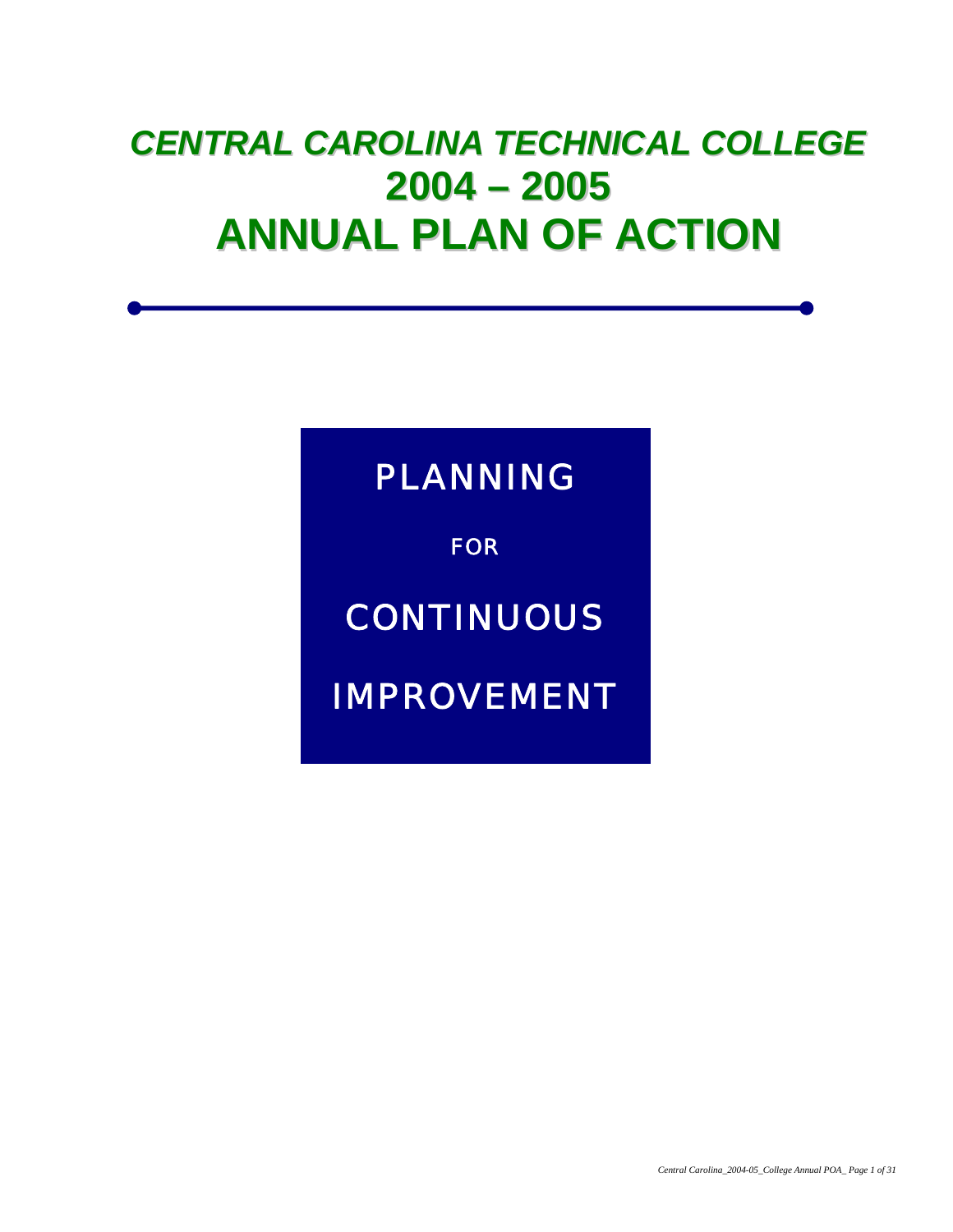# TABLE OF CONTENTS

| <b>Introduction</b>                                          | 3              |  |  |  |  |  |  |
|--------------------------------------------------------------|----------------|--|--|--|--|--|--|
| <b>Annual Planning Process</b>                               | 3              |  |  |  |  |  |  |
| <b>Annual Evaluation Process</b>                             | 4              |  |  |  |  |  |  |
| <b>Annual Planning and Evaluation Cycle</b>                  | 5              |  |  |  |  |  |  |
| <b>Mission Statement</b>                                     |                |  |  |  |  |  |  |
| <b>Vision</b>                                                | 6              |  |  |  |  |  |  |
| <b>Values</b>                                                |                |  |  |  |  |  |  |
| <b>Statement of Role and Scope</b>                           | 6              |  |  |  |  |  |  |
| <b>Strategic Directions</b>                                  | $\overline{7}$ |  |  |  |  |  |  |
| <b>Annual 2004-05 College Goals</b>                          | 8              |  |  |  |  |  |  |
| Major Unit 2004-05 Annual Plans of Action:                   | $9 - 30$       |  |  |  |  |  |  |
| <b>Academic and Student Affairs</b><br>$9 - 17$              |                |  |  |  |  |  |  |
| <b>Business Affairs</b><br>$18 - 19$                         |                |  |  |  |  |  |  |
| <b>Continuing Education</b><br>$20 - 26$                     |                |  |  |  |  |  |  |
| <b>Planning and Institutional Effectiveness</b><br>$27 - 30$ |                |  |  |  |  |  |  |

# **APPENDIX A Timeline for College 2004-05 Annual Plan of Action 31**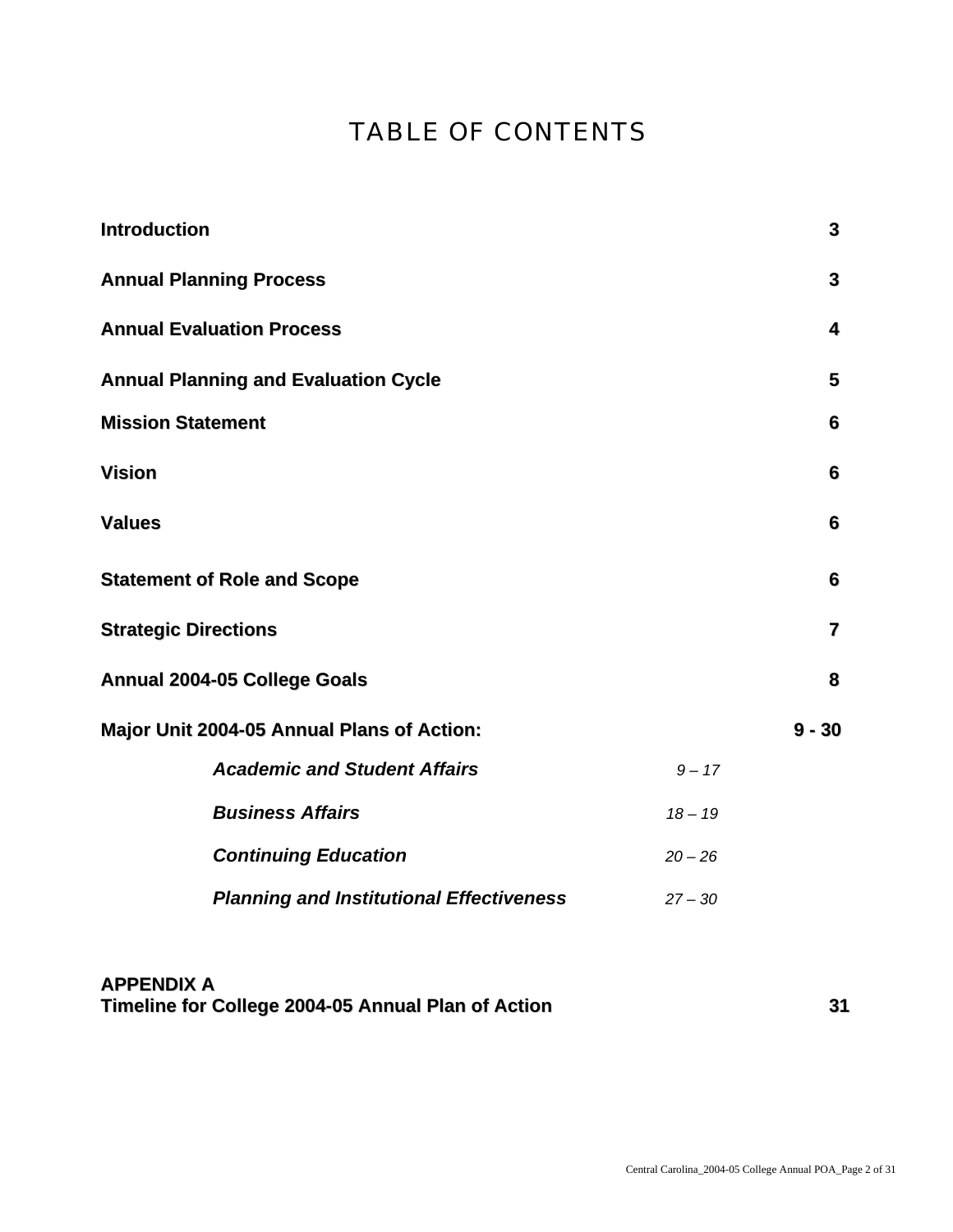#### **INTRODUCTION**

On-going planning and evaluation are the inherent, integral elements that make the College's strategic plan dynamic. Annual institutional planning ensures both continual assessment of the College's progress and use of expected results for improvement. The strategic planning and evaluation system is described in its entirety in the "Central Carolina Technical College 2004 – 2009 Strategic Plan for Continuous Improvement" (*Strategic Plan*.)

The 2004-05 College Plan of Action will serve as a guide for College efforts throughout this year. The development of annual objectives by individual faculty and staff members is incorporated into the academic and operational areas for use in preparing unit plans of action that direct activities of the College as a whole. The timeline used to develop this year's plan of action is found in **Appendix A** of this document.

### **Annual Planning Process**

Playing an essential role in the strategic planning and evaluation cycle, annual planning and evaluation is a systematic, decentralized process by which the College's five-year strategic directions are translated into annual plans of action. The Central Carolina Technical College mission statement and strategic directions serve as a central focus for developing the annual plan and for allocating resources to achieve the objectives delineated in the corresponding unit plans of action. Six success factors described in the *Strategic Plan* also serve as focal points.

The process begins each year as the Executive Leadership Team (ELT) develops a set of College annual goals based primarily on the Institution's seven strategic directions and six success factors. Next, the Academic Management Team (AMT), representing all educational and student affairs units, develops a plan of action for the major division of academic and student affairs based on the College's (1) Strategic Directions, (2) Annual Goals, (3) Success Factors and (4) divisional results reported from the prior year's annual plan of action. Concurrently, the academic deans, department chairs, and program managers also develop their annual unit plans.

Then, the Annual Academic and Student Affairs Plan of Action, which includes objectives and resource allocation requirements, is used as the primary impetus from which the other major units, comprised of the administrative/support divisions, devise their unit plans of action. Serving as focal points, as well, are the College's Strategic Directions, Annual Goals, Success Factors, and the results from the previous planning cycle. These key areas serve to keep the College's budget focused more on employing needed strategies rather than exclusively employing operational tactics.

Ultimately, the plans of action of the Academic and Student Affairs, Business Affairs, Continuing Education, and Planning and Institutional Effectiveness major divisions are linked to formulate the College Annual Plan of Action. This Plan is used to develop the College's annual budget submitted to the State of South Carolina and is used as justification for the reallocation of resources during the budget development year. After having been incorporated into the annual budget process and approved by the Central Carolina Technical College Area Commission, the Annual College Plan of Action is officially disseminated via the College's website: www.cctech.edu/AbouttheCollege.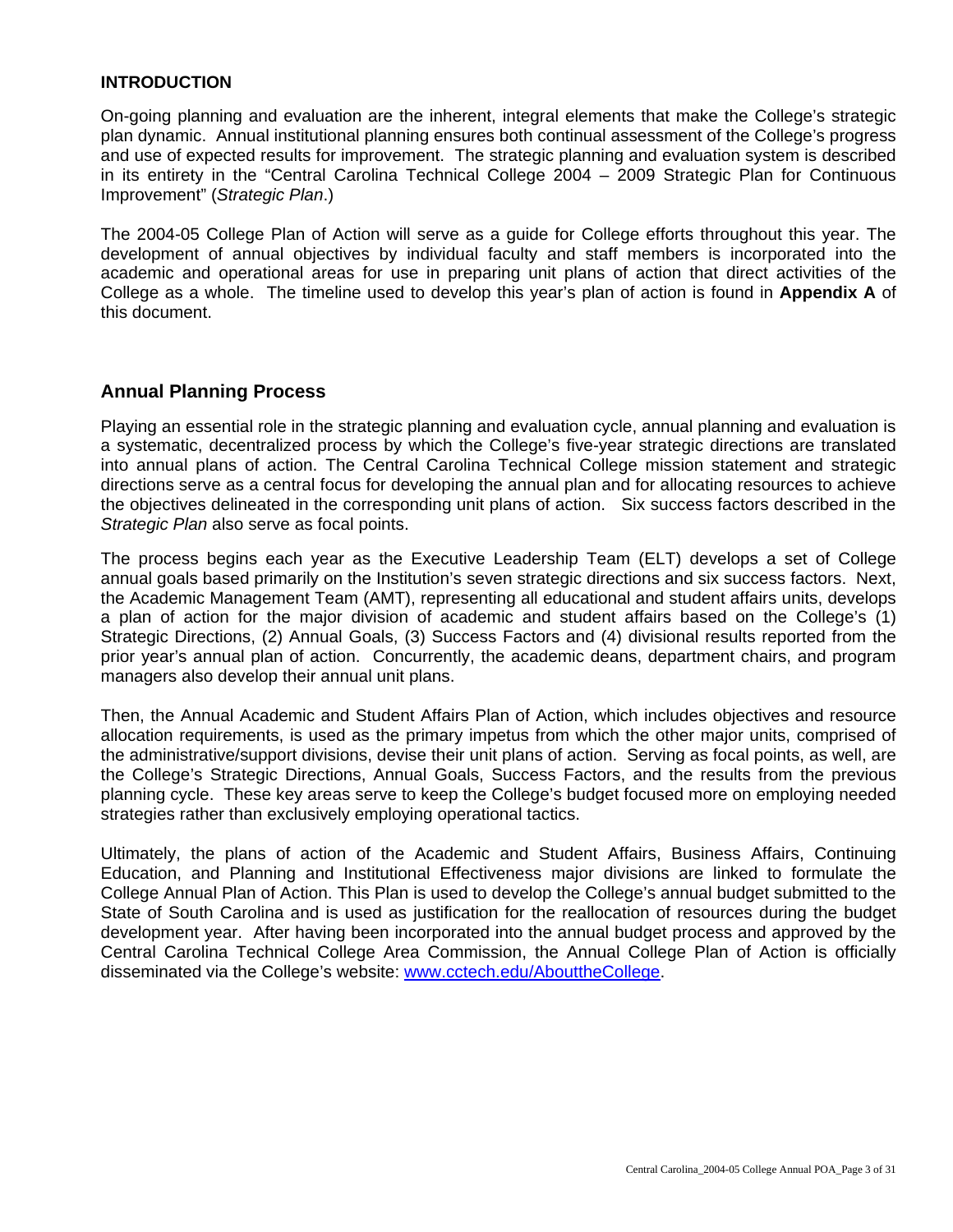### **Annual Evaluation Process**

Fundamental to continuous improvement is the systematic assessment of the performance of programs and services. While the strategic plan produces the roadmap to achieve the Institution's mission and annual goals, the evaluation process provides evidential documentation of utilization of results. It is the cornerstone for assessing the effectiveness of programs and services.

Annual institutional goals are developed to focus on the College's seven strategic directions as part of the strategic planning and evaluation cycle. (See *Strategic Plan, Appendix D*.) All seven take into account the College's six major success factors accompanied by effectiveness indicators. These indicators, related also to the annual outcome measures associated with the South Carolina Performance Funding System in compliance with Act 255 of 1976 and Act 359 of 1996, are assessed periodically using multiple means of measurement. *(See Strategic Plan, Appendix C.)*

Having been linked to the annual goals and effectiveness indicators, the College's seven strategic directions are thus quantifiable. The process also allows rational and informed budget decisions to be made at the major division level, thus shifting budget emphasis from departmental issues to the foremost needs of College constituents.

Utilization of assessment results for continuous College improvement is systematically demonstrated in formative annual reports and in a summative report at the end of five years. The official forms used to demonstrate continuous improvement are contained in the *Strategic Plan, Appendix G.*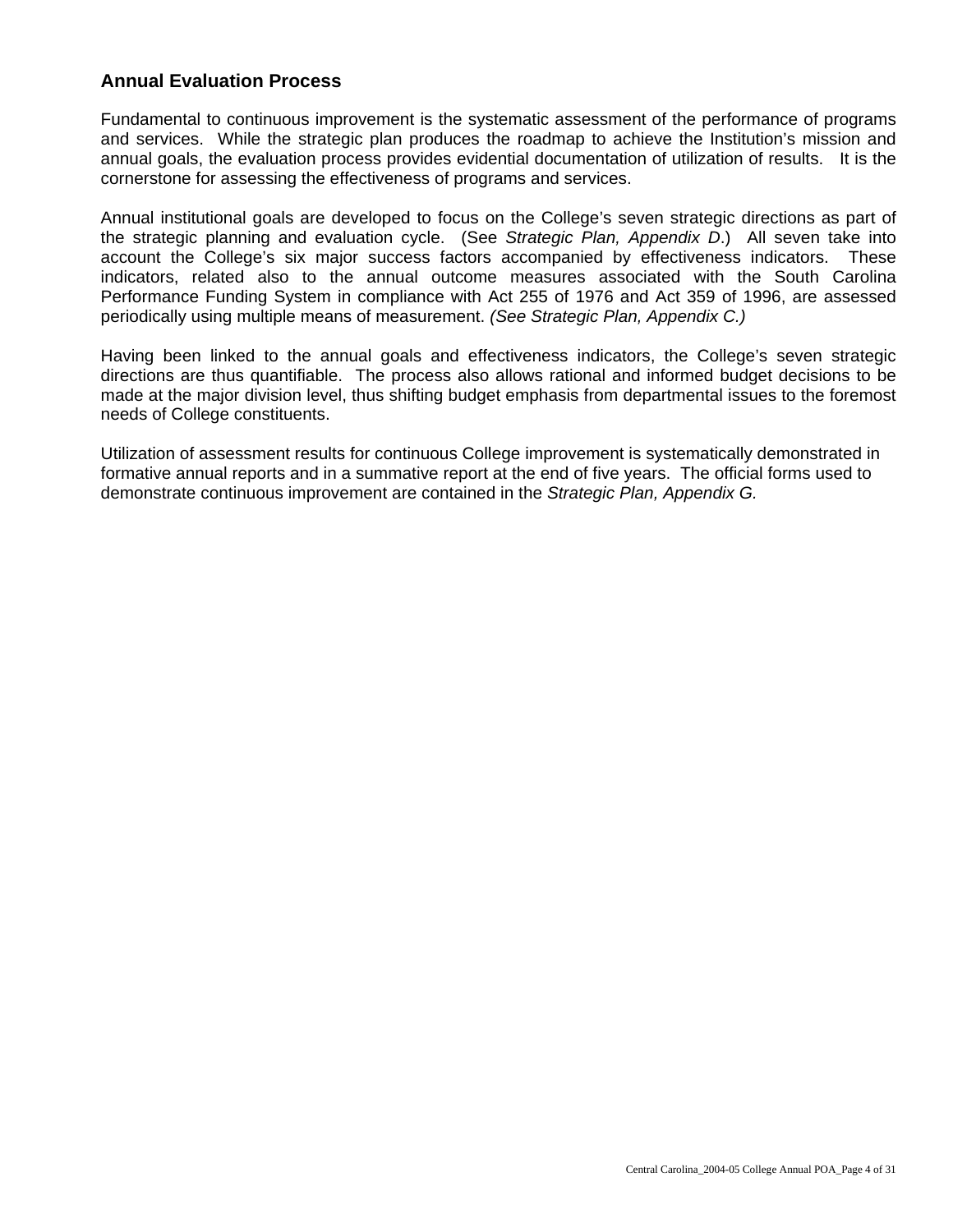### **Annual Planning and Evaluation Cycle**

- Executive Leadership Team develops College Annual Goals based on Strategic Directions and Success Factors.
- Division of Academic and Student Affairs develops annual divisional plan of action based on Strategic Directions, Success Factors and College Annual Goals.
- Business Affairs, Continuing Education, and Planning and Institutional Effectiveness develop their major division plans of action based on College Annual Goals, Success Factors and the Academic and Student Affairs Annual Plan of Action.
- Business Affairs Division generates annual FY budget.
- Draft of the College Annual Plan is produced by the Executive Leadership Team.
- Draft of the College Annual Plan of Action is reviewed college-wide.
- College Annual Plan of Action is approved by the Executive Leadership Team and the Area Commission.
- College Plan of Action is reviewed and Annual FY Budget is approved by the Area Commission.
- College Annual Plan is monitored by Executive Leadership Team.
- College Annual Effectiveness Reports are produced by major divisions based on Annual College Goals and Effectiveness Indicators.
- Results of assessments are used to improve programs and services and to facilitate establishment of annual plans of action for the following year.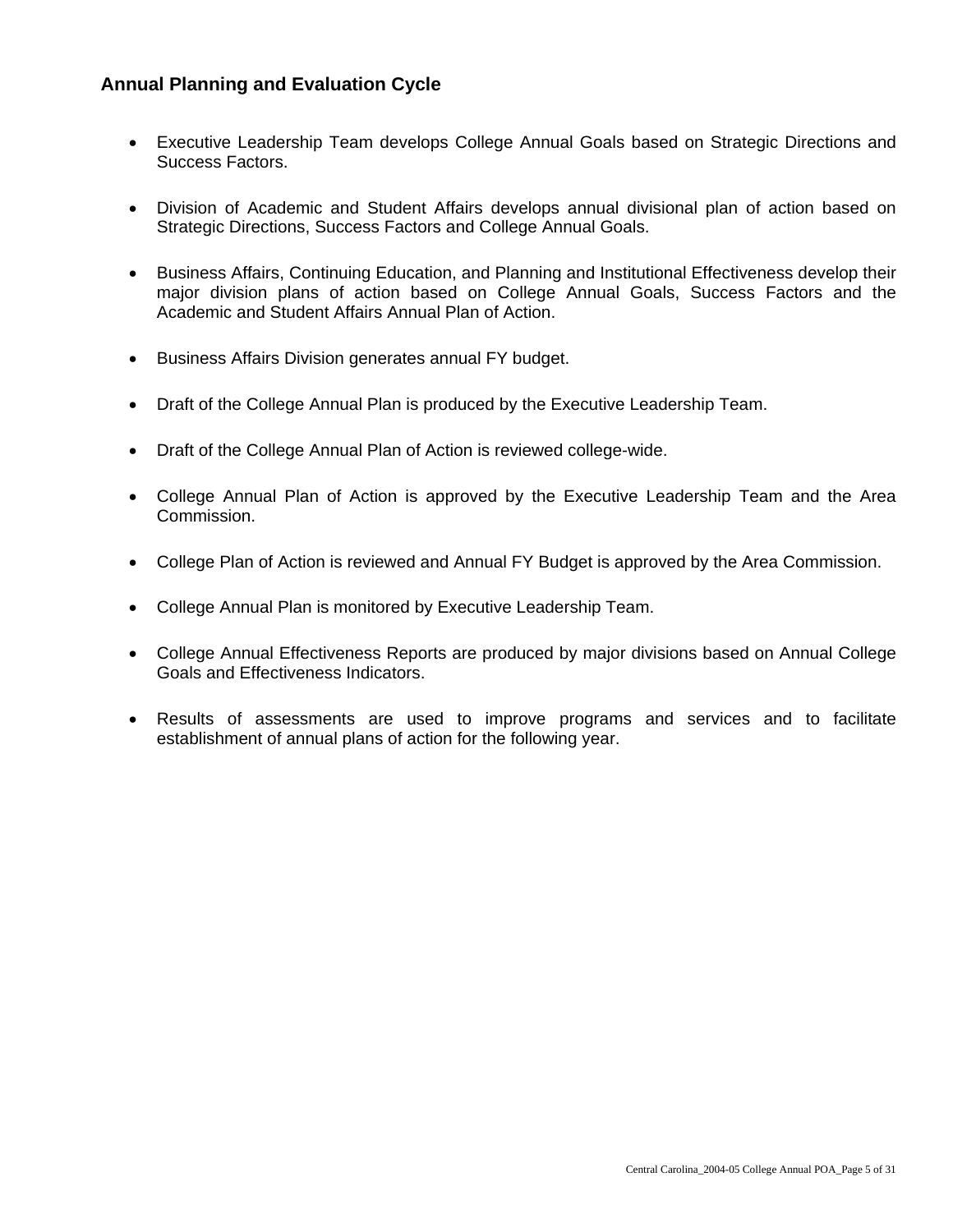# MISSION STATEMENT

Central Carolina Technical College is a comprehensive, public, two-year institution of higher education that serves primarily the region of Clarendon, Lee, Kershaw, and Sumter counties in South Carolina. The College confers associate degrees, diplomas, and certificates. College programs and student support services provide citizens, businesses, industries and communities with quality, affordable, accessible, customer-responsive post-secondary education through life-long learning and specialized training opportunities specifically designed to develop the foundation for personal growth, economic development and an improved quality of life.

The College's vast array of associate degree, diploma, and certificate programs prepares students to enter the job market, to transfer to senior colleges and universities, and to achieve their professional and personal goals. Specifically, Central Carolina offers academic programs in business, the health sciences, public service, industrial and engineering technology, and the arts and sciences. Through its comprehensive programs and support services, the College annually serves over 4,500 credit students and 10,500 continuing education students in both traditional and non-traditional formats.

#### **Vision**

Central Carolina Technical College will be the first choice for exceptional, quality, affordable technical and comprehensive education, provided in an innovative, student-centered learning environment.

#### **Values**

Central Carolina Technical College recognizes the worth and potential of its students to have the ability to learn and reach their potential. It affirms the following values and beliefs in its attitudes and principles in providing its programs and services:

- Excellence
- **Integrity**
- Innovation

#### *Role and Scope*

In recognition of the importance of its role in enhancing the economic vitality and quality of life for all citizens, Central Carolina Technical College seeks to fulfill its mission through meeting the needs of its stakeholders as follows:

**GRADUATES:** The College is committed to graduating students who will be productive members of society with strong values and ethics; who will have employability skills, including oral and written communication skills, critical thinking, problem solving, analytical, scientific and computational skills; who can utilize and adapt to new technology and accept and initiate change; and who have an appreciation for cultural diversity, are self-directed and selfdisciplined, and have the ability to function cooperatively.

**STUDENTS:** The College seeks to provide for its students an affordable, quality post-secondary education while maintaining an open door admissions policy. Students will have the opportunity to succeed regardless of educational preparation through developmental programs and services as well as to pursue avocational and personal growth needs in an environment embracing rapidly changing technologies.

**EMPLOYERS:** The College is dedicated to providing employers with skilled work-ready employees and to serving as an avenue for on-going specialized training with access to the latest technologies and educational services so that existing and new employers will find the area attractive for their workforce.

**COMMUNITY:** The College seeks to serve the community by providing access to education wherever, whenever, and however necessary to meet community and individual needs for affordable education opportunities leading to an improved quality of life**.** 

**K-12 STUDENTS:** The College will provide opportunities for K-12 students to experience career exploration and planning, have access to a seamless progression toward a career or higher education and have an opportunity to accelerate their learning for employability and/or advanced placement through faculty /staff collaboration.

**OTHER EDUCATIONAL INSTITUTIONS:** The College will endeavor to have a high utilization of resources through partnerships with other institutions who will be collaborative partners working to expand education programs while minimizing duplication.

*(Revision Approved by the Central Carolina Technical College Area Commission, November 21, 2002)*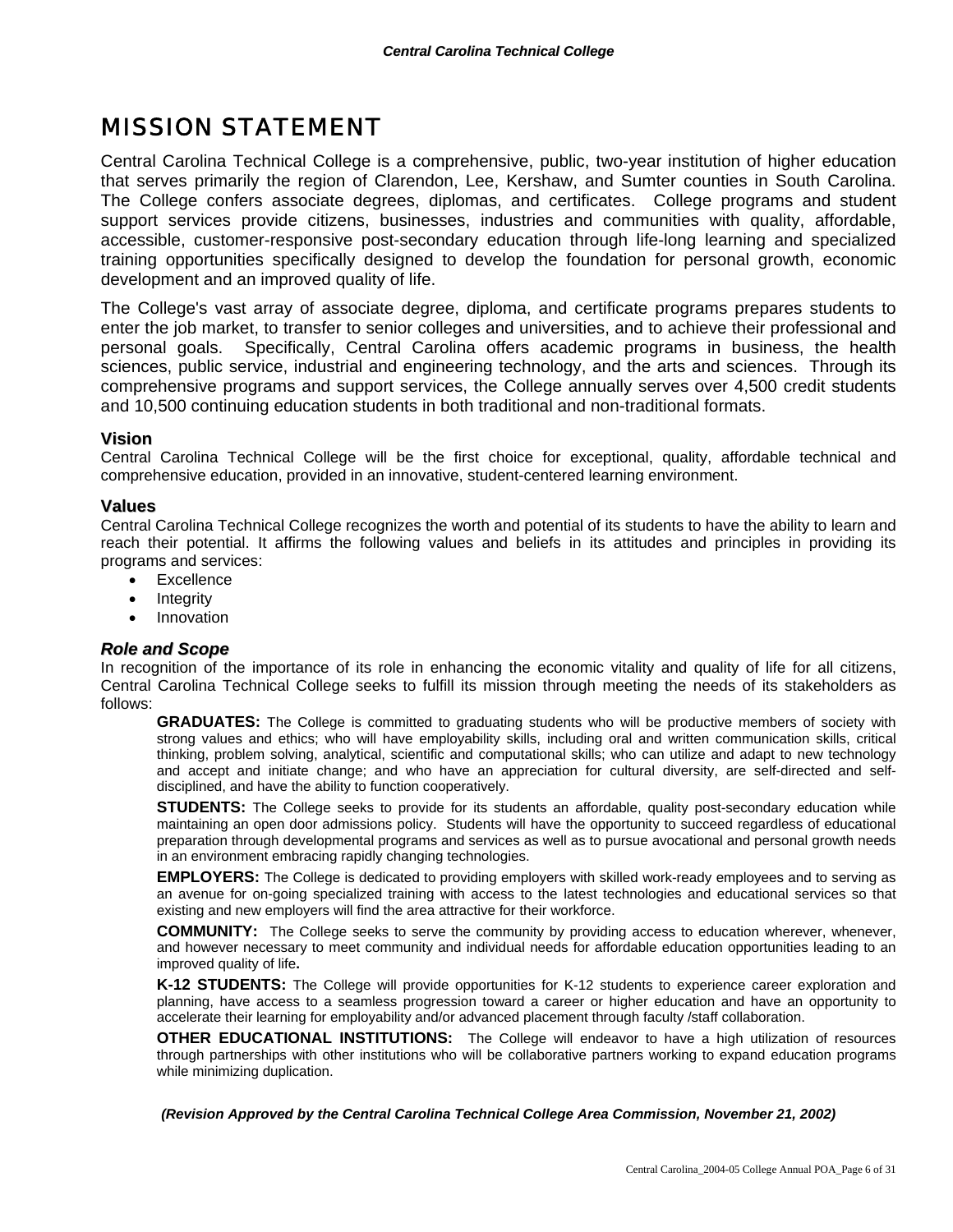# 2004 - 2009 STRATEGIC DIRECTIONS

Based on comprehensive findings determined during development of the *Strategic Plan*, seven institutional priorities were established for 2004-2009: Image/Marketing; Funding; Accessibility/Outreach; Partnerships; Use of Technology; Relevancy and Currency of Curriculum/Services; and Response to Environmental Factors.

From these priority issues, seven interrelated strategic directions were determined necessary for positioning the College to meet the predicted challenges and rapid changes within the next five years:

- **1. Market the comprehensive nature and value of the College.**
- **2. Secure and use available resources to maximize the productivity and efficiency of the College.**
- **3. Develop and expand enrollment opportunities in the four-county service area to improve accessibility to the College's programs and services.**
- **4. Strengthen and develop mutually beneficial alliances with private and public partners.**
- **5. Maximize the use of technology to support internal and external constituencies.**
- **6. Offer quality curriculum and services that are relevant and current.**
- **7. Position the College to respond effectively to internal and external environmental factors.**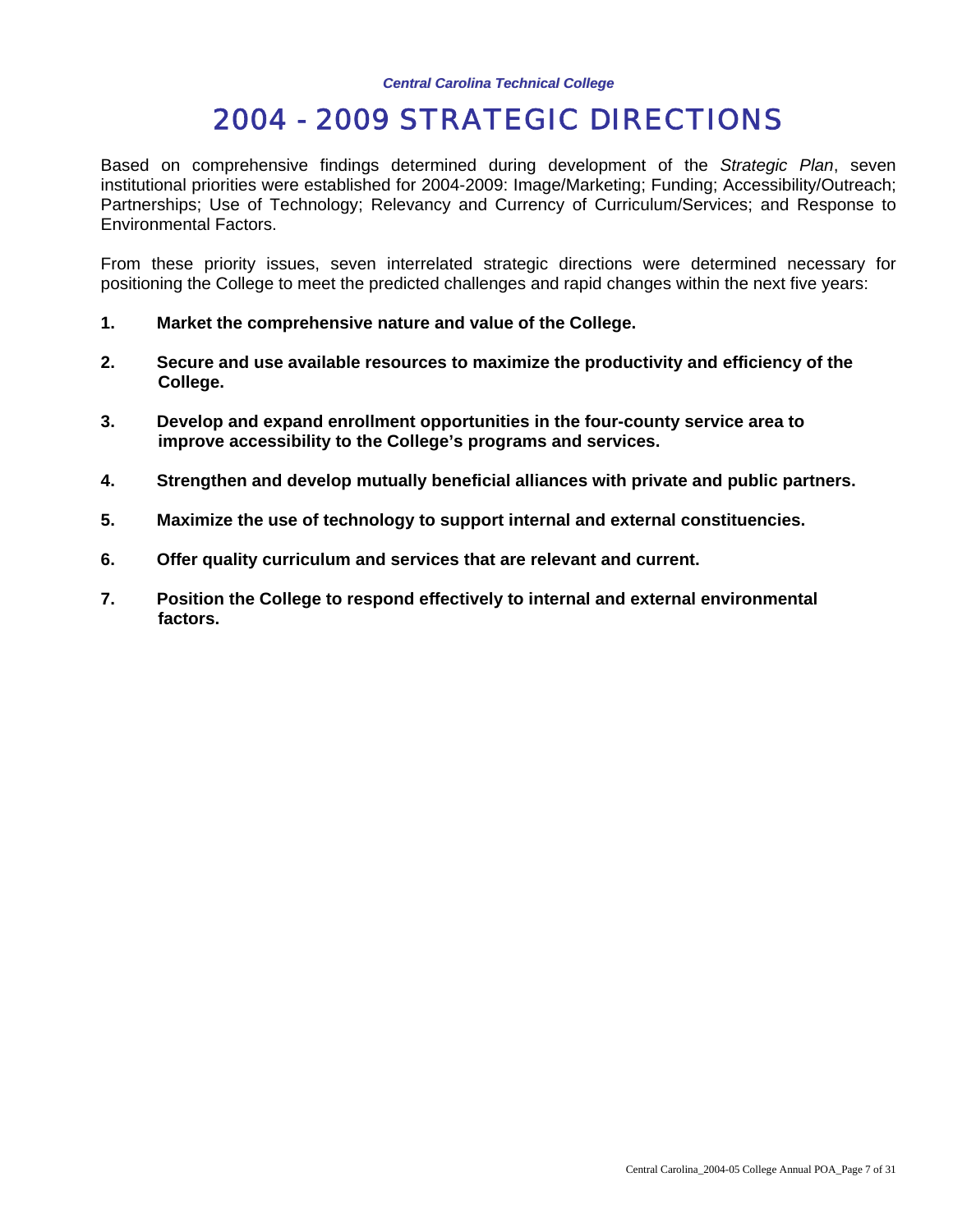# *Central Carolina Technical College*  ANNUAL GOALS 2004 - 2005

 (Parentheses indicate related institutional Strategic Directions) (Bold Print Indicates the Annual Goal Related to "Performance Indicator 1D/1E for Year Ten")

- 1. Expand and maintain collaborative arrangements with area secondary schools to give high school students the opportunity to receive college credits. (3) (4) (5) (6) (7)
- 2. Provide expanded distributed learning course offerings and alternative scheduling opportunities to improve service area access to post-secondary education. (3) (4)
- 3. Execute the budgetary processes necessary to maximize efficiency in achieving the College's Strategic Directions. (2) (5) (7)
- 4. **Provide technical/industrial programs and services designed specifically for area business and industry to meet the demands of the current divergent and volatile economy.** (4) (6) (7)
- 5. Implement applicable portions of the College Facilities Master Plan and appropriate deferred maintenance actions as funding becomes available. (2) (7)
- 6. Provide appropriate data collection and analysis to support the planning process, curriculum development, external accountability, and institutional improvements. (5) (7)
- 7. Provide student support services, learning resources, and electronic connectivity to ensure a more learner-centered environment. (3) (5) (6)
- 8. Plan and implement comprehensive recruiting and public relations strategies that clearly communicate the College's mission, programs, and services. (1) (3) (7)
- 9. Provide increased technology-based solutions that enhance efficiency and customer service and expand accessibility to College programs and services. (5) (7)
- 10. Attract and retain appropriately credentialed, diverse, and talented faculty to support a multi-cultural campus environment. (2) (6)
- 11. Develop and maintain partnerships with external agencies in order to share resources that accomplish mutual goals.  $(2)$   $(3)$   $(4)$   $(6)$   $(7)$
- 12. Fulfill all requirements for the SACS reaffirmation of accreditation Compliance Certification and develop the institutional Quality Enhancement Plan. (6) (7)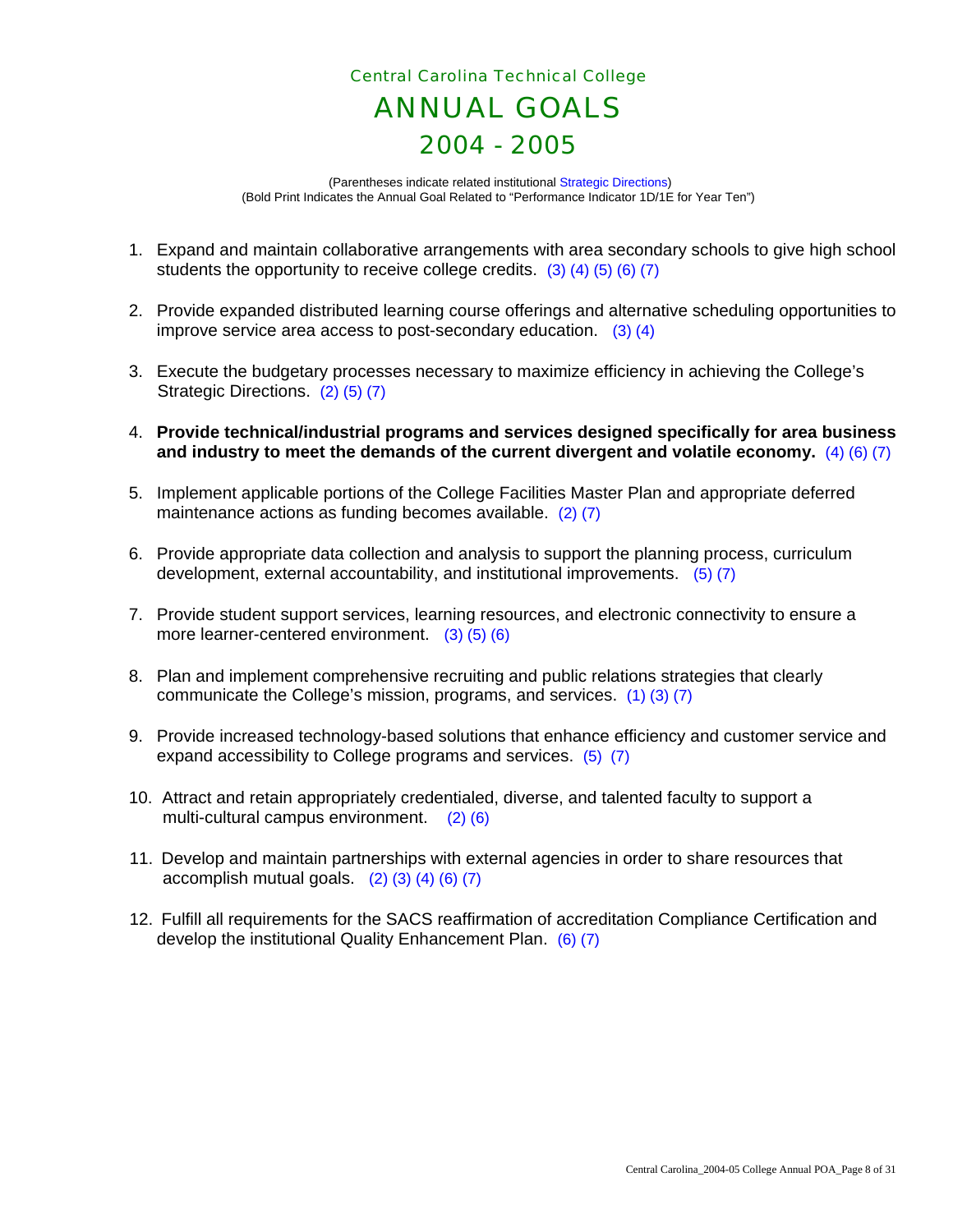# **ACADEMIC AND STUDENT AFFAIRS ANNUAL PLAN OF ACTION**

#### **AY 2004—2005**

| <b>Strategic</b> | <b>Success</b>                                                                             | Annual         | <b>Division</b> | <b>Division Objective</b>                                                                                                                                  | <b>Methodology of Implementation</b>                                                                                                                                                                                                                                                                                                                                                                                                                                                                                                                                                                                                                                                                                        | <b>Expected Outcome(s)</b>                                                                                                                                                                                                                                                                                                                                                                                                                                                                                                                                                                                                                                                                                                                              | <b>Primary</b>                                                                                                                                                                                                                                                        |
|------------------|--------------------------------------------------------------------------------------------|----------------|-----------------|------------------------------------------------------------------------------------------------------------------------------------------------------------|-----------------------------------------------------------------------------------------------------------------------------------------------------------------------------------------------------------------------------------------------------------------------------------------------------------------------------------------------------------------------------------------------------------------------------------------------------------------------------------------------------------------------------------------------------------------------------------------------------------------------------------------------------------------------------------------------------------------------------|---------------------------------------------------------------------------------------------------------------------------------------------------------------------------------------------------------------------------------------------------------------------------------------------------------------------------------------------------------------------------------------------------------------------------------------------------------------------------------------------------------------------------------------------------------------------------------------------------------------------------------------------------------------------------------------------------------------------------------------------------------|-----------------------------------------------------------------------------------------------------------------------------------------------------------------------------------------------------------------------------------------------------------------------|
| <b>Direction</b> | Factor                                                                                     | College        | Objective       |                                                                                                                                                            |                                                                                                                                                                                                                                                                                                                                                                                                                                                                                                                                                                                                                                                                                                                             |                                                                                                                                                                                                                                                                                                                                                                                                                                                                                                                                                                                                                                                                                                                                                         | <b>Responsibility</b>                                                                                                                                                                                                                                                 |
| #                |                                                                                            | Goal #         |                 |                                                                                                                                                            |                                                                                                                                                                                                                                                                                                                                                                                                                                                                                                                                                                                                                                                                                                                             |                                                                                                                                                                                                                                                                                                                                                                                                                                                                                                                                                                                                                                                                                                                                                         |                                                                                                                                                                                                                                                                       |
| $\overline{7}$   | I. Educational<br>Programs<br>VI.Administration/<br>Resources<br>(Ref: FPMS Job Duty 6)    | 6              | 1.0             | <b>Facilitate effective</b><br>planning, evaluation, and<br>use of results for quality<br>academic programs and<br>services for continuous<br>improvement. | 1.1 Develop the Annual Plan of Action<br>for Academic and Student Affairs<br>1.2 Finalize the Annual Plan of Action for<br>Academic and Student Affairs for<br>submission to staff and faculty,<br>Leadership Team, and Academic<br>Management Team<br>1.3 Ensure that Academic and Student<br>Affairs organizational departments<br>have integrated plans of action<br>reflecting the Division's objectives<br>1.4 Review results from College surveys<br>to improve programs and services<br>1.5 Assess progress of Plan of Action<br>objectives and compile annual report<br>of accomplishments and use of results<br>summary<br>1.6 Complete Faculty Evaluation of<br>Instruction<br>1.7 Complete EPMS and FPMS process | 1.1 Conduct annual planning forum and<br>maintain minutes<br>1.2 Submit annual Plan of Action and<br>submit to faculty and staff, Leadership<br>Team, and Academic Management<br>Team<br>1.3 Prepare annual departmental plans<br>of action and submit to the Office of<br>the Vice President for Academic and<br><b>Student Affairs</b><br>1.4 Implement improvements by using<br>results from College surveys<br>1.5 Schedule review of Plan of Action<br>during Academic Management Team<br>meetings and include results of<br>assessment in the minutes<br>1.6 Improve instruction from results of<br>faculty evaluation of instruction<br>1.7 Use EPMS and FPMS process to<br>plan for individual employee plan of<br>work and submit documents to | 1.1 VP A & SA<br>1.2 VP A & SA<br>1.3 Deans and<br>Directors<br>1.4 VP A & SA;<br>Deans and<br>Directors<br>1.5 VP A & SA<br>1.6 Deans<br>1.7 Deans and<br>Directors                                                                                                  |
| 6                | I. Educational<br>Programs<br><b>IV.Collaboration</b><br>(Ref: FPMS Job<br>Duties $1, 4$ ) | $\overline{4}$ | 2.0             | <b>Maintain current</b><br>academic programs and<br>develop evolving curricula                                                                             | 2.1 Conduct annual academic program<br>review process to systematically<br>evaluate program content<br>2.2 Conduct annual advisory committee<br>meetings<br>2.3 Hold annual transfer (AA/AS)<br>advisory committee meeting<br>2.4 Review and maintain postsecondary<br>technical program transfer<br>agreements<br>2.5 Promote secondary articulation<br>agreements to secondary students,<br>counselors, and teachers<br>2.6 Maintain records of articulated<br>courses from secondary institutions<br>2.7 Utilize Academic Management Team                                                                                                                                                                                | Personnel Office<br>2.1 Prepare report of academic program<br>review and submit to Academic<br>Management Team<br>2.2 Use results from advisory<br>committee meetings to improve<br>programs and maintain minutes<br>2.3 Use results from (AA/AS) advisory<br>committee meeting to improve<br>programs and maintain minutes<br>2.4 Use results of the review of the<br>technical program transfer agreements<br>to maintain currency of the agreements<br>and maintain records of agreements<br>2.5 Communicate periodically with<br>secondary students, counselors, and<br>teachers regarding secondary                                                                                                                                                | 2.1 Department<br>Chairs/Program<br>Managers<br>2.2 Department<br>Chairs/Program<br>Managers<br>2.3 Department<br>Chairs/Program<br>Managers<br>2.4 Department<br>Chairs/Program<br>Managers<br>2.5 Registrar<br>2.6 Registrar<br>2.7 VP A & SA<br>2.8 Dean of Health |

Central Carolina\_2004-05\_College Annual POA\_Page 9 of 31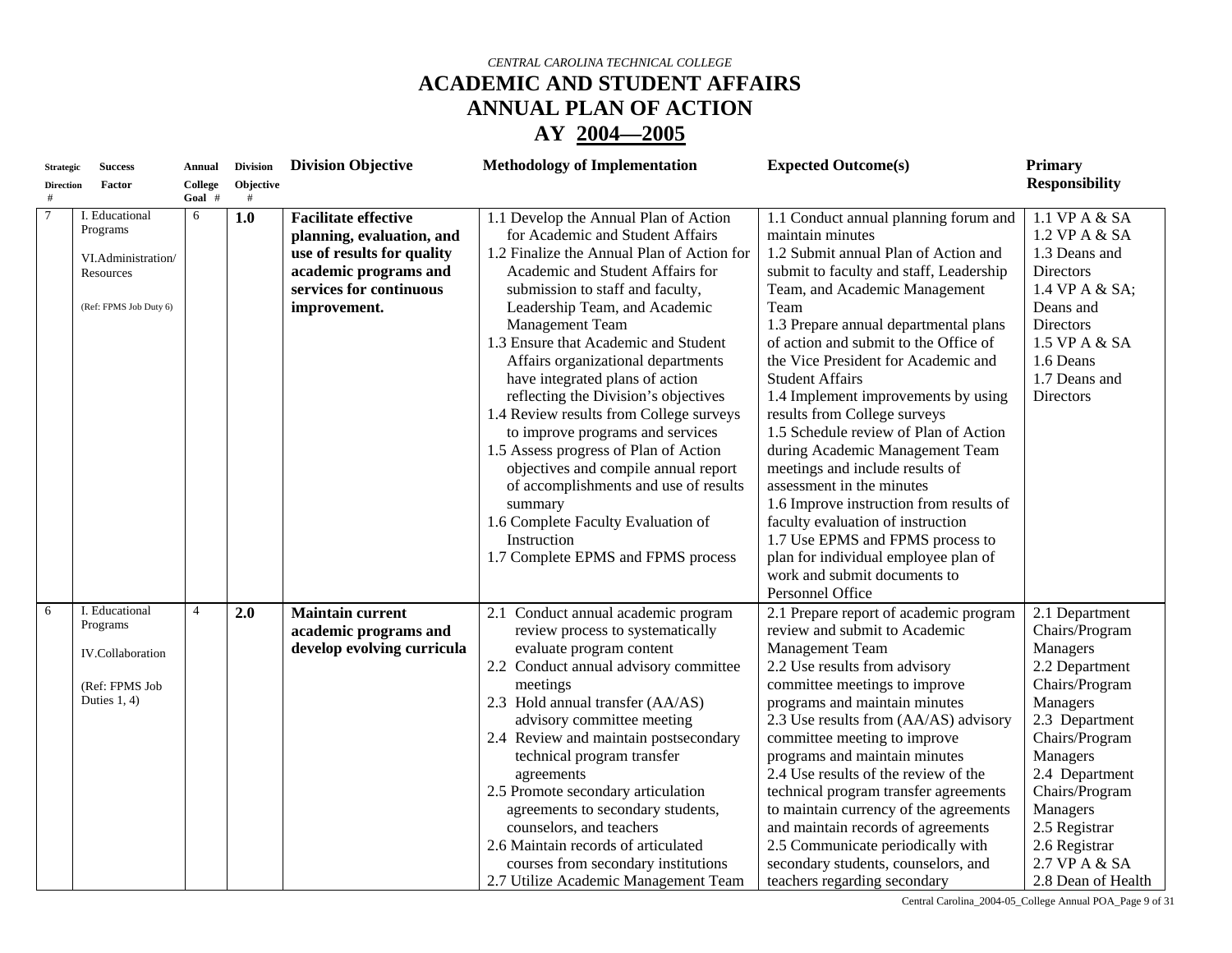## **ACADEMIC AND STUDENT AFFAIRS ANNUAL PLAN OF ACTION**

#### **AY 2004—2005**

| <b>Strategic</b> | <b>Success</b>                    | <b>Annual</b> | <b>Division</b> | <b>Division Objective</b>                                | <b>Methodology of Implementation</b>                                                                                                                                                                                                                                                                                                                                                                                                                                                                                                                                                                                                                                                                                                                                                                                                                                                                                                              | <b>Expected Outcome(s)</b>                                                                                                                                                                                                                                                                                                                                                                                                                                                                                                                                                                                                                                                                                                                                                                                                                                                                                                                                   | <b>Primary</b>                                                                                                                                                                                       |
|------------------|-----------------------------------|---------------|-----------------|----------------------------------------------------------|---------------------------------------------------------------------------------------------------------------------------------------------------------------------------------------------------------------------------------------------------------------------------------------------------------------------------------------------------------------------------------------------------------------------------------------------------------------------------------------------------------------------------------------------------------------------------------------------------------------------------------------------------------------------------------------------------------------------------------------------------------------------------------------------------------------------------------------------------------------------------------------------------------------------------------------------------|--------------------------------------------------------------------------------------------------------------------------------------------------------------------------------------------------------------------------------------------------------------------------------------------------------------------------------------------------------------------------------------------------------------------------------------------------------------------------------------------------------------------------------------------------------------------------------------------------------------------------------------------------------------------------------------------------------------------------------------------------------------------------------------------------------------------------------------------------------------------------------------------------------------------------------------------------------------|------------------------------------------------------------------------------------------------------------------------------------------------------------------------------------------------------|
| <b>Direction</b> | Factor                            | College       | Objective       |                                                          |                                                                                                                                                                                                                                                                                                                                                                                                                                                                                                                                                                                                                                                                                                                                                                                                                                                                                                                                                   |                                                                                                                                                                                                                                                                                                                                                                                                                                                                                                                                                                                                                                                                                                                                                                                                                                                                                                                                                              | <b>Responsibility</b>                                                                                                                                                                                |
| #                |                                   | Goal #        | #               |                                                          | (AMT) as curriculum review<br>committee<br>2.8 Implement the Diploma in Medical<br>Assisting for Fall 2004<br>2.9 Develop new credit programs<br>identified through advisory<br>committees, needs analyses, industry<br>trends, and approved by the AMT<br>2.10 Administer employer survey of<br>recent graduates for continuous<br>improvement of academic programs<br>2.11 Review DVS course competencies<br>and implement recommendations of<br>statewide committee for DVS course<br>2.12Identify methods for collaborating<br>with area health care providers to<br>explore opportunities to increase<br>instructional personnel and course<br>offerings in health sciences<br>2.13 Evaluate placement scores for<br>English, Math, and Reading on an<br>annual basis and adjust where<br>appropriate<br>2.14 Collaborate with Continuing<br>Education personnel to identify and<br>provide appropriate and timely<br>training opportunities | articulation agreements and maintain<br>minutes of meetings<br>2.6 Compile report of articulated<br>courses from secondary institutions<br>2.7 Present curriculum<br>recommendations to the Academic<br>Management Team and maintain<br>minutes reflecting curriculum<br>adoptions<br>2.8 Offer courses for the Medical<br>Assisting Diploma program beginning<br>in the fall of 2004<br>2.9 Make recommendations to the<br>Academic Management Team for new<br>programs<br>2.10 Use results from the employer<br>survey for continuous improvement of<br>academic programs<br>2.11 Incorporate the recommendations<br>for developmental course competencies<br>2.12 Meet with area health care<br>providers and seek opportunities to<br>collaborate<br>2.13 Make recommendations for<br>placement scores in English, Math, and<br>Reading to the Academic Management<br>Team<br>2.14 Implement any collaborative<br>programs or initiatives between credit | Sciences<br>2.9 Department<br>Chairs/Program<br>Managers<br>2.10 Placement<br>Coordinator<br>2.11 Department<br>Chairs for Math<br>and English<br>2.12 VP A & SA<br>2.13 VP A & SA<br>2.14 VP A & SA |
| 5                | I. Educational                    | 2,7           |                 |                                                          |                                                                                                                                                                                                                                                                                                                                                                                                                                                                                                                                                                                                                                                                                                                                                                                                                                                                                                                                                   | and continuing education                                                                                                                                                                                                                                                                                                                                                                                                                                                                                                                                                                                                                                                                                                                                                                                                                                                                                                                                     |                                                                                                                                                                                                      |
|                  | Programs                          |               | 3.0             | Provide a comprehensive<br>distance education<br>program | 3.1 Evaluate accessibility, effectiveness<br>and quality of distance education<br>courses<br>3.2 Provide greater variety and section                                                                                                                                                                                                                                                                                                                                                                                                                                                                                                                                                                                                                                                                                                                                                                                                              | 3.1 Implement recommendations for<br>improving accessibility, effectiveness<br>and quality of distance education<br>courses                                                                                                                                                                                                                                                                                                                                                                                                                                                                                                                                                                                                                                                                                                                                                                                                                                  | 3.1 Director of<br>Learning<br>Resources<br>3.2 Department                                                                                                                                           |
|                  | (Ref: FPMS Job Duties<br>1, 2, 3) |               |                 |                                                          | offerings in distance education                                                                                                                                                                                                                                                                                                                                                                                                                                                                                                                                                                                                                                                                                                                                                                                                                                                                                                                   | 3.2 Schedule increased numbers and                                                                                                                                                                                                                                                                                                                                                                                                                                                                                                                                                                                                                                                                                                                                                                                                                                                                                                                           | Chairs/Program                                                                                                                                                                                       |
|                  |                                   |               |                 |                                                          | course offerings<br>3.3 Ensure proper course placement for<br>students enrolled in distance                                                                                                                                                                                                                                                                                                                                                                                                                                                                                                                                                                                                                                                                                                                                                                                                                                                       | course offerings in the distance<br>education format<br>3.3 Communicate with academic                                                                                                                                                                                                                                                                                                                                                                                                                                                                                                                                                                                                                                                                                                                                                                                                                                                                        | Managers<br>3.3 Faculty<br>3.4 Director of                                                                                                                                                           |

Central Carolina\_2004-05\_College Annual POA\_Page 10 of 31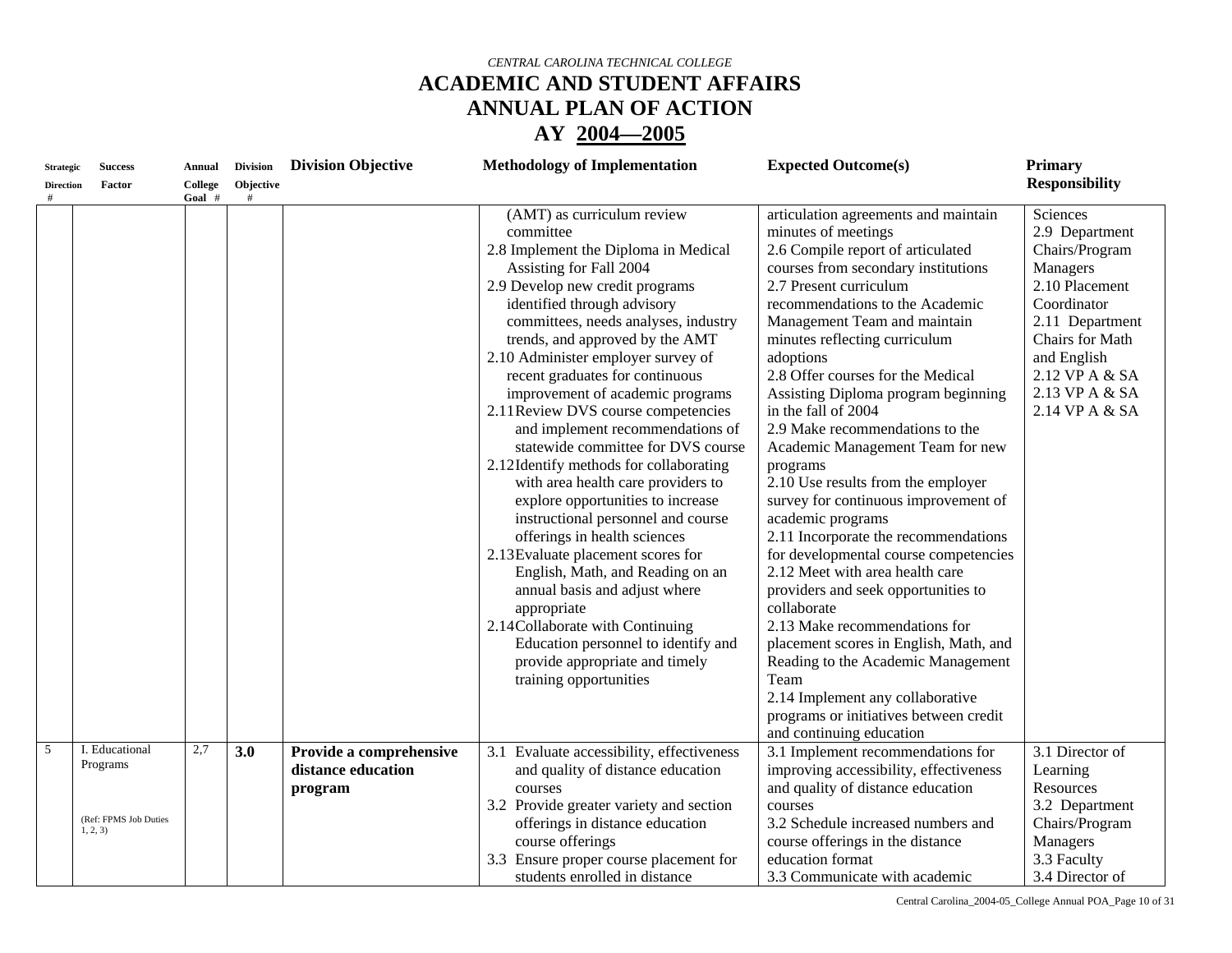# **ACADEMIC AND STUDENT AFFAIRS ANNUAL PLAN OF ACTION**

#### **AY 2004—2005**

| <b>Strategic</b> | <b>Success</b>                                                         | <b>Annual</b>     | <b>Division</b> | <b>Division Objective</b>                                                         | <b>Methodology of Implementation</b>                                                                                                                                                                                                                                                                                                                                                                                                                                                                                                                                                                 | <b>Expected Outcome(s)</b>                                                                                                                                                                                                                                                                                                                                                                                                                                                                                                                                                                  | Primary                                                                                                                                                                  |
|------------------|------------------------------------------------------------------------|-------------------|-----------------|-----------------------------------------------------------------------------------|------------------------------------------------------------------------------------------------------------------------------------------------------------------------------------------------------------------------------------------------------------------------------------------------------------------------------------------------------------------------------------------------------------------------------------------------------------------------------------------------------------------------------------------------------------------------------------------------------|---------------------------------------------------------------------------------------------------------------------------------------------------------------------------------------------------------------------------------------------------------------------------------------------------------------------------------------------------------------------------------------------------------------------------------------------------------------------------------------------------------------------------------------------------------------------------------------------|--------------------------------------------------------------------------------------------------------------------------------------------------------------------------|
| <b>Direction</b> | Factor                                                                 | College<br>Goal # | Objective<br>#  |                                                                                   |                                                                                                                                                                                                                                                                                                                                                                                                                                                                                                                                                                                                      |                                                                                                                                                                                                                                                                                                                                                                                                                                                                                                                                                                                             | <b>Responsibility</b>                                                                                                                                                    |
|                  |                                                                        |                   |                 |                                                                                   | education courses<br>3.4 Maintain focus group of faculty and<br>staff to guide distance education<br>activities<br>3.5 Provide support and training to<br>faculty and students on the use of<br>distance education technology<br>3.6 Market the availability of distance<br>education courses                                                                                                                                                                                                                                                                                                        | advisors and students regarding<br>placement in distance education<br>courses<br>3.4 Meet with faculty members to<br>develop activities to enhance distance<br>education course offerings<br>3.5 Schedule PDP offerings for faculty<br>and students on the use of distance<br>education technology<br>3.6 Publish and promote the availability                                                                                                                                                                                                                                              | Learning<br>Resources<br>3.5 Director of<br>Learning<br>Resources<br>3.6 Director of<br><b>Public Relations</b>                                                          |
|                  |                                                                        |                   |                 |                                                                                   |                                                                                                                                                                                                                                                                                                                                                                                                                                                                                                                                                                                                      | of distance education courses                                                                                                                                                                                                                                                                                                                                                                                                                                                                                                                                                               |                                                                                                                                                                          |
| 3                | IV. Collaboration<br>(Ref: FPMS Job Duty 6)                            |                   | 4.0             | Provide comprehensive<br>outreach and dual<br>enrollment programs and<br>services | 4.1 Use established procedures to<br>facilitate courses at outreach<br>locations and for dual enrollment<br>4.2 Evaluate programs and services<br>offered at outreach locations<br>4.3 Work collaboratively with<br>department chairs to effectively<br>schedule courses at outreach and<br>secondary locations<br>4.4 Participate in statewide initiatives for<br>dual enrollment ensuring adherence<br>to established policies and<br>procedures<br>4.5 Complete reports on outreach and<br>dual enrollment as required<br>4.6 Provide orientation for faculty<br>teaching dual enrollment courses | 4.1 Schedule courses at outreach<br>locations for dual enrollment<br>4.2 Continuous improvement of<br>programs and services at outreach<br>locations will be implemented<br>4.3 Offer a comprehensive course<br>offering at outreach and secondary<br>locations<br>4.4 Offer dual enrollment course<br>offerings in compliance with<br>established policies and procedures<br>4.5 Compile and maintain record of<br>outreach and dual enrollment course<br>offerings<br>4.6 Schedule orientation for faculty<br>teaching dual enrollment and develop<br>materials for these faculty members | 4.1 Outreach<br>Coordinator<br>4.2 Outreach<br>Coordinator<br>4.3 Outreach<br>Coordinator<br>4.4 VP A & SA<br>4.5 Outreach<br>Coordinator<br>4.6 Outreach<br>Coordinator |
| 3                | III. Support<br>Services<br>V. Accessibility<br>(Ref: FPMS Job Duty 4) | 8                 | 5.0             | <b>Increase annual student</b><br>enrollment by 3-5% for<br>the next three years  | 5.1 Refine the College's Recruitment<br>Team mission, scope, and purpose to<br>increase annual student enrollment<br>by 3-5 % for the next three years<br>5.2 Identify focused recruitment<br>activities for specialized markets<br>5.3 Establish individual program<br>enrollment goals and develop special<br>marketing strategies for selected<br>programs with low enrollment                                                                                                                                                                                                                    | 5.1 Implement the initiatives of the<br>Recruitment Team to increase student<br>enrollment by 3-5% for the next three<br>years and assess the effectiveness of the<br>recruitment initiatives<br>5.2 Schedule regular meetings of the<br>Recruitment Team to develop focused<br>recruitment of activities and maintain<br>minutes of the meetings<br>5.3 Identify recruitment activities to                                                                                                                                                                                                 | 5.1 Recruiter<br>5.2 Recruiter<br>5.3 Department<br>Chairs/Program<br>Managers<br>5.4 Recruiter<br>5.5 Director of<br>Admissions and<br>Counseling<br>Services           |

Central Carolina\_2004-05\_College Annual POA\_Page 11 of 31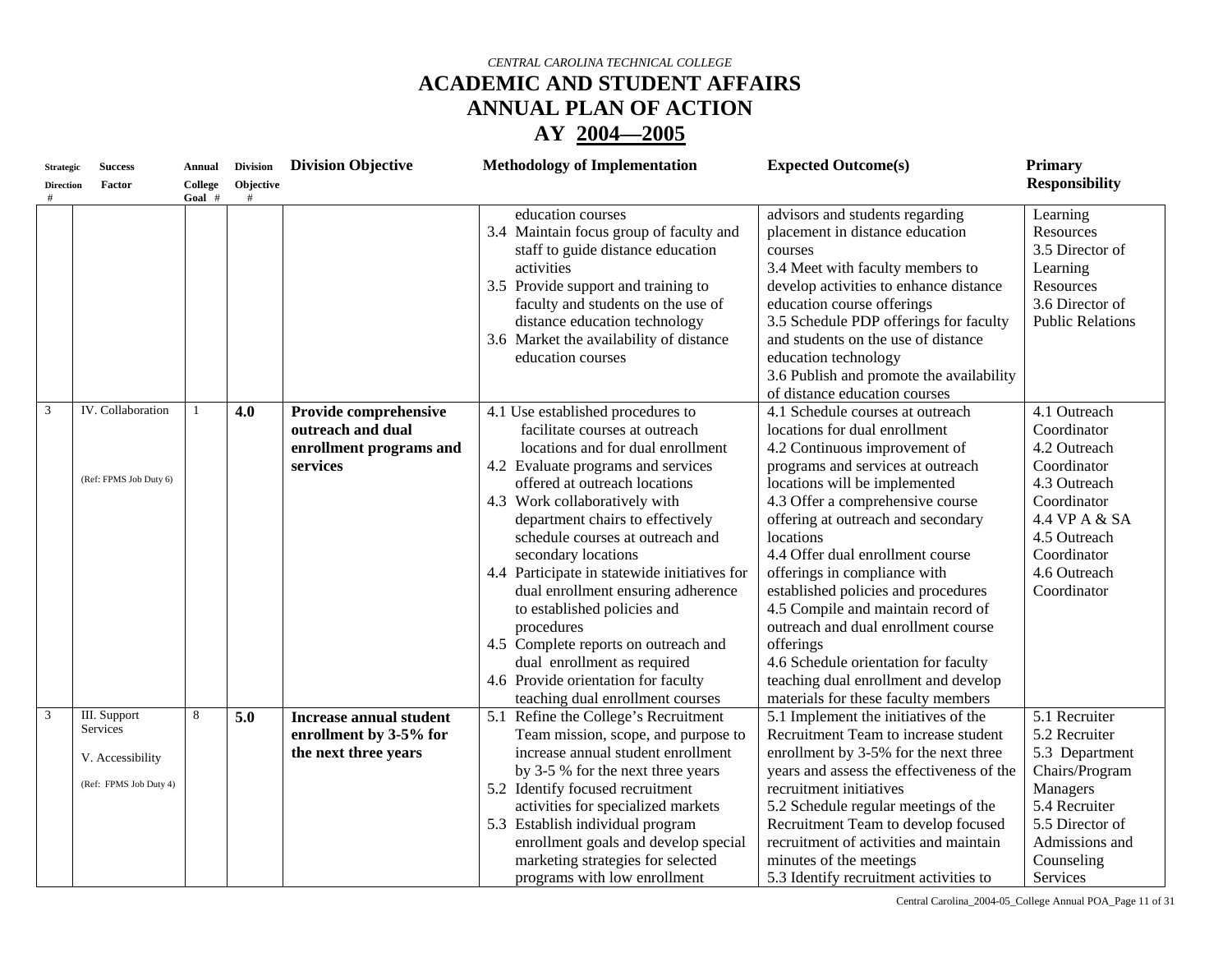## **ACADEMIC AND STUDENT AFFAIRS ANNUAL PLAN OF ACTION**

| <b>Strategic</b><br><b>Direction</b> | <b>Success</b><br>Factor                                     | <b>Annual</b><br>College<br>Goal # | <b>Division</b><br>Objective<br># | <b>Division Objective</b>                                                                                                                      | <b>Methodology of Implementation</b>                                                                                                                                                                                                                                                                                                                                                                                                                                                                                                                                                                                                                                                                                                                                             | <b>Expected Outcome(s)</b>                                                                                                                                                                                                                                                                                                                                                                                                                                                                                                                                                                                                                                                                                                                                                                                                                                                                  | <b>Primary</b><br><b>Responsibility</b>                                                                                                                                                                                                                                                        |
|--------------------------------------|--------------------------------------------------------------|------------------------------------|-----------------------------------|------------------------------------------------------------------------------------------------------------------------------------------------|----------------------------------------------------------------------------------------------------------------------------------------------------------------------------------------------------------------------------------------------------------------------------------------------------------------------------------------------------------------------------------------------------------------------------------------------------------------------------------------------------------------------------------------------------------------------------------------------------------------------------------------------------------------------------------------------------------------------------------------------------------------------------------|---------------------------------------------------------------------------------------------------------------------------------------------------------------------------------------------------------------------------------------------------------------------------------------------------------------------------------------------------------------------------------------------------------------------------------------------------------------------------------------------------------------------------------------------------------------------------------------------------------------------------------------------------------------------------------------------------------------------------------------------------------------------------------------------------------------------------------------------------------------------------------------------|------------------------------------------------------------------------------------------------------------------------------------------------------------------------------------------------------------------------------------------------------------------------------------------------|
|                                      |                                                              |                                    |                                   |                                                                                                                                                | 5.4 Work collaboratively with the Public<br>Relations Department on all<br>recruitment presentations at area high<br>schools and career centers<br>5.5 Implement the use of the Kuder<br>Career Assessment tool to market the<br>College                                                                                                                                                                                                                                                                                                                                                                                                                                                                                                                                         | accomplish individual program<br>enrollment goals<br>5.4 Schedule opportunities for<br>recruitment activities at area high<br>schools and career centers<br>5.5 Participate in training of College<br>and secondary personnel on the Kuder<br>Career Assessment tool                                                                                                                                                                                                                                                                                                                                                                                                                                                                                                                                                                                                                        |                                                                                                                                                                                                                                                                                                |
| $\tau$                               | VI.Administration/<br>Resources<br>(Ref: FPMS Job Duty 6)    | 6,12                               | 6.0                               | Monitor and report data<br>on performance<br>indicators, institutional<br>effectiveness, and<br>maintain regional and<br>program accreditation | 6.1 Collect data for PBF and annual<br>institutional effectiveness reports<br>6.2 Evaluate PBF data and plan<br>processes to improve PBF scores<br>6.3 Maintain SACS accreditation<br>standards<br>6.4 Participate in preparation of the<br>Compliance and Quality<br>Enhancement Plan for SACS 2005-<br>06 visit<br>6.5 Monitor State Tech Program<br><b>Evaluation Report data</b><br>6.6 Collect data for required reports to<br>NLNAC, AAMA, ARC-ST, LLR<br>Board of Nursing, TAC of ABET,<br>ABA, ACBSP, and NAWTA<br>6.7 Develop compliance methods for<br>TAC 2000 of ABET program<br>standards<br>6.8 Prepare for the NLNAC accreditation<br>reaffirmation visit scheduled for<br>February 2005 for Associate Degree<br>Nursing program and Practical<br>Nursing program | 6.1 Compile data and submit reports as<br>required for performance indicators<br>6.2 Disseminate results of PBF scores<br>to Academic Deans/Directors' Council<br>and Academic Management Team<br>6.3 Regularly review accreditation<br>standards and submit requested data to<br><b>SACS</b> Liaison<br>6.4 Submit recommendations for<br>content of the Compliance and Quality<br>Enhancement Plan for SACS 2005-06<br>accreditation process<br>6.5 Report State Tech Program<br>Evaluation data to Academic<br>Management Team<br>6.6 Compile and submit program<br>accreditation reports.<br>6.7 Identify compliance methods for<br>TAC 2000 of ABET program standards<br>and include in the Civil Engineering<br>Technology Annual Plan of Action<br>6.8 Conduct the NLNAC self-study,<br>submit documentation in a timely<br>manner, and participate in the visit in<br>February 2005 | 6.1 VP A & SA<br>6.2 VP A & SA<br>6.3 VP A & SA<br>6.4 VP A & SA,<br>Deans and<br>Directors,<br>Department<br>Chairs/Program<br>Managers<br>6.5 VP A & SA<br>6.6 Deans and<br><b>Directors</b><br>6.7 Dean of<br>Industrial and<br>Engineering<br>Technology<br>6.8 Dean of Health<br>Sciences |
| 6                                    | III. Support<br>Services<br>(Ref: FPMS Job Duty 1,<br>(6, 2) | $7\phantom{.0}$                    | 7.0                               | <b>Increase awareness and</b><br>use learning resources                                                                                        | Identify the mission, scope, and<br>7.1<br>function of the library, media, and<br>learning resources function areas<br>7.2 Communicate to faculty, students,<br>and staff regarding accessibility to                                                                                                                                                                                                                                                                                                                                                                                                                                                                                                                                                                             | 7.1 Realign the organizational structure<br>of the College's learning resources<br>7.2 Provide online resources<br>information to faculty, students, and<br>staff                                                                                                                                                                                                                                                                                                                                                                                                                                                                                                                                                                                                                                                                                                                           | 7.1 Director of<br>Learning<br>Resources<br>7.2 Librarian<br>7.3 Librarian                                                                                                                                                                                                                     |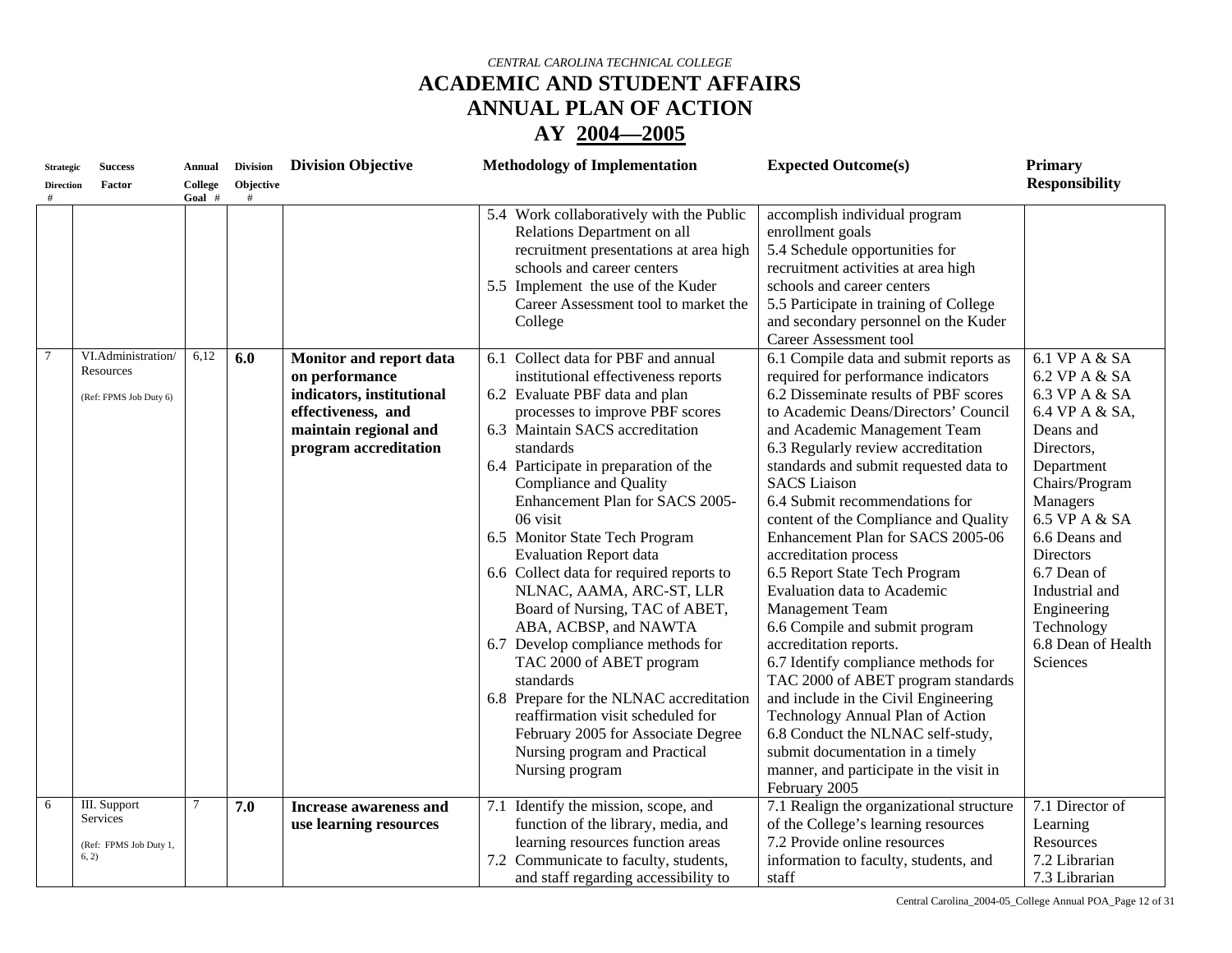# **ACADEMIC AND STUDENT AFFAIRS ANNUAL PLAN OF ACTION**

| <b>Strategic</b><br><b>Direction</b> | <b>Success</b><br>Factor                          | Annual<br>College<br>Goal # | <b>Division</b><br>Objective<br># | <b>Division Objective</b>                             | <b>Methodology of Implementation</b><br><b>Expected Outcome(s)</b>                                                                                                                                                                                                                                                                                                                                                                                                                                                                                                                                                                                                                                                                                                                                                                                                                                                                                                                                                                                                                                                                                                                                                                                                                                                                                                                                                                                                | Primary<br><b>Responsibility</b>                                                                                                                                                                                                                                                                                                                                            |
|--------------------------------------|---------------------------------------------------|-----------------------------|-----------------------------------|-------------------------------------------------------|-------------------------------------------------------------------------------------------------------------------------------------------------------------------------------------------------------------------------------------------------------------------------------------------------------------------------------------------------------------------------------------------------------------------------------------------------------------------------------------------------------------------------------------------------------------------------------------------------------------------------------------------------------------------------------------------------------------------------------------------------------------------------------------------------------------------------------------------------------------------------------------------------------------------------------------------------------------------------------------------------------------------------------------------------------------------------------------------------------------------------------------------------------------------------------------------------------------------------------------------------------------------------------------------------------------------------------------------------------------------------------------------------------------------------------------------------------------------|-----------------------------------------------------------------------------------------------------------------------------------------------------------------------------------------------------------------------------------------------------------------------------------------------------------------------------------------------------------------------------|
|                                      |                                                   |                             |                                   |                                                       | 7.3 Solicit information from faculty<br>online resources<br>7.3 Collaborate with faculty to determine<br>regarding resources needed to support<br>the curriculum through the Library<br>resources needed to support the<br>curriculum<br>Focus Group<br>7.4 Maintain current library resources at<br>7.4 Acquire current library resources at<br>Main Campus and at outreach locations<br>the Main Campus, Kershaw Campus<br>Shaw Center, and DuBose Campus<br>7.5 Schedule meetings of the Library<br>7.5 Utilize Library Focus Group to<br>Focus Group and maintain minutes of<br>support activities to increase library<br>meetings and assess data of the Library<br>usage and identify resources needed<br>Usage Report.<br>for curriculum support                                                                                                                                                                                                                                                                                                                                                                                                                                                                                                                                                                                                                                                                                                           | 7.4 Librarian<br>7.5 Librarian                                                                                                                                                                                                                                                                                                                                              |
|                                      | II. Student<br>Outcomes<br>(Ref: FPMS Job Duty 3) | 7,9                         | 8.0                               | <b>Improve retention and</b><br>graduation rates      | 8.1 Establish purpose, scope, and<br>8.1 Schedule regular meetings of the<br>Retention Committee to implement<br>mission of the Retention Committee<br>strategies to improve the College's<br>to improve the College's retention<br>retention rate<br>rate<br>8.2 Implement retention strategies to<br>8.2 Increase the graduation and success<br>rates by two percent annually for the<br>improve the College's graduation and<br>next three years<br>success rates<br>8.3 Evaluate the role of student activities<br>8.3 Conduct an assessment of student<br>as related to the College's retention<br>activities and determine impact on<br>through the Programs and Services<br>College's retention<br>8.4 Implement a systematic program<br>Survey<br>8.4 Maintain a systematic program<br>completion application process and<br>completion application process<br>report graduation data to Academic<br>8.5 Improve the process for the<br>Management Team<br>acquisition of job placement<br>8.5 Implement an effective process for<br>information from students<br>gathering job placement data<br>8.6 Review data profiling students with<br>8.6 Ensure compliance with DVS 30-<br>30-hour DVS limitations and<br>hour policy<br>8.7 Maintain the STAIRS program for<br>implement the enrollment restrictions<br>DVS students and evaluate<br>8.7 Schedule STAIRS program for<br>DVS students and conduct evaluation<br>effectiveness<br>of effectiveness | 8.1 Retention<br>Coordinator and<br><b>Assistant Director</b><br>of Admissions<br>8.2 Retention<br>Coordinator,<br><b>Assistant Director</b><br>of Admissions,<br>Department<br>Chairs/Program<br>Managers<br>8.3 Director of<br>Admissions and<br>Counseling<br>Services<br>8.4 Registrar<br>8.5 Placement<br>Coordinator<br>8.6 Registrar<br>8.7 Retention<br>Coordinator |
| 2                                    | VI.Administration/<br>Resources                   | 10                          | 9.0                               | Provide faculty and staff<br>professional development | 9.1 Solicit requests from faculty and<br>9.1 Assess faculty and staff professional<br>development needs<br>staff on the PDP Request Form for<br>9.2 Increase the variety of delivery<br>activities                                                                                                                                                                                                                                                                                                                                                                                                                                                                                                                                                                                                                                                                                                                                                                                                                                                                                                                                                                                                                                                                                                                                                                                                                                                                | 9.1 Deans and<br>Directors<br>9.2 Professional                                                                                                                                                                                                                                                                                                                              |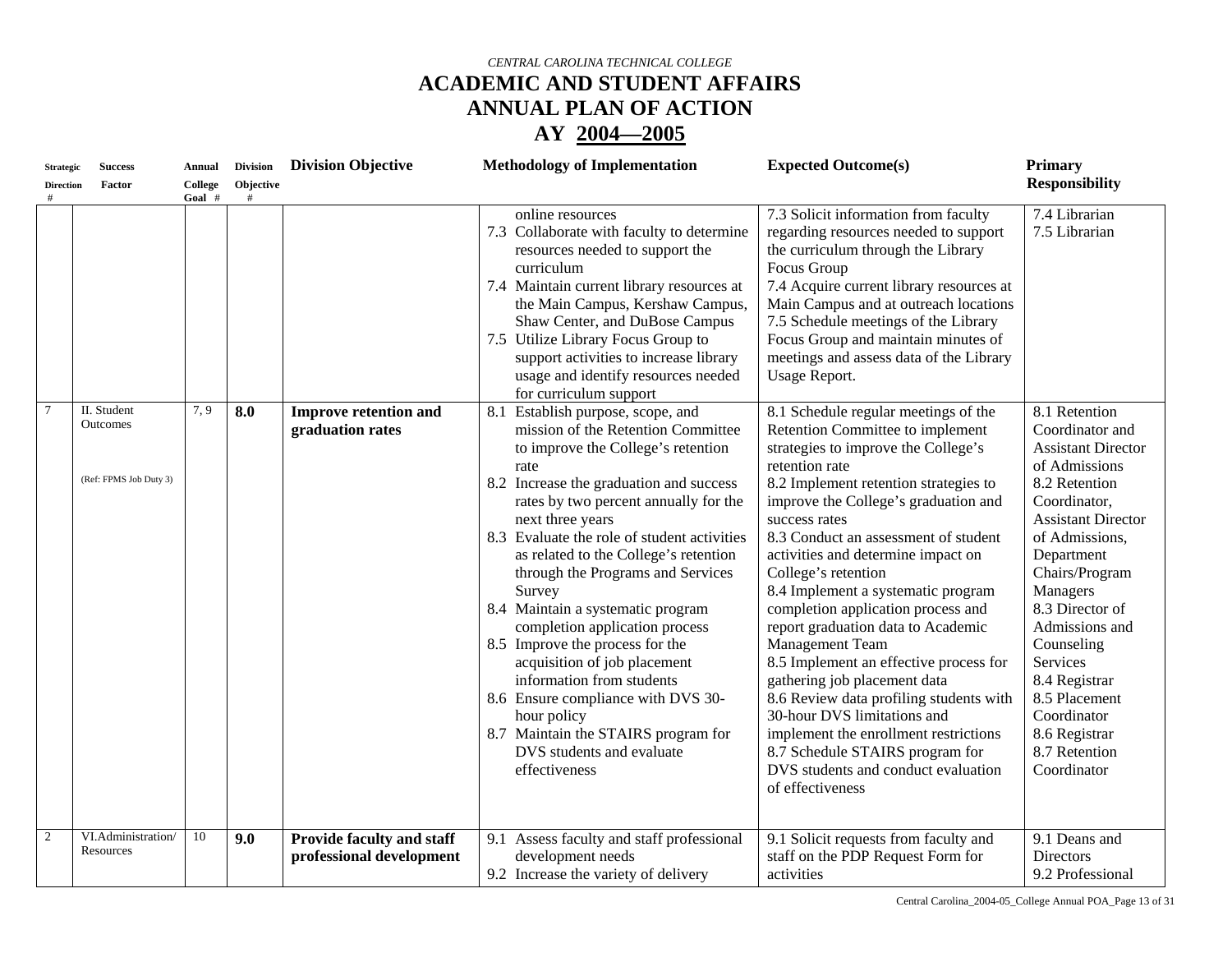# **ACADEMIC AND STUDENT AFFAIRS ANNUAL PLAN OF ACTION**

#### **AY 2004—2005**

| <b>Success</b><br><b>Strategic</b> |                                                           | <b>Annual</b>  | <b>Division</b> | <b>Division Objective</b>                        | <b>Methodology of Implementation</b>                                                                                                                                                                                                                                                                                                                                                                                                                                                                                                                                                                                                                                     | <b>Expected Outcome(s)</b>                                                                                                                                                                                                                                                                                                                                                                                                                                                                                                                                                                                                                                       | <b>Primary</b>                                                                                                                                                                                                                          |
|------------------------------------|-----------------------------------------------------------|----------------|-----------------|--------------------------------------------------|--------------------------------------------------------------------------------------------------------------------------------------------------------------------------------------------------------------------------------------------------------------------------------------------------------------------------------------------------------------------------------------------------------------------------------------------------------------------------------------------------------------------------------------------------------------------------------------------------------------------------------------------------------------------------|------------------------------------------------------------------------------------------------------------------------------------------------------------------------------------------------------------------------------------------------------------------------------------------------------------------------------------------------------------------------------------------------------------------------------------------------------------------------------------------------------------------------------------------------------------------------------------------------------------------------------------------------------------------|-----------------------------------------------------------------------------------------------------------------------------------------------------------------------------------------------------------------------------------------|
| <b>Direction</b>                   | Factor                                                    | College        | Objective       |                                                  |                                                                                                                                                                                                                                                                                                                                                                                                                                                                                                                                                                                                                                                                          |                                                                                                                                                                                                                                                                                                                                                                                                                                                                                                                                                                                                                                                                  | <b>Responsibility</b>                                                                                                                                                                                                                   |
|                                    | (Ref: FPMS Job Duty 5)                                    | Goal #         | #               |                                                  | methods and use electronic delivery<br>where possible (CD, video, online,<br>$etc.$ )<br>9.3 Offer faculty and staff access to<br>conferences, workshops, and<br>certification training where<br>appropriate within budgetary<br>constraints<br>9.4 Provide customer service training for<br>faculty and staff<br>9.5 Assist faculty members in<br>maintaining and expanding<br>credentials in teaching discipline<br>9.6 Provide training on information<br>technology resources for staff,<br>faculty, and student<br>Conduct adjunct faculty training<br>9.7                                                                                                          | 9.2 Offer increased electronic delivery<br>of professional development activities<br>9.3 Provide faculty and staff access to<br>appropriate professional development<br>activities<br>9.4 Schedule customer service training<br>for faculty and staff<br>9.5 Allocate professional development<br>funds for faculty and staff to expand<br>credentials in teaching discipline<br>9.6 Schedule training sessions for<br>information technology within the<br>College's PDP calendar<br>9.7 Schedule and conduct adjunct<br>faculty training each semester and<br>maintain minutes of training                                                                     | Development Team<br>9.3 VP A & SA<br>9.4 Deans and<br>Directors<br>9.5 VP A & SA<br>9.6 VP A & SA<br>9.7 VP A & SA                                                                                                                      |
| $\overline{c}$                     | VI.Administration/<br>Resources<br>(Ref: FPMS Job Duty 6) | $\overline{3}$ | 10.0            | <b>Manage budgetary</b><br>resources effectively | 10.1 Implement sound budgetary practices<br>of allocated resources<br>10.2Review adjunct faculty pay rate and<br>increase as the budget allows<br>10.3 Seek external funding (grants)<br>10.4Develop annual equipment requests<br>for instructional equipment to<br>support academic programs<br>10.5 Make recommendations for capital<br>improvements as requested<br>10.6Request additional instructional<br>technology through Instructional<br>Computing Team<br>10.7 Solicit the assistance of the College's<br>leadership in the acquisition of<br>additional Health Sciences physical<br>resources<br>10.8 Seek equipment donations from<br>business and industry | 10.1 Participate in annual budgetary<br>planning workshop<br>10.2 Make recommendation for<br>increased adjunct faculty pay<br>10.3 Participate in external funding<br>opportunities<br>10.4 Submit annual equipment requests<br>to Vice President for Business Affairs.<br>10.5 Submit annual requests for capital<br>improvements to Vice President for<br><b>Business Affairs</b><br>10.6 Submit requests for instructional<br>computing needs to Instructional<br>Computing Team through division<br>representatives<br>10.7 Participate in presentations to<br>local health care providers<br>10.8 Request equipment donations<br>from business and industry | 10.1 Deans and<br>Directors,<br>Department<br>Chairs/Program<br>Managers<br>10.2 VP A & SA<br>10.3 VP A & SA<br>10.4 VP A & SA<br>10.5 VP A & SA<br>10.6 Deans and<br>Directors<br>10.7 VP A & SA<br>10.8 Deans and<br><b>Directors</b> |
| 7                                  | IV. Collaboration                                         | 6, 9           | 11.0            | Provide accurate and                             | 11.1 Maintain annual review and revision                                                                                                                                                                                                                                                                                                                                                                                                                                                                                                                                                                                                                                 | 11.1 Conduct review of College                                                                                                                                                                                                                                                                                                                                                                                                                                                                                                                                                                                                                                   | 11.1 Director of                                                                                                                                                                                                                        |
|                                    | V. Accessibility                                          |                |                 | timely information to the                        | of College publications                                                                                                                                                                                                                                                                                                                                                                                                                                                                                                                                                                                                                                                  | publications and submit changes for                                                                                                                                                                                                                                                                                                                                                                                                                                                                                                                                                                                                                              | <b>Public Relations</b>                                                                                                                                                                                                                 |

Central Carolina\_2004-05\_College Annual POA\_Page 14 of 31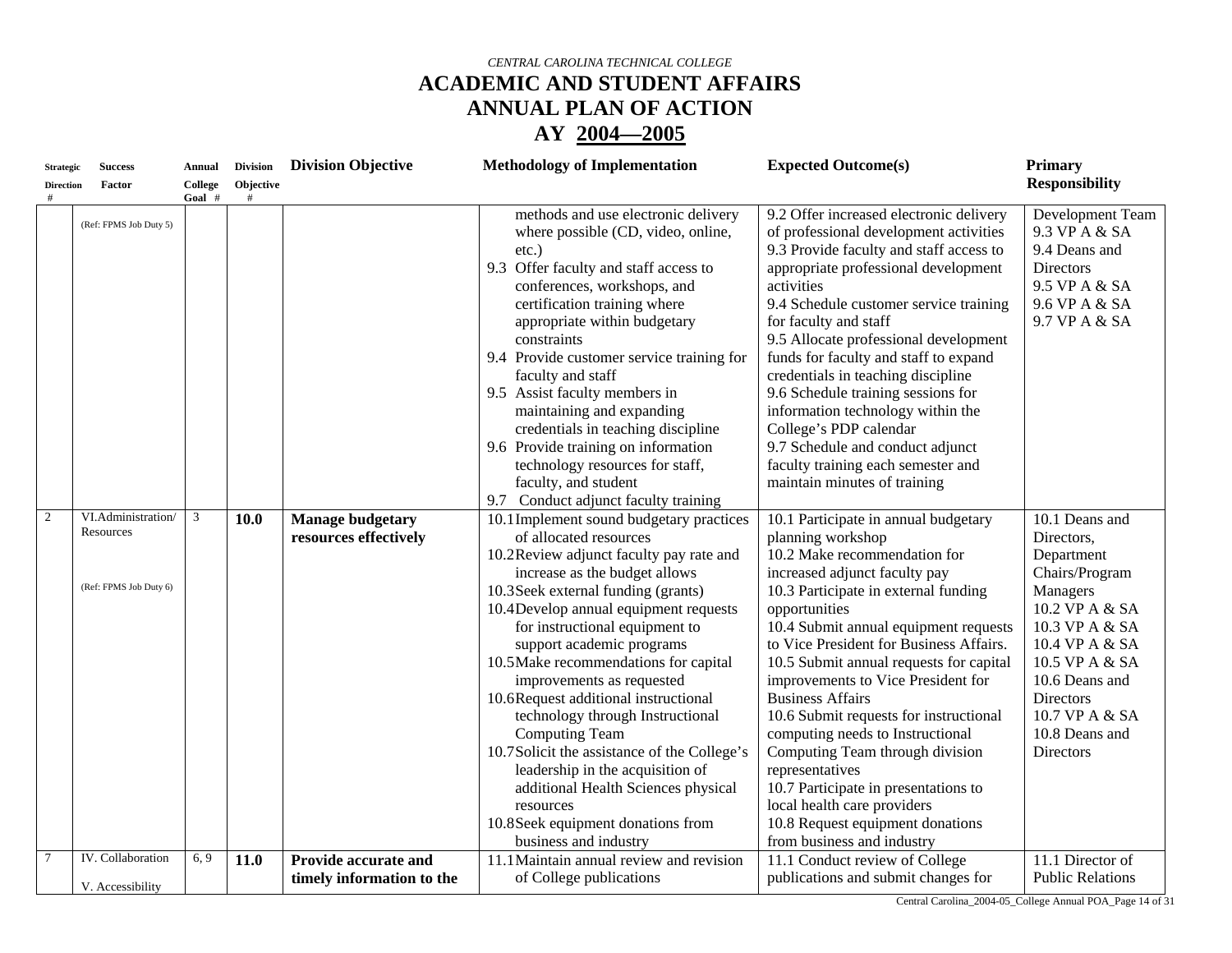## **ACADEMIC AND STUDENT AFFAIRS ANNUAL PLAN OF ACTION**

| <b>Strategic</b> | <b>Success</b>                                     | Annual  | <b>Division</b> | <b>Division Objective</b>                                                                                        | <b>Methodology of Implementation</b>                                                                                                                                                                                                                                                                                                                                                                                                                                                                                                                                                                                                                                                                                                                     | <b>Expected Outcome(s)</b>                                                                                                                                                                                                                                                                                                                                                                                                                                                                                                                                                                                                         | <b>Primary</b>                                                                                                                                                                                                                                             |
|------------------|----------------------------------------------------|---------|-----------------|------------------------------------------------------------------------------------------------------------------|----------------------------------------------------------------------------------------------------------------------------------------------------------------------------------------------------------------------------------------------------------------------------------------------------------------------------------------------------------------------------------------------------------------------------------------------------------------------------------------------------------------------------------------------------------------------------------------------------------------------------------------------------------------------------------------------------------------------------------------------------------|------------------------------------------------------------------------------------------------------------------------------------------------------------------------------------------------------------------------------------------------------------------------------------------------------------------------------------------------------------------------------------------------------------------------------------------------------------------------------------------------------------------------------------------------------------------------------------------------------------------------------------|------------------------------------------------------------------------------------------------------------------------------------------------------------------------------------------------------------------------------------------------------------|
| <b>Direction</b> | Factor                                             | College | Objective       |                                                                                                                  |                                                                                                                                                                                                                                                                                                                                                                                                                                                                                                                                                                                                                                                                                                                                                          |                                                                                                                                                                                                                                                                                                                                                                                                                                                                                                                                                                                                                                    | <b>Responsibility</b>                                                                                                                                                                                                                                      |
|                  | (Ref: FPMS Job Duty 6)                             | Goal #  | $\#$            | <b>College's stakeholders</b>                                                                                    | 11.2 Conduct scheduled meetings to<br>enhance communication among<br>College personnel on the division<br>and departmental levels<br>11.3Provide improved identification of<br>outreach course offerings in semester<br>course schedule, in SIS, and on the<br>Web<br>11.4 Create handbook for faculty who are<br>teaching at secondary locations and<br>include specific information unique<br>to each secondary school or location<br>11.5Promote the use of web resources<br>such as Web for Faculty, Web for<br>Students, Campus Pipeline, etc.<br>11.6Ensure the accuracy of the academic<br>information on the College's web site<br>11.7Provide monthly internal newsletter<br>11.8 Communicate information regarding<br>implementation of Banner | editing and distribution<br>11.2 Hold at least two faculty and staff<br>meetings annually to communicate<br>information<br>11.3 Revise the course offerings<br>schedule format in all mediums<br>11.4 Publish a handbook for faculty<br>teaching at secondary locations<br>11.5 Schedule training activities for<br>faculty, staff, and students to encourage<br>use of web resources<br>11.6 Submit recommendations for web<br>content for academic information<br>11.7 Publish monthly internal<br>newsletter<br>11.8 Share information regarding<br>Banner implementation at meetings and<br>appoint Banner implementation Team | 11.2 VP A & SA<br>11.3 VP A & SA<br>11.4 Outreach<br>Coordinator<br>11.5 VP A & SA<br>11.6 Deans and<br>Directors<br>11.7 Director of<br><b>Public Relations</b><br>11.8 VP A & SA                                                                         |
| 3                | III. Support<br>Services<br>(Ref: FPMS Job Duty 3) | 7       | 12.0            | Provide consistent,<br>accurate, and professional<br>career assessment and<br>program advisement for<br>students | 12.1 Develop a College-wide approach to<br>identify the issues related to student<br>advisement<br>12.2Develop a plan of action for<br>addressing the issues of advisement<br>on a college-wide basis<br>12.3Provide advisement training for<br>faculty and admissions counselors<br>12.4 Evaluate faculty advisement<br>performance using the FPMS process<br>and results of the advisement survey<br>for improvement<br>12.5 Integrate online registration<br>processes with sound academic<br>advising<br>12.6 Evaluate process for tracking high<br>school transcript receipt process                                                                                                                                                                | 12.1 Appoint a college-wide team to<br>address advisement issues<br>12.2 Compile a plan of action for<br>advisement issues<br>12.3 Schedule advisement training for<br>faculty and admissions counselors<br>12.4 Use the results of the Advisor<br>Survey to continuously improve<br>advisement<br>12.5 Implement online registration for<br>academic programs<br>12.6 Implement a tracking process for<br>high school transcript receipt                                                                                                                                                                                          | 12.1 VP A & SA<br>12.2 VP A & SA<br>12.3 Registrar and<br>Director of<br>Admissions and<br>Counseling<br>Services<br>12.4 VP A & SA<br>12.5 Deans and<br><b>Directors</b><br>12.6 Registrar and<br>Director of<br>Admissions and<br>Counseling<br>Services |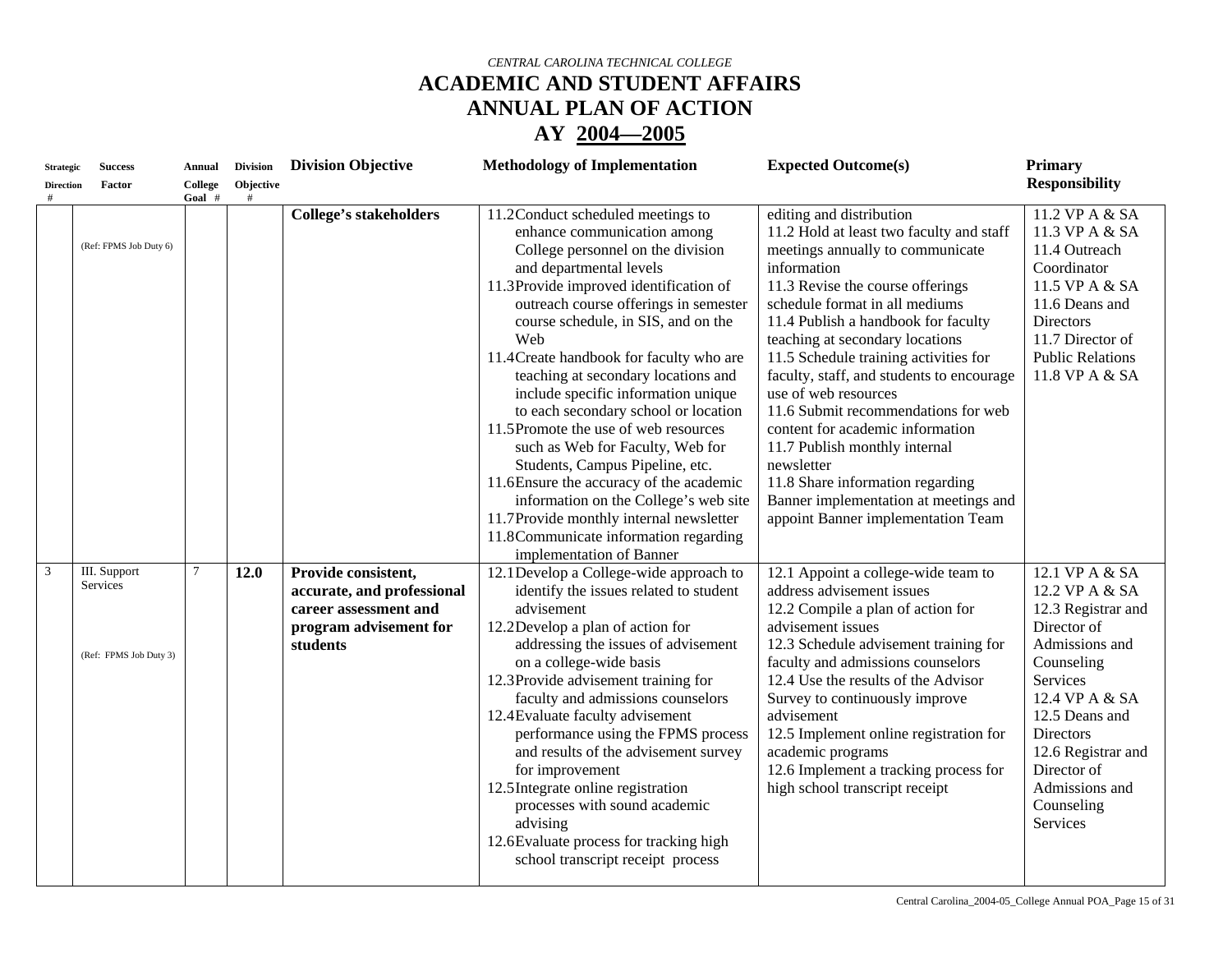# **ACADEMIC AND STUDENT AFFAIRS ANNUAL PLAN OF ACTION**

| <b>Strategic</b>    | <b>Success</b>                  | Annual       | <b>Division</b> | <b>Division Objective</b>        | <b>Methodology of Implementation</b>        | <b>Expected Outcome(s)</b>                | Primary                 |
|---------------------|---------------------------------|--------------|-----------------|----------------------------------|---------------------------------------------|-------------------------------------------|-------------------------|
| <b>Direction</b>    | Factor                          | College      | Objective       |                                  |                                             |                                           | <b>Responsibility</b>   |
| #<br>$\overline{4}$ | IV. Collaboration               | Goal #<br>11 | 13.0            |                                  |                                             |                                           | 13.1 Outreach           |
|                     |                                 |              |                 | <b>Establish partnerships in</b> | 13.1 Maintain the College's dual            | 13.1 Schedule dual enrollment courses     |                         |
|                     |                                 |              |                 | the College's service area       | enrollment program in the                   | in area secondary schools                 | Coordinator             |
|                     |                                 |              |                 | to accomplish the                | secondary schools                           | 13.2 Participate in activities with       | 13.2 VP A & SA          |
|                     | (Ref: FPMS Job Duty 4)          |              |                 | <b>College's mission</b>         | 13.2 Work collaboratively with other        | educational and community entities on     | 13.3 Director of        |
|                     |                                 |              |                 |                                  | educational and community entities          | grant proposals                           | Admissions and          |
|                     |                                 |              |                 |                                  | on grant proposals                          | 13.3 Schedule Skills Institute training   | Counseling              |
|                     |                                 |              |                 |                                  | 13.3 Collaborate with Adult Education       | at the College with Adult Education       | Services                |
|                     |                                 |              |                 |                                  | with the referral of students and the       | 13.4 Schedule meetings with area high     | 13.4 Registrar          |
|                     |                                 |              |                 |                                  | Skills Institute                            | school counselors and administers to      | 13.5 Librarian          |
|                     |                                 |              |                 |                                  | 13.4 Promote secondary to post              | promote secondary articulation            |                         |
|                     |                                 |              |                 |                                  | secondary course articulation               | 13.5 Maintain agreements with county      |                         |
|                     |                                 |              |                 |                                  | 13.5 Ensure agreements with county          | libraries for sharing of resources        |                         |
|                     |                                 |              |                 |                                  | libraries for sharing of resources          |                                           |                         |
|                     | III. Support<br>Services        | 8            | 14.0            | Develop a comprehensive          | 14.1 Refine the mission, scope, and         | 14.1 Schedule meeting of Academic         | 14.1 Director of        |
|                     |                                 |              |                 | marketing program for            | purpose of the College's marketing          | and Student Affairs personnel to          | <b>Public Relations</b> |
|                     |                                 |              |                 | the College                      | initiatives to develop a                    | develop a comprehensive marketing         | 14.2 Director of        |
|                     |                                 |              |                 |                                  | comprehensive annual marketing              | plan of action and maintain minutes of    | <b>Public Relations</b> |
|                     | (Ref: FPMS Job Duty 4)          |              |                 |                                  | plan of action                              | meetings                                  | and Recruiter           |
|                     |                                 |              |                 |                                  | 14.2 Integrate all marketing and            | 14.2 Participate in marketing and         | 14.3 Director of        |
|                     |                                 |              |                 |                                  | recruitment activities for promoting        | recruitment activities                    | <b>Public Relations</b> |
|                     |                                 |              |                 |                                  | the programs and services of the            | 14.3 Prepare marketing materials that     | 14.4 Director of        |
|                     |                                 |              |                 |                                  | College                                     | will market the scope, size,              | <b>Public Relations</b> |
|                     |                                 |              |                 |                                  | 14.3 Market the scope, size, accessibility, | accessibility and mission of the College  | 14.5 Outreach           |
|                     |                                 |              |                 |                                  | and mission of the College in a             | in a collegiate image                     | Coordinator             |
|                     |                                 |              |                 |                                  | collegiate image                            | 14.4 Conduct and evaluation of the        |                         |
|                     |                                 |              |                 |                                  | 14.4 Evaluate the effectiveness of the      | effectiveness of the marketing plan and   |                         |
|                     |                                 |              |                 |                                  | College's marketing plan and report         | report on initiatives to Deans/Directors  |                         |
|                     |                                 |              |                 |                                  | on initiatives                              | and Academic Management Team              |                         |
|                     |                                 |              |                 |                                  | 14.5 Identify marketing techniques for      | 14.5 Market the College to the dual       |                         |
|                     |                                 |              |                 |                                  | dual enrolled                               | enrolled                                  |                         |
| $\tau$              | IV.Administration/<br>Resources | 6            | 15.0            | <b>Maintain effective</b>        | 15.1 Hire faculty and staff to reflect a    | 15.1 Advertise and fill faculty and staff | 15.1 VP A & SA          |
|                     |                                 |              |                 | organizational structure         | diverse ethnicity                           | positions with qualified and diverse      | 15.2 VP A & SA          |
|                     |                                 |              |                 |                                  | 15.2Communicate the organizational          | persons when available                    | 15.3 VP A & SA,         |
|                     |                                 |              |                 |                                  | structure and roles of employees to         | 15.2 Provide copies of organizational     | Deans and               |
|                     | (Ref: FPMS Job Duty 6)          |              |                 |                                  | faculty and staff                           | charts to faculty and staff               | <b>Directors</b>        |
|                     |                                 |              |                 |                                  | 15.3 Review all faculty and staff position  | 15.3 Conduct review of position           | 15.4 VP A & SA          |
|                     |                                 |              |                 |                                  | descriptions to ensure relevancy            | descriptions for faculty and staff at     |                         |
|                     |                                 |              |                 |                                  | 15.4 Review academic and student            | least every two years                     |                         |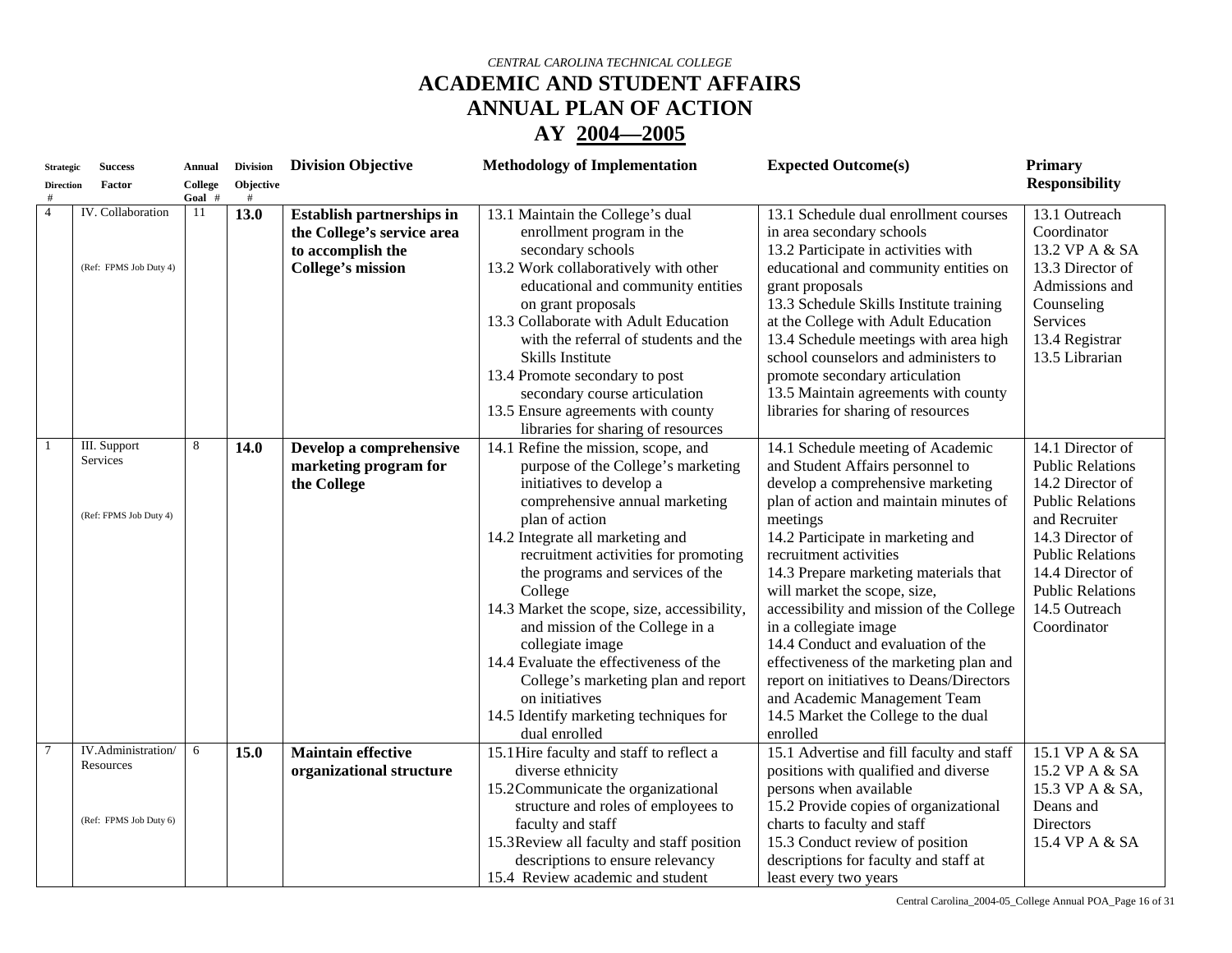## **ACADEMIC AND STUDENT AFFAIRS ANNUAL PLAN OF ACTION**

| <b>Strategic</b> | <b>Success</b>                            | Annual            | <b>Division</b>   | <b>Division Objective</b>                                                     | <b>Methodology of Implementation</b>                                                                                                                                                                                                                                                                                                                                                                                                                                                                                                                                                                                  | <b>Expected Outcome(s)</b>                                                                                                                                                                                                                                                                                                                                                                                                                                                                                                                  | <b>Primary</b>                                                                                                                                                                                                                                                                                                                                                                                                                            |
|------------------|-------------------------------------------|-------------------|-------------------|-------------------------------------------------------------------------------|-----------------------------------------------------------------------------------------------------------------------------------------------------------------------------------------------------------------------------------------------------------------------------------------------------------------------------------------------------------------------------------------------------------------------------------------------------------------------------------------------------------------------------------------------------------------------------------------------------------------------|---------------------------------------------------------------------------------------------------------------------------------------------------------------------------------------------------------------------------------------------------------------------------------------------------------------------------------------------------------------------------------------------------------------------------------------------------------------------------------------------------------------------------------------------|-------------------------------------------------------------------------------------------------------------------------------------------------------------------------------------------------------------------------------------------------------------------------------------------------------------------------------------------------------------------------------------------------------------------------------------------|
| <b>Direction</b> | Factor                                    | College<br>Goal # | Objective<br>$\#$ |                                                                               |                                                                                                                                                                                                                                                                                                                                                                                                                                                                                                                                                                                                                       |                                                                                                                                                                                                                                                                                                                                                                                                                                                                                                                                             | <b>Responsibility</b>                                                                                                                                                                                                                                                                                                                                                                                                                     |
| 6                | III. Support                              |                   | 16.0              | Provide comprehensive                                                         | affairs policies for efficiency and<br>consistency with focus on<br>attendance policies, drop/add<br>procedures, standards of academic<br>progress, and roster verification<br>16.1 Develop a Student Services Division                                                                                                                                                                                                                                                                                                                                                                                               | 15.4 Submit revisions of policies to the<br>Leadership Team for consideration<br>16.1 Submit a Student Services                                                                                                                                                                                                                                                                                                                                                                                                                             | 16.1 Registrar,                                                                                                                                                                                                                                                                                                                                                                                                                           |
|                  | <b>Services</b><br>(Ref: FPMS Job Duty 4) |                   |                   | and efficient student<br>services through a planned<br>and integrated process | Plan of Action for implementation<br>16.2 Implement an annual review process<br>to systematically evaluate the<br>effectiveness of the Student Services<br>Division's Plan of Action<br>16.3 Develop Plans of Action for the<br><b>Student Services Divisions</b><br>departments: Admissions and<br>Counseling, Center for Student<br>Information/Registrar, and the<br><b>Financial Aid Department</b><br>16.4 Implement an annual review process<br>to systematically evaluate the<br>effectiveness of each of the<br>departments in the Student Affairs<br>Division and administer Programs<br>and Services Survey | Division Plan of Action to the Vice<br>President for Academic and Student<br>Affairs<br>16.2 Conduct an annual review of<br>Student Services Division's Plan of<br>Action<br>16.3 Implement Plans of Actions for<br>Admissions and Counseling Services,<br>Center for Student Information/<br>Registrar, and the Financial Aid<br>Departments<br>16.4 Participate in the annual review of<br>processes of the Student Affairs to<br>determine effectiveness of student<br>services and use results from the<br>Programs and Services Survey | Director of Financial<br>Aid, Director of<br>Admissions and<br><b>Counseling Services</b><br>16.2 Registrar,<br>Director of Financial<br>Aid, Director of<br>Admissions and<br><b>Counseling Services</b><br>16.3 Registrar,<br>Director of Financial<br>Aid, Director of<br>Admissions and<br><b>Counseling Services</b><br>16.4 Registrar,<br>Director of Financial<br>Aid, Director of<br>Admissions and<br><b>Counseling Services</b> |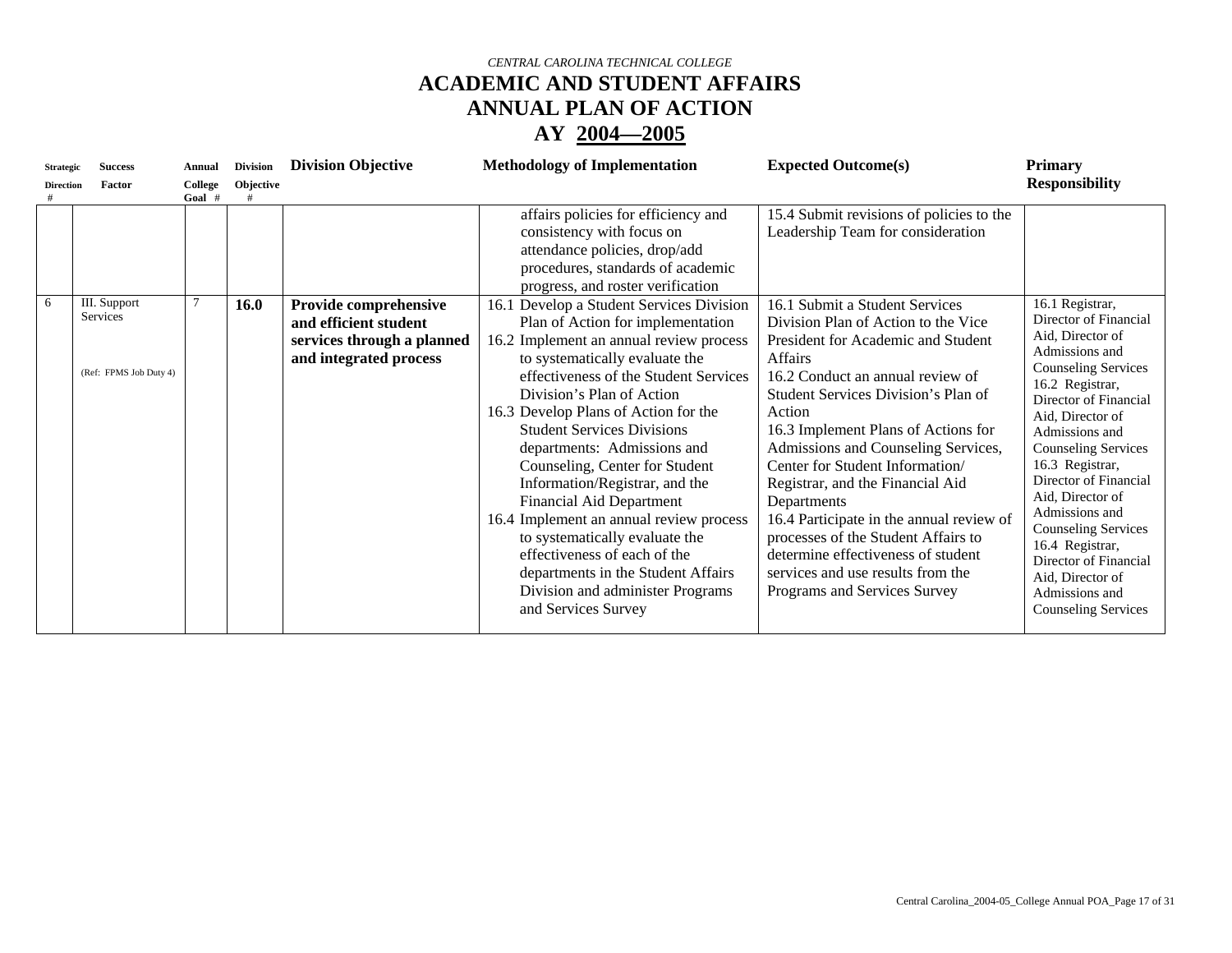## *CENTRAL CAROLINA TECHNICAL COLLEGE*  **BUSINESS AFFAIRS ANNUAL PLAN OF ACTION AY \_\_2004 - 2005\_**

| Strategic Annual<br>Direction College<br># | Goal #                                               | <b>Success</b><br>Factor                                                                                                                                                                                                          | <b>Division</b><br>Obj.<br># | <b>Division Objective</b>                                                                                                                                                                           | <b>Method(s) of Measurement</b>                                                                                        | <b>Expected Outcome(s)</b>                                                                                                                                                                                                                                                                                                            | <b>Primary Responsibility</b>                                                                                                                        |
|--------------------------------------------|------------------------------------------------------|-----------------------------------------------------------------------------------------------------------------------------------------------------------------------------------------------------------------------------------|------------------------------|-----------------------------------------------------------------------------------------------------------------------------------------------------------------------------------------------------|------------------------------------------------------------------------------------------------------------------------|---------------------------------------------------------------------------------------------------------------------------------------------------------------------------------------------------------------------------------------------------------------------------------------------------------------------------------------|------------------------------------------------------------------------------------------------------------------------------------------------------|
| 2,7                                        | 3,12                                                 | VI. Administration/<br>Resources<br>(Effectiveness)<br>Indicators: Mgt of<br>Resources:<br>cooperative planning;<br>mission focus)                                                                                                | 1.0                          | Continue a process for the effective<br>review and revision of college policies<br>and procedures related to Business<br>Affairs.                                                                   | College Directives;<br>departmental procedures<br>manuals or other<br>publications                                     | Documented policies and<br>procedures are kept current;<br>procedures will be as efficient<br>as possible; duplication and<br>waste in administrative<br>programs will be avoided or<br>eliminated                                                                                                                                    | VP for Business<br>Affairs, BA<br>Directors, all BA<br>staff                                                                                         |
| 2, 5,<br>6, 7                              | 7, 9,<br>10                                          | VI. Administration/<br>Resources<br>(Effectiveness)<br>Indicators:<br>Professional<br>Development<br>Program; Employee<br>Satisfaction;<br>Employee<br>Performance<br>Management System;<br>Development and<br>Use of Technology) | 2.0                          | Coordinate and provide professional<br>development and technology training<br>opportunities for college personnel and<br>students.                                                                  | <b>Employee Training Needs</b><br>Assessment; E/FPMS;<br>registration critique; help<br>desk calls; employee<br>survey | Offer new employee<br>orientation and programs<br>through the Professional<br>Development Program;<br>Develop a Technology<br>Curriculum for faculty, staff,<br>and students; expand the<br>functionality of the Help Desk<br>to include training for faculty,<br>staff, and students; coordinate<br>the Technology Awareness<br>week | Accounting,<br>Personnel,<br>Purchasing,<br>Information Systems,<br>Security                                                                         |
| 1, 2,<br>3, 4,<br>5, 6, 7                  | 1, 2,<br>3, 4,<br>6, 7,<br>8, 9,<br>10,<br>11,<br>12 | I. Educational<br>Programs<br>VI. Administration/<br>Resources<br>(Effectiveness)<br>Indicators: especially<br>Faculty/staff<br>diversity, EPMS,<br>FPMS, Employee<br>Satisfaction)                                               | 3.0                          | <b>Attract and retain appropriately</b><br>credentialed faculty and staff to support<br>a multi-cultural campus environment<br>inclusive of diversity reflected in the<br>College's service region. | Annual EEO report;<br>student and employee<br>satisfaction surveys                                                     | Continue to identify and<br>implement processes to<br>broaden the applicant pool and<br>increase the number of<br>qualified female and minority<br>applicants; offer competitive<br>pay as budgets allow                                                                                                                              | Personnel, VP for<br>Business Affairs, all<br>hiring managers of<br>the College                                                                      |
| 2, 5, 7                                    | 3, 5,<br>7, 10                                       | VI. Administration/<br>Resources<br>(Effectiveness)<br>Indicators: Ratio of<br>admin costs to<br>academic costs;<br>management of<br>resources; facility<br>development and use)                                                  | 4.0                          | Monitor and manage college budget and<br>other resources in response to reduced<br>funding without negatively impacting<br>college programs.                                                        | College budget &<br>expenditure analysis' and<br>reports; energy<br>management system                                  | Analyze all current expenditures<br>to find areas that can be<br>reduced, if necessary, to further<br>budget reductions; Continue to<br>look for opportunities to reduce<br>costs by operating more<br>efficiently; Develop & submit a<br>RUS Grant application with<br>school districts in service area                              | <b>VP</b> for Business<br>Affairs, Personnel,<br>Accounting,<br>Information Systems,<br>College Leadership<br>Team, and all<br>College faculty/staff |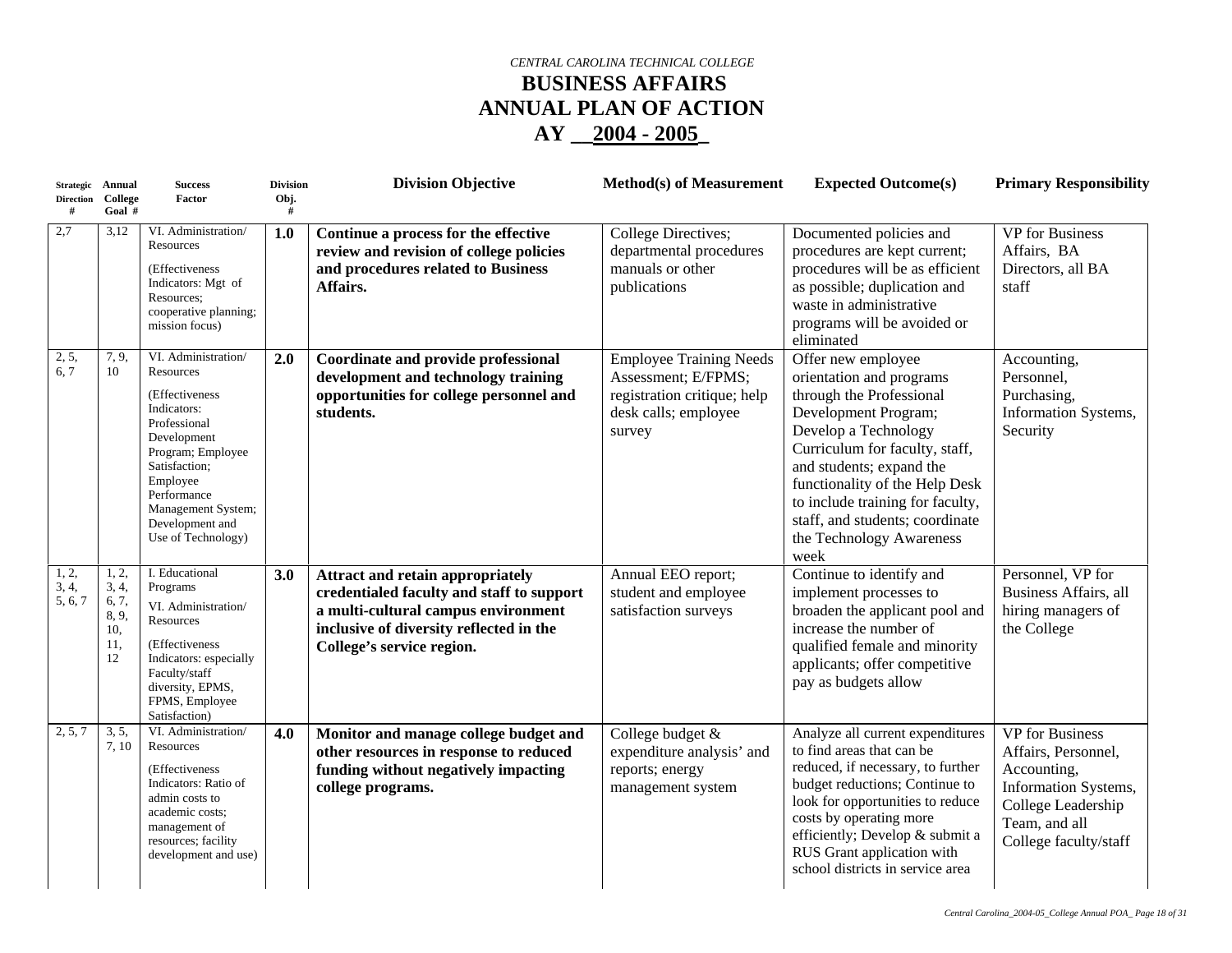## *CENTRAL CAROLINA TECHNICAL COLLEGE*  **BUSINESS AFFAIRS ANNUAL PLAN OF ACTION AY \_\_2004/2005\_**

| #                         | Strategic Annual<br>Direction College<br>Goal #            | <b>Success</b><br>Factor                                                                                                                                                                                                                 | <b>Division</b><br>Obj.<br># | <b>Division Objective</b>                                                                                                                                                                                                                                                 | <b>Method(s) of Measurement</b>                                                                                                                                         | <b>Expected Outcome(s)</b>                                                                                                                                                                                                          | <b>Primary Responsibility</b>                                                                                                 |
|---------------------------|------------------------------------------------------------|------------------------------------------------------------------------------------------------------------------------------------------------------------------------------------------------------------------------------------------|------------------------------|---------------------------------------------------------------------------------------------------------------------------------------------------------------------------------------------------------------------------------------------------------------------------|-------------------------------------------------------------------------------------------------------------------------------------------------------------------------|-------------------------------------------------------------------------------------------------------------------------------------------------------------------------------------------------------------------------------------|-------------------------------------------------------------------------------------------------------------------------------|
| 2,7                       | 5, 7                                                       | VI. Administration/<br>Resources<br>(Effectiveness)<br><b>Indicators: Facility</b><br>Development and<br>Use; Mgt of<br>Resources; Employee<br>Satisfaction)                                                                             | 5.0                          | Provide and maintain college facilities<br>(buildings & grounds) that are safe,<br>attractive, and efficiently operated.                                                                                                                                                  | Work orders; Capital<br>project requests; deferred<br>maintenance study;<br>master plan                                                                                 | Timely respond to requests<br>and complaints; continue<br>implementation of<br>recommendations from the<br>deferred maintenance study<br>and master plan study<br>(completed in FY 02) where<br>resources are made available        | Physical Plant, VP<br>for Business Affairs,<br>Director of Security<br>and Safety                                             |
| 2, 3,<br>5, 6, 7          | 2, 6,<br>7, 9,<br>11,<br>12                                | I. Educational<br>Programs<br>VI. Administration/<br>Resources<br>(Effectiveness)<br>Indicators: Mgt of<br>Resources; employee<br>satisfaction;<br>Development and<br>Use of Technology;<br>student evaluation of<br>instruction)        | 6.0                          | Provide consistent and reliable access to<br>high quality and innovative technology<br>solutions and academic/administrative<br>systems that are responsive to the<br>operation and management needs of the<br>College and delivered in a timely and<br>effective manner. | Technology plan;<br>Information security plan;<br><b>Instructional Computing</b><br>Plan; MS Campus<br>agreement; WebCT;<br>Campus Pipeline; Banner;<br>College website | Begin implementation and<br>training on Banner software;<br>upgrade technical staff with<br>Oracle and Banner<br>administration training;<br>complete deployment of Web<br>for Students; coordinate and<br>facilitate ASUG meetings | Information Systems,<br>Banner Project Team,<br>Instructional<br>Computing Team,<br><b>Information Security</b><br>Team, ASUG |
| 1, 2,<br>3, 4,<br>5, 6, 7 | 1, 2,<br>3, 4,<br>5, 6,<br>7, 8,<br>9,<br>10,<br>11,<br>12 | IV. Administration/<br>Resources<br>(Effectiveness)<br>Indicators: all,<br>especially facility<br>development & use;<br>mgt of resources;<br>cooperative planning;<br>employee<br>satisfaction;<br>development and use<br>of technology) | 7.0                          | Provide support to all other departments<br>of the college in the areas of accounting,<br>procurement, personnel, physical plant,<br>auxiliary services, security, inventory,<br>information systems, etc.                                                                | Work orders; informal<br>employee and student<br>feedback; audit reports;<br>employee and student<br>satisfaction surveys                                               | All departments in Business<br>Affairs division will perform<br>ongoing, recurring tasks that<br>provide the required support to<br>the rest of the College                                                                         | <b>All Business Affairs</b><br>staff                                                                                          |
| 2, 5, 7                   | 12                                                         | IV. Administration/<br>Resources<br>(Effectiveness)<br>Indicators:<br>Cooperative<br>planning; regional<br>accreditation;<br>development and use<br>of technology; mgt of<br>resources)                                                  | 8.0                          | <b>Provide information and services in</b><br>support of the College's SACS<br><b>Compliance Certification and Quality</b><br><b>Enhancement Plan (QEP.)</b>                                                                                                              | Participation on SACS<br>committee; timely and<br>accurate response to<br>requests for information<br>or services                                                       | Timely filed and complete<br>Compliance Certification and<br>QEP                                                                                                                                                                    | <b>All Business Affairs</b><br>staff                                                                                          |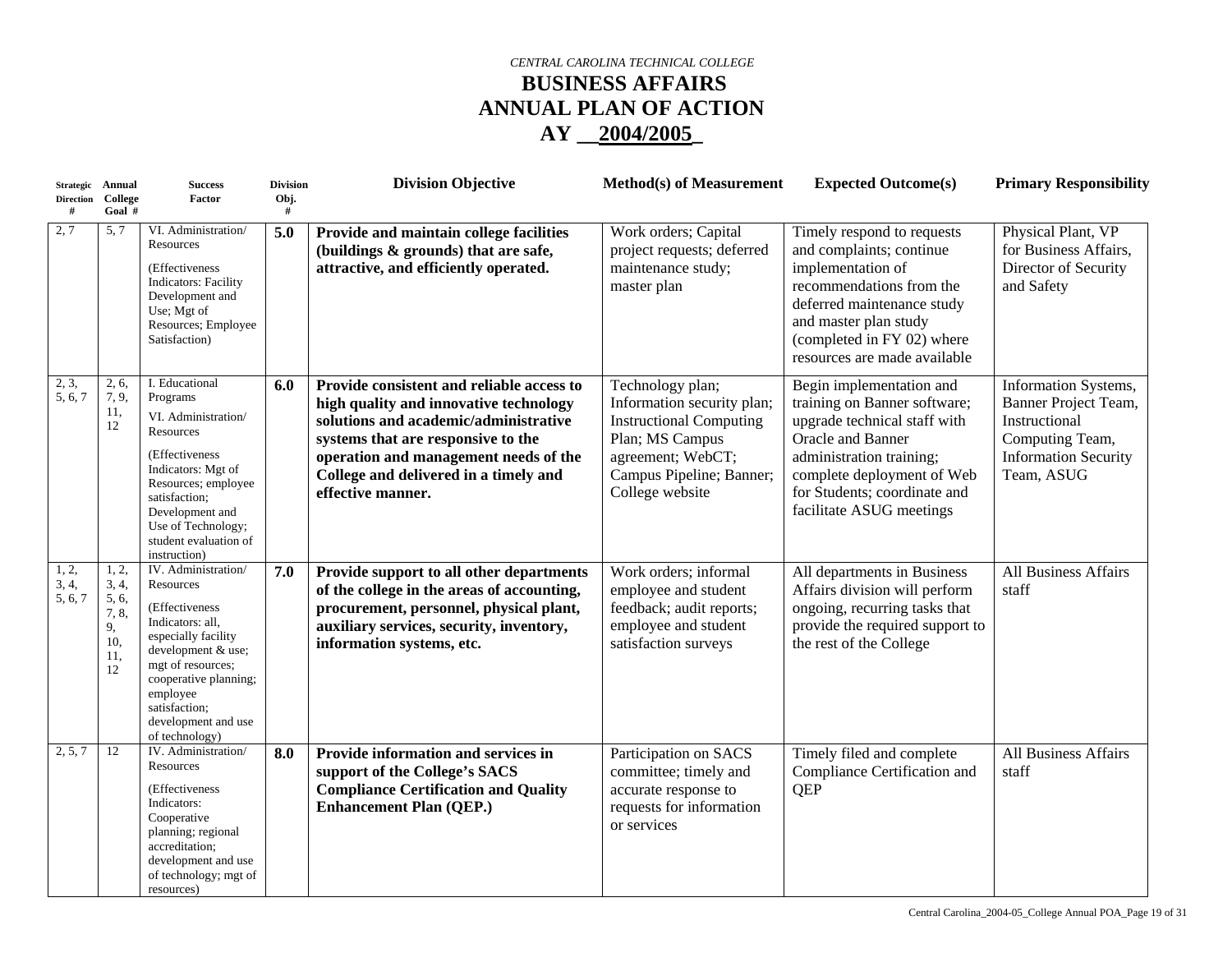# **CONTINUING EDUCATION DIVISION**

**Annual Plan of Action** 

| <b>Strategic</b>      | <b>Success</b>                                                                                         | <b>Annual</b>       | <b>Division</b> | <b>Division Objective</b>                                                                                                                                               | <b>Action Steps</b>                                                                                                                                                                                                                                                                                                                                                              | <b>Expected Outcome(s)</b>                                                                                        | Primary                 |
|-----------------------|--------------------------------------------------------------------------------------------------------|---------------------|-----------------|-------------------------------------------------------------------------------------------------------------------------------------------------------------------------|----------------------------------------------------------------------------------------------------------------------------------------------------------------------------------------------------------------------------------------------------------------------------------------------------------------------------------------------------------------------------------|-------------------------------------------------------------------------------------------------------------------|-------------------------|
| <b>Direction</b><br># | Factor                                                                                                 | College<br>$Goal$ # | Objective       |                                                                                                                                                                         |                                                                                                                                                                                                                                                                                                                                                                                  |                                                                                                                   | <b>Responsibility</b>   |
| 4,6                   | IV. Collaboration<br>(Support Econ<br>Development.<br>/Collaborative<br>arrangements with<br>industry) | 9,10                | 1.0             | <b>Offer existing contracted</b><br>training programs to meet<br>known needs of business,<br>industries, or other<br>organizations in the four county-<br>service area. | 1.1 Implement multi-company contract<br>programs<br>1.2 Offer 25 courses/programs to individual<br>client organizations<br>1.3 Perform 20 needs assessments<br>1.4 Develop 35 contracts for new/existing<br>clients to include leadership type of training<br>1.5 Continue and expand EZA programs by<br>10%<br>1.6 Present EZA to at least 3 new<br>companies                   | Improve workforce and<br>profitability<br>opportunities for<br>companies served<br>Generate 200,000 in<br>revenue | Program Managers        |
| 4,6                   | IV. Collaboration<br>(Support Econ<br>Dev. /<br>Collaborative<br>arrangements with<br>industry)        | 9,10                | 2.0             | Develop and offer new<br>contracted programs.                                                                                                                           | 2.1 Perform at least 20 needs<br>assessments<br>2.2 Develop and provide 35 contracts for<br>new or existing clients/customers<br>2.3 Offer 4 satellite training programs to<br>multicompanies<br>2.4 Secure EZA contracts or renewals<br>2.5 Develop 12 new contracted programs<br>(leadership, supervision, communications<br>etc<br>2.6 Enroll at least 100 people in Primedia | Improve workforce and<br>profitability<br>opportunities for<br>companies served<br>Generate 150,000 in<br>revenue | <b>Program Managers</b> |
| 4,6                   | IV. Collaboration<br>(Support Econ<br>Dev. /<br>Collaborative<br>arrangements with<br>industry)        | 9,10                | 3.0             | Assist in developing a higher-<br>skilled workforce pool in the<br>four-county area.                                                                                    | 3.1 Assess the skills of 100 persons using a<br>variety of testing methodologies (such as<br>WorkKeys, and Nochti)<br>3.2 Develop expert OJT for 2 companies<br>3.3 Profile 20 jobs using Workkeys<br>3.4 Continue to aid WIA students on<br>campus<br>3.5 Develop and offer 3 Industrial Job<br>Readiness Programs serving 50 students                                          | Improve workforce and<br>profitability<br>opportunities for<br>companies served<br>Generate 100,000 in<br>revenue | Program Managers        |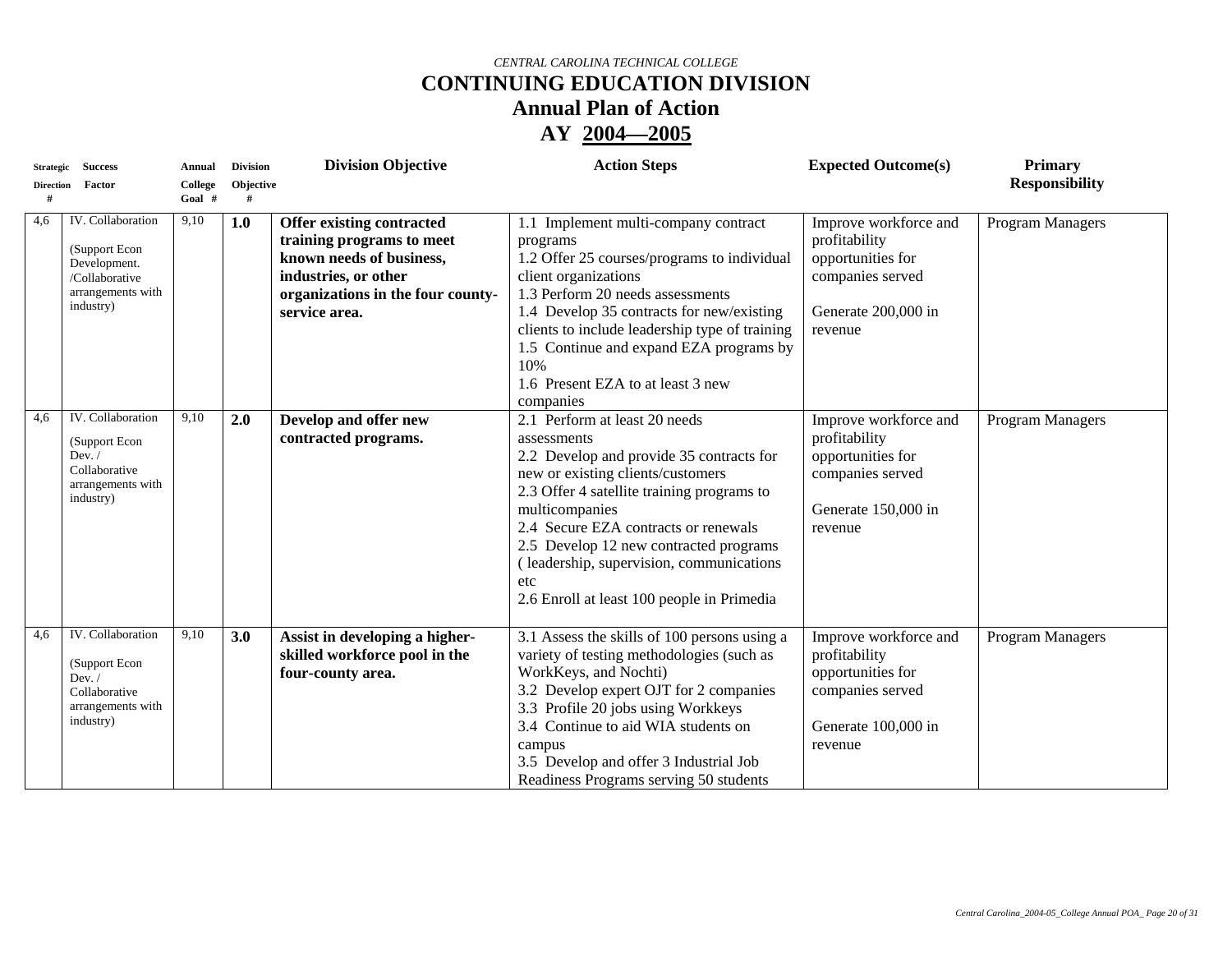# **CONTINUING EDUCATION DIVISION**

**Annual Plan of Action** 

| <b>Strategic</b><br>#  | <b>Success</b><br>Direction Factor                                                                                                       | Annual<br>College<br>Goal # | <b>Division</b><br>Objective<br># | <b>Division Objective</b>                                                                                                                                             | <b>Action Steps</b>                                                                                                                                                                                                                                                                                                                                                                                                                                                                                                                                                                                                                         | <b>Expected Outcome(s)</b>                                                                                                      | <b>Primary</b><br><b>Responsibility</b> |
|------------------------|------------------------------------------------------------------------------------------------------------------------------------------|-----------------------------|-----------------------------------|-----------------------------------------------------------------------------------------------------------------------------------------------------------------------|---------------------------------------------------------------------------------------------------------------------------------------------------------------------------------------------------------------------------------------------------------------------------------------------------------------------------------------------------------------------------------------------------------------------------------------------------------------------------------------------------------------------------------------------------------------------------------------------------------------------------------------------|---------------------------------------------------------------------------------------------------------------------------------|-----------------------------------------|
| 4,6                    | IV. Collaboration<br>(Support Econ<br>Dev. /<br>Collaborative<br>arrangements with<br>industry)                                          | 9,10                        | 4.0                               | Provide resources and support for<br>industrial technology division of<br>the school. Training equipment<br>and training will be shared for at<br>least 10 customers. | 4.1 Participate in at least 10 programs<br>4.2 Help find sources for equipment via<br>grants or industrial resources, write at<br>least 1 grant for Industrial Div.<br>4.3 Identify at least 3 types of equipment<br>that could be used<br>4.4 Help provide enrollment for courses,<br>esp IMT and EEM                                                                                                                                                                                                                                                                                                                                      | Demonstrate with 50<br>students enrolled in IMT<br>/EEM courses                                                                 | Program Managers                        |
| 4,6                    | IV. Collaboration<br>Support Econ Dev.<br>/ Collaborative<br>arrangements with<br>industry                                               | 9,10                        | 5.0                               | Continue to develop relationship<br>with Invista.                                                                                                                     | 5.1 Continue offering existing programs<br>at Kershaw Campus<br>5.2 Offer Leadership training<br>5.3 Expand EZA by 10%<br>5.4 Schedule at least 20 computer classes<br>per year                                                                                                                                                                                                                                                                                                                                                                                                                                                             | Improve Invista quality and<br>ability to produce a profit<br>Generate 50,000 in revenue                                        | Program Managers                        |
| 3,<br>4,<br>$\sqrt{6}$ | IV. Collaboration<br>(Support Econ<br>Dev. /<br>Collaborative<br>arrangements with<br>industry/Expand<br>enrollment in four<br>counties) | 8,9,<br>10                  | 6.0                               | <b>Improve Lifelong Learning</b><br><b>Opportunities in the College's</b><br>service area.                                                                            | 6.1 Assess both Continuing Education<br>and Credit Programming needs for the<br>base<br>6.2 Offer classes at the Shaw Center and<br>Kershaw County (Kids summer<br>program)<br>6.3 Offer at least 12 different types of<br>continuing education enrollment<br>opportunities<br>6.4 Offer contract training for Shaw and<br>Kershaw County<br>6.5 Participate in at least five (5) contract<br>offerings<br>6.6 Be able to provide the Microsoft<br>Certificate and CISCO training at the<br>base and nearby<br>6.7 Promote CDL program to Shaw and<br>Kershaw County<br>6.8 Offer training services and host two<br>luncheons in Lee County | Develop an increased<br>working relationship with<br>Shaw, Kershaw, and Lee<br>Counties<br>Generate 25,000 in annual<br>revenue | Program Managers                        |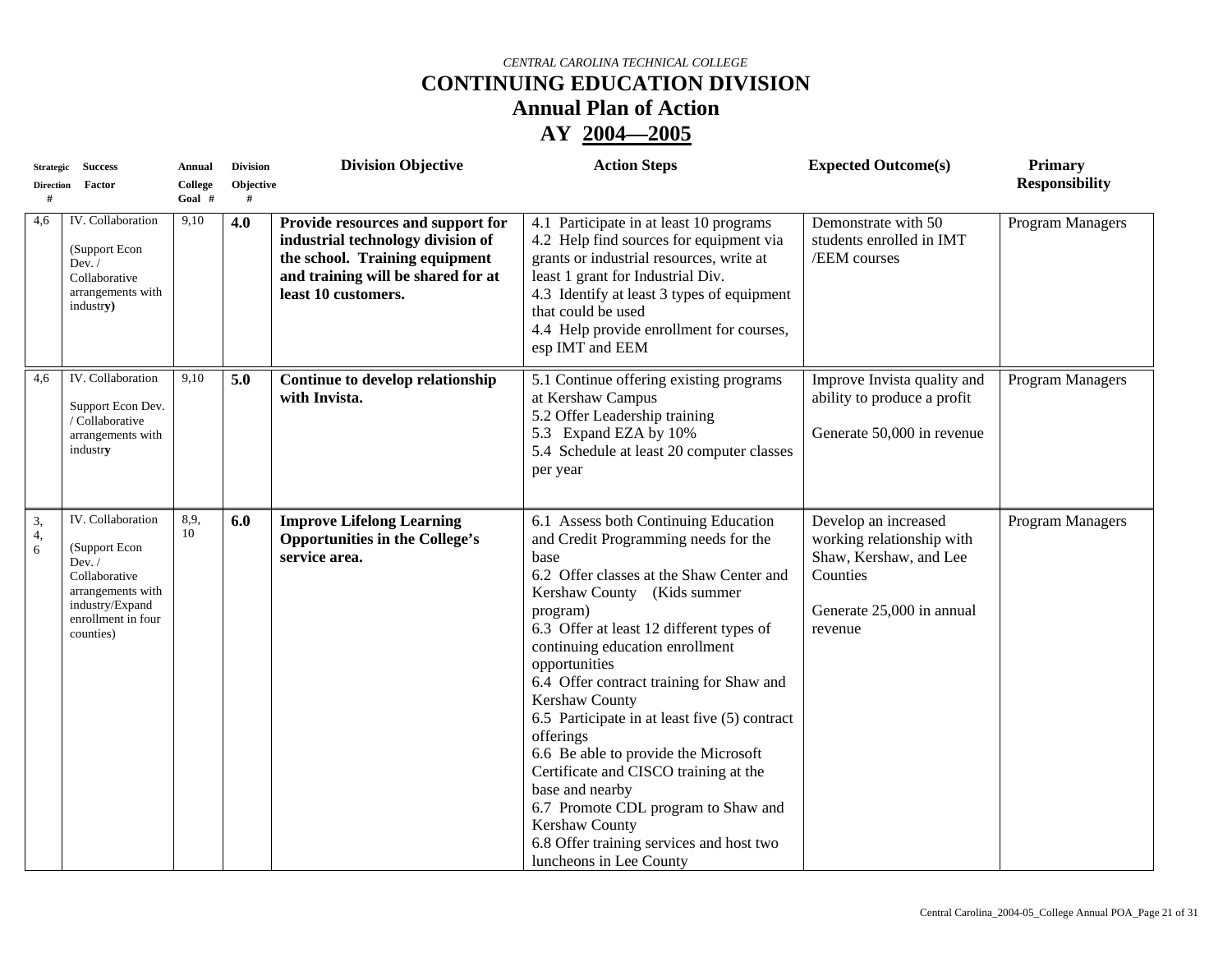# **CONTINUING EDUCATION DIVISION**

**Annual Plan of Action** 

| <b>Strategic</b>      | <b>Success</b>                                                                                           | Annual            | <b>Division</b> | <b>Division Objective</b>                                                                                | <b>Action Steps</b>                                                                                                                                                                                                                                                                                                                                                                                                                                                                                                                                                                     | <b>Expected Outcome(s)</b>                                                                                                                 | <b>Primary</b>        |
|-----------------------|----------------------------------------------------------------------------------------------------------|-------------------|-----------------|----------------------------------------------------------------------------------------------------------|-----------------------------------------------------------------------------------------------------------------------------------------------------------------------------------------------------------------------------------------------------------------------------------------------------------------------------------------------------------------------------------------------------------------------------------------------------------------------------------------------------------------------------------------------------------------------------------------|--------------------------------------------------------------------------------------------------------------------------------------------|-----------------------|
| <b>Direction</b><br># | Factor                                                                                                   | College<br>Goal # | Objective       |                                                                                                          |                                                                                                                                                                                                                                                                                                                                                                                                                                                                                                                                                                                         |                                                                                                                                            | <b>Responsibility</b> |
| 3,4,<br>6             | IV. Collaboration<br>(Support Econ<br>Dev. $\sqrt{ }$<br>Collaborative<br>arrangements with<br>industry) | 9,10              | 7.0             | Create and offer open enrollment<br>programs and seminars to meet the<br>needs of business and industry. | 7.1 Offer 50 open enrollment seminars<br>and workshops for business and industry<br>7.2 Offer ten tractor trailer CDL<br>programs<br>7.3 Offer ten (10) Real Estate classes in<br>partnership with the Real Estate<br><b>Association and Fortune</b><br>7.4 Offer 300 ED to Go courses<br>7.5 Provide training for small business<br>owners Offer ten (10) programs<br>7.6 Offer 2 Medical Business Certificates<br>7.7 Create Public Management Institute                                                                                                                              | Upgrade skills of existing<br>workforce.<br>Provide place for 50 truck<br>drivers.<br><b>Improve Lifelong Learning</b><br>Generate 100,000 | Program Managers      |
|                       |                                                                                                          |                   |                 |                                                                                                          | and offer ten (10) programs<br>7.8 Develop certificate training in<br>supervisory development for those in the<br>private and non-profit sectors<br>7.9 offer 30 programs in Allied Health<br>and 5 EMT programs<br>7.10 Offer at least 6 seminars relevant to<br>Leadership/Management<br>7.11 Offer five (5) open enrollment<br>classes per year in APICS/Quality<br>7.12 Offer 2 learn at lunch programs for<br>faculty and staff (also invite faculty and<br>staff to a select group of classes)<br>7.13 Offer five (5) courses as required in<br>response to referrals through WIA | Provide training for 500<br>individuals<br>Generate 100,000 in<br>revenue                                                                  | Program Managers      |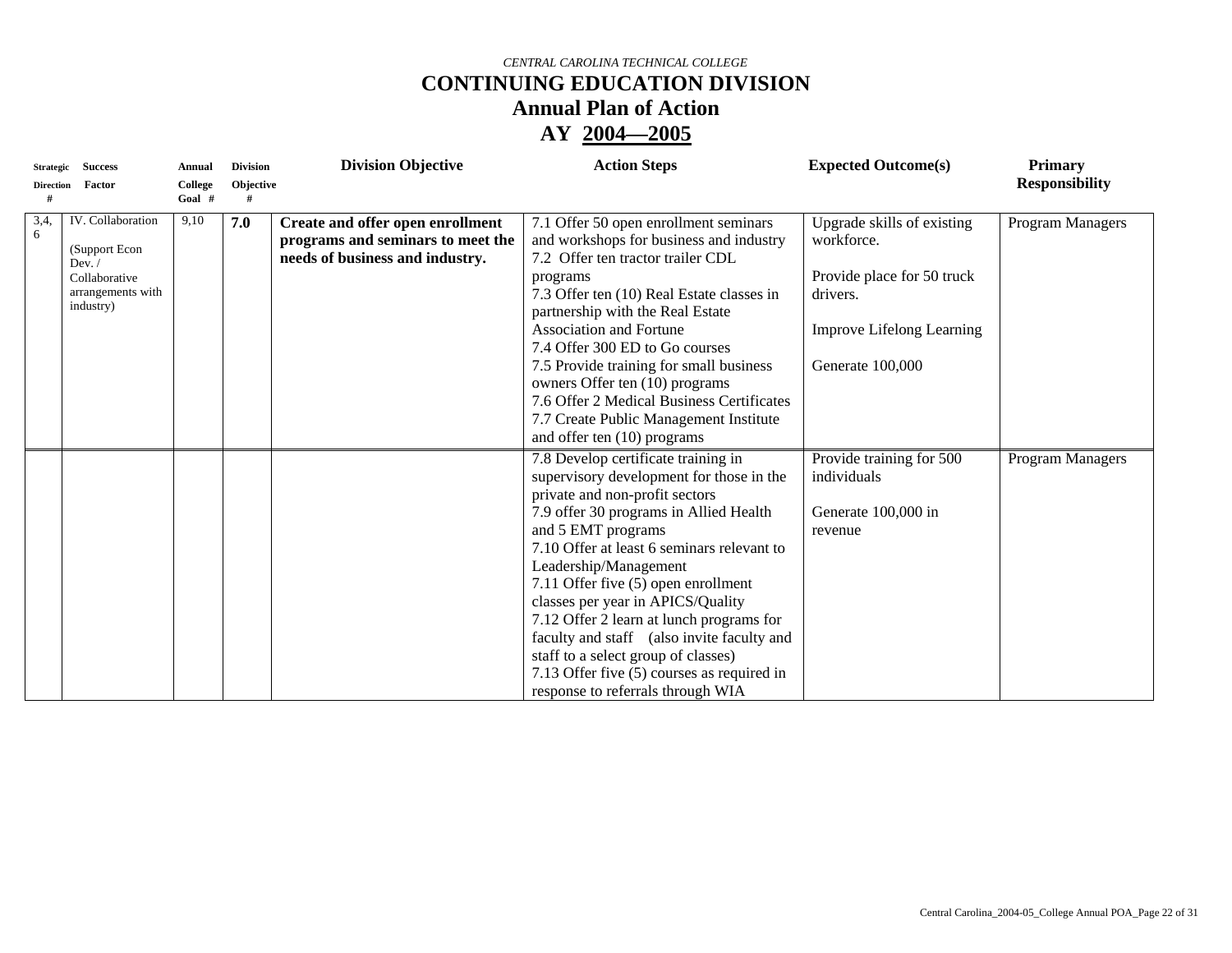# **CONTINUING EDUCATION DIVISION**

**Annual Plan of Action** 

| <b>Strategic</b>      | <b>Success</b>                                                                                  | Annual                   | <b>Division</b> | <b>Division Objective</b>                                                                                                                                  | <b>Action Steps</b>                                                                                                                                                                                                                                                                                                                                                                                                                                                                                                                                                                                                                                                                                                    | <b>Expected Outcome(s)</b>                                                                                                                                                                  | <b>Primary</b>        |
|-----------------------|-------------------------------------------------------------------------------------------------|--------------------------|-----------------|------------------------------------------------------------------------------------------------------------------------------------------------------------|------------------------------------------------------------------------------------------------------------------------------------------------------------------------------------------------------------------------------------------------------------------------------------------------------------------------------------------------------------------------------------------------------------------------------------------------------------------------------------------------------------------------------------------------------------------------------------------------------------------------------------------------------------------------------------------------------------------------|---------------------------------------------------------------------------------------------------------------------------------------------------------------------------------------------|-----------------------|
| <b>Direction</b><br># | Factor                                                                                          | <b>College</b><br>Goal # | Objective<br>#  |                                                                                                                                                            |                                                                                                                                                                                                                                                                                                                                                                                                                                                                                                                                                                                                                                                                                                                        |                                                                                                                                                                                             | <b>Responsibility</b> |
| 4,6                   | IV. Collaboration<br>(Support Econ<br>Dev. /<br>Collaborative<br>arrangements with<br>industry) | 9,10                     | 8.0             | Develop associations with<br><b>Certifying Associations such as</b><br><b>Nursing Home Administrators,</b><br><b>Social Workers, Bankers and</b><br>CPA's. | 8.1 Offer at least five (5) AIB courses,<br>CPA, other related prof. courses, or other<br>certification courses for specialized<br>groups<br>8.2 Offer five (5) annual Nursing Home<br>Administrators courses<br>8.3 Offer 15 other approved courses by<br>various associations<br>8.4 Offer Paramedics certification<br>program<br>8.5 Offer one (1) additional Allied<br>Health Certificate program<br>8.6 Create and offer Security/Reserve<br>Officers Certificate program<br>8.7 Offer new classes specific to human<br>service, medical, educational, and<br>professional topics Offer ten (10) new<br>programs<br>8.8 Utilize CCTC website and regional<br>advisory/inter- agency/professional<br>organizations | Co-sponsor and offer<br>required continuing<br>professional education to<br>health care providers, social<br>workers, bankers, service<br>providers, and CPAs<br>Generate 50,000 in revenue | Program Managers      |
| 4,6                   | IV. Collaboration<br>(Support Econ<br>Dev. /<br>Collaborative<br>arrangements with<br>industry) | 9,10                     | 9.0             | <b>Continue to market computer</b><br>related programs.                                                                                                    | 9.1 Identify and survey all competition<br>and pricing in the area<br>9.2 Convene with as many organizations<br>as possible on collaborative efforts<br>9.3 Receive as many certifications as<br>possible<br>9.4 Offer at least five (5) CISCO,<br>Microsoft A+ and/or engineering training<br>programs<br>9.5 Two (2) complete MCSE tracks; five<br>(5) A+ tracks (CCTC, ATEC, DuBose); and<br>one (1) Server +<br>9.6 Offer two(2)Network+; one security<br>plus; one $(1)$ CWA $(7 \text{ students})$ ; two $(2)$<br>CISCO (CCNA) (20 students) ;and one (1)<br>CISCO (CCNP)<br>9.9. Determine and document ways to                                                                                                 | Enhance marketing efforts<br>for computer-related<br>programs<br>Generate 200,000 in<br>revenue                                                                                             | Program Managers      |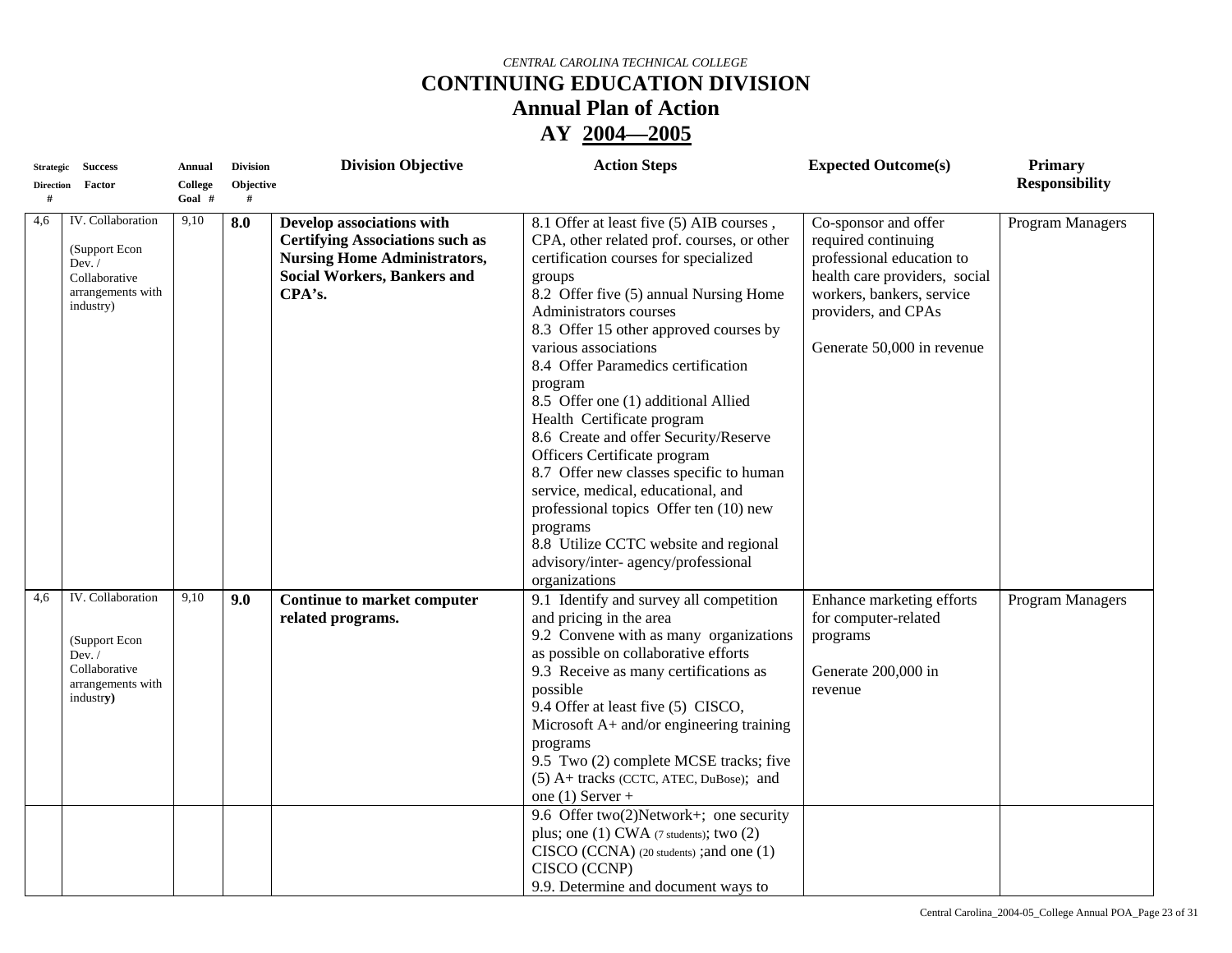# **CONTINUING EDUCATION DIVISION**

**Annual Plan of Action** 

| <b>Strategic</b> | <b>Success</b>                     | Annual  | <b>Division</b> | <b>Division Objective</b>            | <b>Action Steps</b>                         | <b>Expected Outcome(s)</b>   | <b>Primary</b>          |
|------------------|------------------------------------|---------|-----------------|--------------------------------------|---------------------------------------------|------------------------------|-------------------------|
| <b>Direction</b> | Factor                             | College | Objective       |                                      |                                             |                              | <b>Responsibility</b>   |
| #                |                                    | Goal #  | #               |                                      |                                             |                              |                         |
|                  |                                    |         |                 |                                      | offer computer programs to senior           |                              |                         |
|                  |                                    |         |                 |                                      | citizens                                    |                              |                         |
|                  |                                    |         |                 |                                      | 9.11 Capitalize on Ed-2-Go and offer at     |                              |                         |
|                  |                                    |         |                 |                                      | least ten (10) computer-related courses     |                              |                         |
|                  |                                    |         |                 |                                      | 9.12 Offer at least one (1) new network     |                              |                         |
|                  |                                    |         |                 |                                      | cabling certificate                         |                              |                         |
| 3,4,             | <b>III.</b> Support                | 9,10    | 10.0            | Improve and enhance the life of      | 10.1 Market course offerings three (3)      | Enhance personal interest    | Program Managers        |
| 6                | Services                           |         |                 | citizens of the service area by      | times per year, with 150 courses per        | offerings                    |                         |
|                  | <b>IV.</b> Collaboration           |         |                 | offering a variety of personal       | period, via mail-out brochures and flyers   |                              |                         |
|                  |                                    |         |                 | interest courses.                    | 10.2 Offer three (3) courses at remote      |                              |                         |
|                  | (Support Econ                      |         |                 |                                      | sites                                       | Generate 100,000 in          |                         |
|                  | Dev. /                             |         |                 |                                      | 10.3 Contract with JER; offer 50 on-line    | revenue                      |                         |
|                  | Collaborative<br>arrangements with |         |                 |                                      | courses each year                           |                              |                         |
|                  | industry)                          |         |                 |                                      | 10.4 Offer five (5) other on-line courses,  |                              |                         |
|                  |                                    |         |                 |                                      | courses (such as Travel Agent, etc.)        |                              |                         |
|                  | (Market)                           |         |                 |                                      | 10.5 Offer a course at least three times    |                              |                         |
|                  | comprehensive<br>nature of the     |         |                 |                                      | per year in each county in service area     |                              |                         |
|                  | college)                           |         |                 |                                      | utilizing regional facilities for offerings |                              |                         |
|                  |                                    |         |                 |                                      | 10.6 Identify at least three (3) grant or   |                              |                         |
|                  |                                    |         |                 |                                      | collaboration opportunities to procure      |                              |                         |
|                  |                                    |         |                 |                                      | funding to support special projects         |                              |                         |
| 4,6              | IV. Collaboration                  | 4.9     | 11.0            | Collaborate with AMT, Adult Ed,      | 11.1 Increase public exposure of            | At least three (3)           | <b>Program Managers</b> |
|                  | (Support Econ                      |         |                 | <b>SCMEP, CATT, area development</b> | contracted training                         | collaborative partnerships   |                         |
|                  | Dev. /                             |         |                 | boards, business and industries,     | 11.2 Assist area development boards by      | established with business/   |                         |
|                  | Collaborative                      |         |                 | and community agencies to            | making ten man-days of co-visits to         | and industry to offer        |                         |
|                  | arrangements with                  |         |                 | increase credit/non-credit           | business and industry                       | programs.                    |                         |
|                  | industry)                          |         |                 | programs.                            | 11.3 Partner with at least three (3)        |                              |                         |
|                  |                                    |         |                 |                                      | business/industries and two (2)             | Collaborative programs with  |                         |
|                  |                                    |         |                 |                                      | community efforts to share information.     | at least two $(2)$ community |                         |
|                  |                                    |         |                 |                                      | 11.4 Collaborate with the delivery of       | agencies provided.           |                         |
|                  |                                    |         |                 |                                      | four $(4)$ programs                         |                              |                         |
|                  |                                    |         |                 |                                      | 11.5 Collaborate with SCMEP in              |                              |                         |
|                  |                                    |         |                 |                                      | delivery of six (6) cost-share programs     |                              |                         |
| 1,3,             | <b>III.</b> Support                | 1,9,    | 12.0            | Develop a comprehensive              | 12.1 Produce 3 major course catalogs        | Mail-out at least 1 mail-out | <b>Program Managers</b> |
| 4,6              | Services                           | 10      |                 | marketing program.                   | each year. Mailed at least 4 weeks before   | per month                    |                         |
|                  | IV. Collaboration                  |         |                 |                                      | first class                                 |                              |                         |
|                  |                                    |         |                 |                                      | 12.2 Develop a systematic way of            |                              |                         |
|                  | (Support Econ<br>Dev. $\sqrt{ }$   |         |                 |                                      | producing and mailing flyers to target      |                              |                         |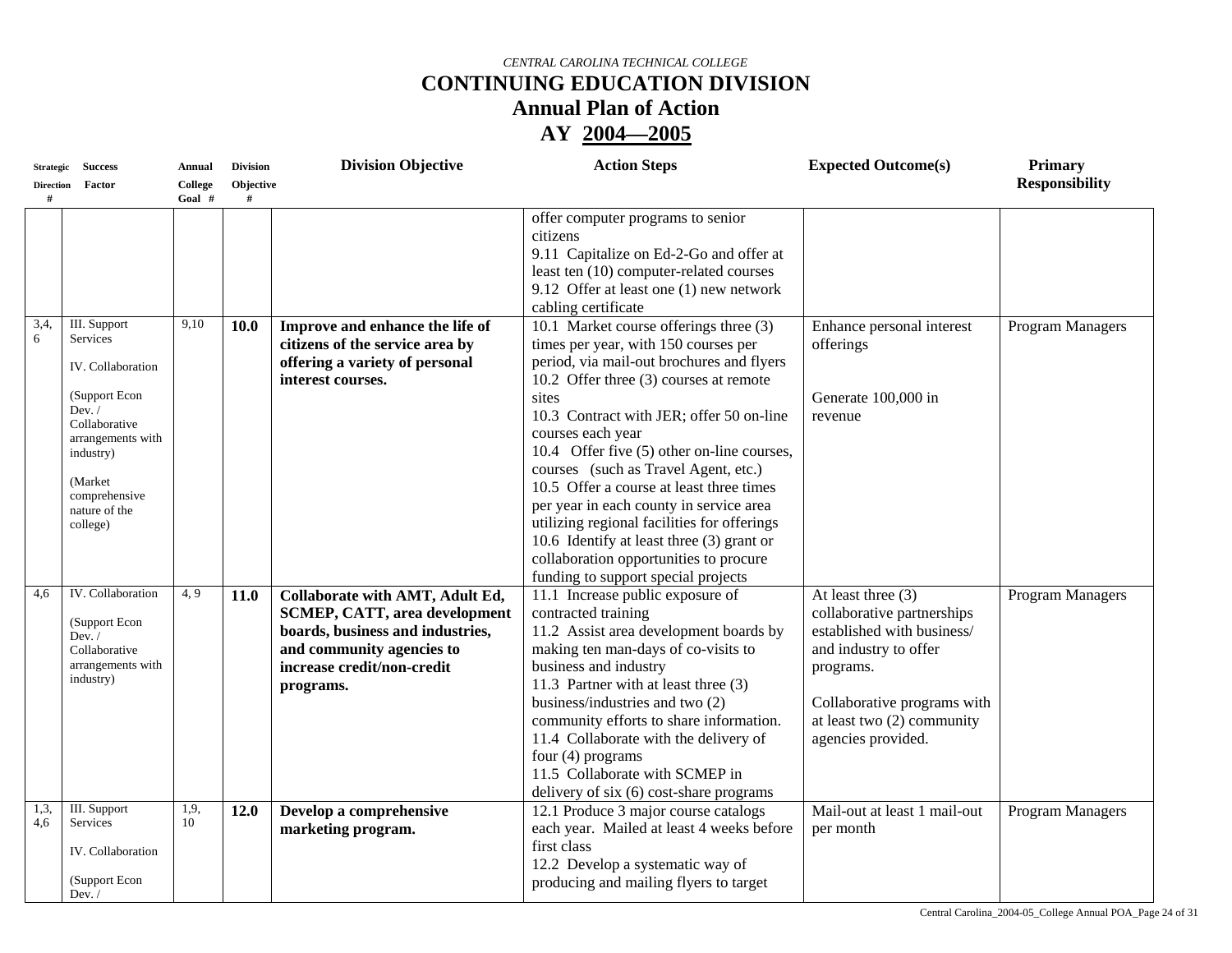# **CONTINUING EDUCATION DIVISION**

**Annual Plan of Action** 

| <b>Strategic</b> | <b>Success</b>                       | Annual  | <b>Division</b> | <b>Division Objective</b>             | <b>Action Steps</b>                         | <b>Expected Outcome(s)</b>   | <b>Primary</b>        |
|------------------|--------------------------------------|---------|-----------------|---------------------------------------|---------------------------------------------|------------------------------|-----------------------|
| <b>Direction</b> | Factor                               | College | Objective       |                                       |                                             |                              | <b>Responsibility</b> |
|                  |                                      | Goal #  |                 |                                       |                                             |                              |                       |
|                  | Collaborative                        |         |                 |                                       | groups. Send out at least 5 direct mail     |                              |                       |
|                  | arrangements with<br>industry/Market |         |                 |                                       | flyers per year                             |                              |                       |
|                  | nature of college)                   |         |                 |                                       | 12.3 Develop and maintain mailing list.     |                              |                       |
|                  |                                      |         |                 |                                       | Work with the Public Information Office     |                              |                       |
|                  |                                      |         |                 |                                       | 12.4 Publish 3 news releases each month     |                              |                       |
|                  |                                      |         |                 |                                       | on continuing ed                            |                              |                       |
|                  |                                      |         |                 |                                       | 12.5 Work on getting pre releases and       |                              |                       |
|                  |                                      |         |                 |                                       | post releases of programs. Write at least   |                              |                       |
|                  |                                      |         |                 |                                       | 4 news releases, PSA's, articles per year.  |                              |                       |
|                  |                                      |         |                 |                                       | 12.6 Pursue various media types for         |                              |                       |
|                  |                                      |         |                 |                                       | advertising. Direct mail, Internet, etc     |                              |                       |
|                  |                                      |         |                 |                                       | 12.7 Evaluate Campus Pipeline for           |                              |                       |
|                  |                                      |         |                 |                                       | marketing purposes.                         |                              |                       |
|                  |                                      |         |                 |                                       | 12.8 Coordinate/collaborate/serve liaison   |                              |                       |
|                  |                                      |         |                 |                                       | on CE webpage                               |                              |                       |
|                  |                                      |         |                 |                                       | 12.9 Possibility to maintain records for    |                              |                       |
|                  |                                      |         |                 |                                       | all major industries that they could with a |                              |                       |
|                  |                                      |         |                 |                                       | simple call up access those records for     |                              |                       |
|                  |                                      |         |                 |                                       | CEUs etc                                    |                              |                       |
|                  |                                      |         |                 |                                       | 12.10 Pursue various marketing tools to     |                              |                       |
|                  |                                      |         |                 |                                       | promote the Tractor Trailer program         |                              |                       |
|                  |                                      |         |                 | <b>ENVIRONMENTAL TRAINING CENTER:</b> |                                             |                              |                       |
| 4,6              | III. Support                         | 9.10    | <b>ETC</b>      | Support the need for                  | Offer 55 courses through open<br>1.1        | Offer a comprehensive        | Program Manager       |
|                  | Services                             |         | 1.0             | environmental training by offering    | enrollment                                  | schedule of occupation       |                       |
|                  | V. Accessibility                     |         |                 | a comprehensive schedule of           | 1.2 Offer 15 courses through contractual    | upgrade courses and          |                       |
|                  | (Market)                             |         |                 | occupation upgrade courses and        | arrangements                                | customized contract          |                       |
|                  | comprehensive                        |         |                 | customized contract.                  | 1.3 Offer contract and ongoing training     |                              |                       |
|                  | nature of the                        |         |                 |                                       | in a variety of areas                       | Generate 150,000 in          |                       |
|                  | college)                             |         |                 |                                       |                                             | revenue serve 500 persons    |                       |
| 4,6              | III. Support                         | 9.10    | <b>ETC</b>      | Serve as a state Innovative           | 2.1 Provide resource services to            | Improve the professionals    | Program Manager       |
|                  | Services                             |         | 2.0             | <b>Technology Training (ITT)</b>      | environmental professionals                 | involved in the              |                       |
|                  | V. Accessibility                     |         |                 | <b>Resource Center in the area of</b> | 2.2 Provide resource services to other      | environmental areas in the   |                       |
|                  | (Market)                             |         |                 | environmental training.               | technical colleges                          | Southeast                    |                       |
|                  | comprehensive                        |         |                 |                                       | 2.3 Maintain environmental library and      |                              |                       |
|                  | nature of the                        |         |                 |                                       | laboratory                                  |                              |                       |
|                  | college)                             |         |                 |                                       |                                             |                              |                       |
| 4,6              | III. Support                         | 9,10    | ETC             | Provide technical assistance and      | 3.1 Serve at least seven new facilities     | Provide technical assistance | Program Manager       |
|                  | Services                             |         | 3.0             | on-site training to small             | 3.2 Complete grant documentation            | in the state                 |                       |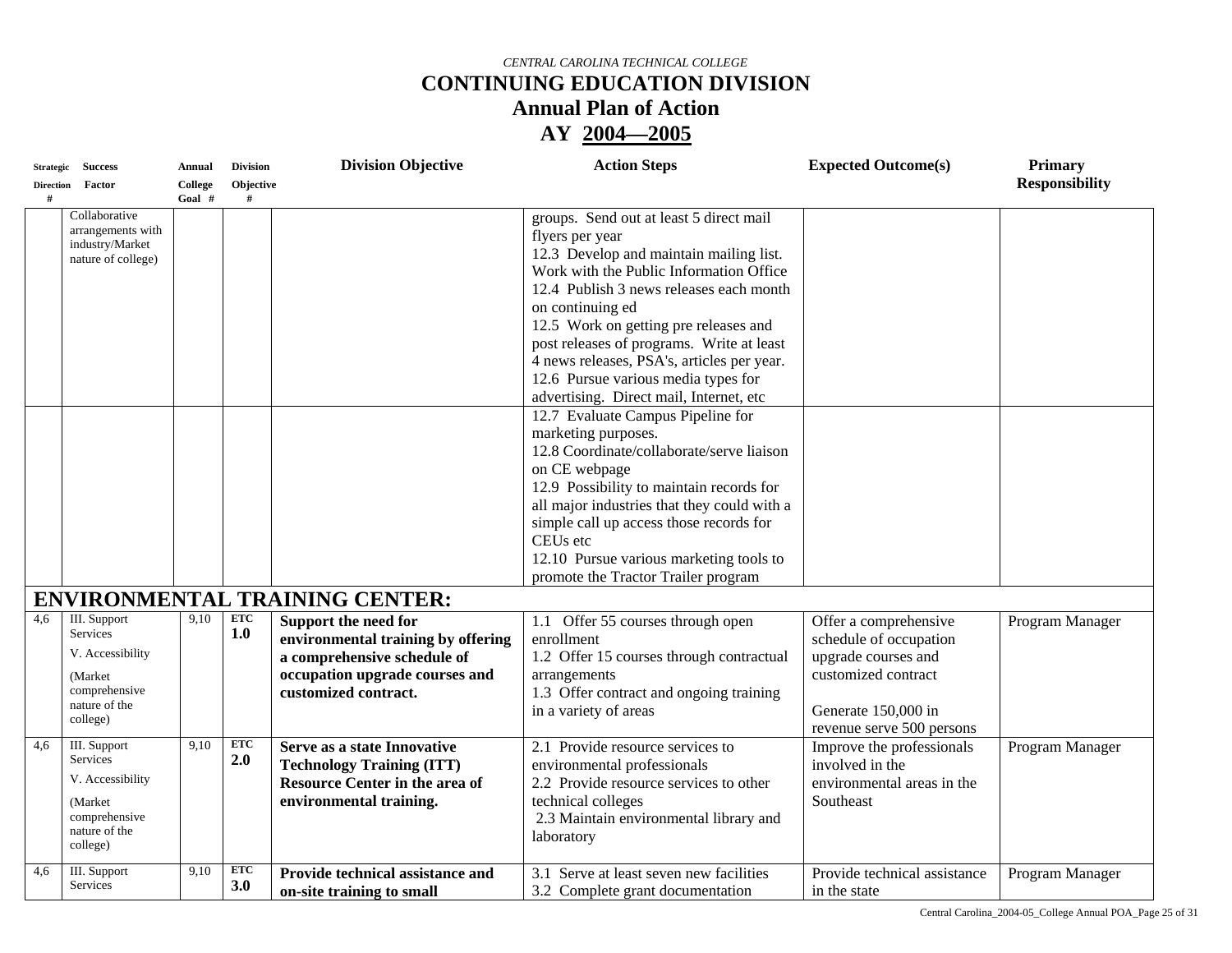# **CONTINUING EDUCATION DIVISION**

**Annual Plan of Action** 

| <b>Strategic</b> | <b>Success</b>                                                                                                | Annual              | <b>Division</b>   | <b>Division Objective</b>                                                                                                          | <b>Action Steps</b>                                                                                                                                                                                          | <b>Expected Outcome(s)</b>                                                                                                                   | <b>Primary</b>        |
|------------------|---------------------------------------------------------------------------------------------------------------|---------------------|-------------------|------------------------------------------------------------------------------------------------------------------------------------|--------------------------------------------------------------------------------------------------------------------------------------------------------------------------------------------------------------|----------------------------------------------------------------------------------------------------------------------------------------------|-----------------------|
| <b>Direction</b> | Factor                                                                                                        | College<br>Goal $#$ | Objective         |                                                                                                                                    |                                                                                                                                                                                                              |                                                                                                                                              | <b>Responsibility</b> |
|                  | <b>IV.</b> Collaboration                                                                                      |                     |                   | wastewater treatment facilities<br>identified as having compliance<br>problems through the 104g grant<br>program.                  | process<br>3.3 Attend annual 104g conference                                                                                                                                                                 |                                                                                                                                              |                       |
| 4,6              | III. Support<br><b>Services</b><br>Market<br>comprehensive<br>nature of the college                           | 9,10                | ETC<br>4.0        | Develop a marketing and<br>recruitment plan.                                                                                       | Develop marketing plan<br>4.1<br>4.2 Develop annual catalog of courses<br>4.3 Maintain mailing list                                                                                                          | Mailout out annual catalog<br>and mail, fax or e-mail 2<br>promos/quarter                                                                    | Program Manager       |
| 4,6              | III. Support<br>Services<br>V. Accessibility<br>(Market)<br>comprehensive<br>nature of the<br>college)        | 9.10                | <b>ETC</b><br>5.0 | <b>Explore a variety of delivery</b><br>modes in order to increase the<br>access of ETC courses to<br>environmental professionals. | 5.1 Offer at least two courses by distance<br>learning<br>5.2 Manage the terms of the DHEC<br>contract by providing regional training on<br>developing on line training                                      | Increase ETC access to<br>environmental professionals<br>Generate 300,000 in annual<br>grant revenue produce 2<br>online waste water courses | Program Manager       |
| 4,6              | III. Support<br><b>Services</b><br>V. Accessibility<br>(Market)<br>comprehensive<br>nature of the<br>college) | 9.10                | <b>ETC</b><br>6.0 | <b>Explore collaborative relationships</b><br>in the industrial, municipal,<br>educational, and regulatory<br>communities.         | 6.1 Create at least two new collaborations<br>and/or grant opportunities<br>6.2 Maintain relations with<br>environmental associations/entities<br>6.3 Expand the scope of OSHA related<br>course, hazcom etc | Expand relationships with<br>industrial, municipal,<br>educational, and regulatory<br>agencies<br>Generate additional<br>revenues of 50,000  | Program Manager       |
| 4,6              | V. Accessibility                                                                                              | 9,10                | <b>ETC</b><br>7.0 | Obtain new tools to improve the<br>courses and services of the ETC.                                                                | 7.1 Request at least two equipment<br>pieces of equipment                                                                                                                                                    | Generate at least two<br>additional equipment<br>requests                                                                                    | Program Manager       |
| 4,6              | IV. Collaboration                                                                                             | 9,10                | <b>ETC</b><br>8.0 | <b>Serve as an Environmental</b><br>consultant to business and industry                                                            | 8.1 Consult with at least 3 companies/<br>utilities/ dsitricts                                                                                                                                               | Improve the quality of<br>companies served                                                                                                   | Program Manager       |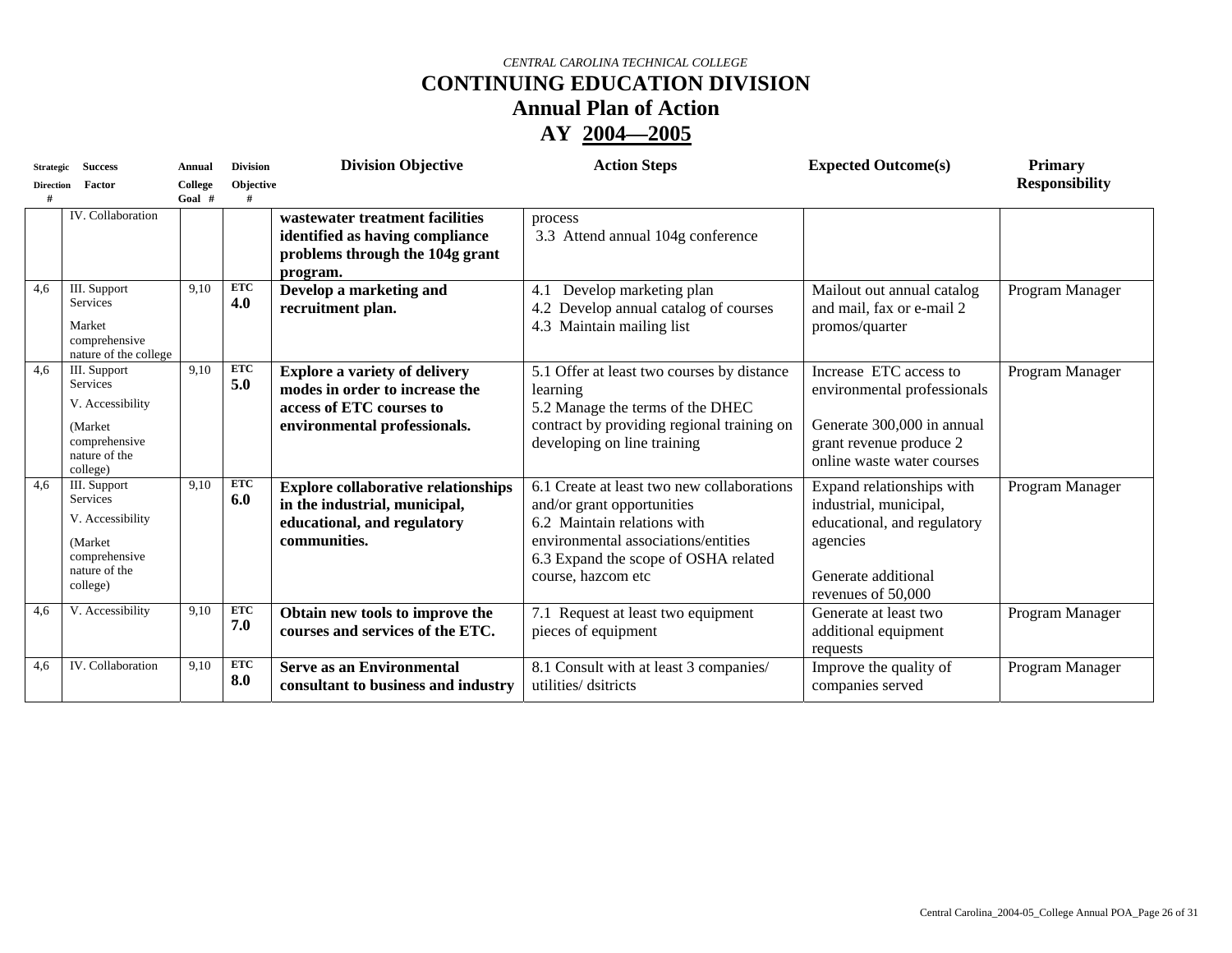| <b>Strategic</b> | <b>Success</b>                   | <b>Annual</b>      |           | Division Division Objective                                                                                                                                                                                                                              | <b>Action Steps/</b>                                                                                                                                                                                                                                                                                                                                                                                                                                                                                                                                                                                                                                                                                                                                                                                                                                                                                                                                         | <b>Expected Outcome(s)</b>                                                                                                                                                                                                                                          | <b>Primary</b>                                                                                                                   |
|------------------|----------------------------------|--------------------|-----------|----------------------------------------------------------------------------------------------------------------------------------------------------------------------------------------------------------------------------------------------------------|--------------------------------------------------------------------------------------------------------------------------------------------------------------------------------------------------------------------------------------------------------------------------------------------------------------------------------------------------------------------------------------------------------------------------------------------------------------------------------------------------------------------------------------------------------------------------------------------------------------------------------------------------------------------------------------------------------------------------------------------------------------------------------------------------------------------------------------------------------------------------------------------------------------------------------------------------------------|---------------------------------------------------------------------------------------------------------------------------------------------------------------------------------------------------------------------------------------------------------------------|----------------------------------------------------------------------------------------------------------------------------------|
| <b>Direction</b> | Factor                           | College            | Objective |                                                                                                                                                                                                                                                          | <b>Method(s) of Measurement</b>                                                                                                                                                                                                                                                                                                                                                                                                                                                                                                                                                                                                                                                                                                                                                                                                                                                                                                                              |                                                                                                                                                                                                                                                                     | <b>Responsibility</b>                                                                                                            |
| #                |                                  | Goal #             | #         |                                                                                                                                                                                                                                                          |                                                                                                                                                                                                                                                                                                                                                                                                                                                                                                                                                                                                                                                                                                                                                                                                                                                                                                                                                              |                                                                                                                                                                                                                                                                     |                                                                                                                                  |
| $\tau$           | VI. Administration/<br>Resources | 6, 12              | 1.0       | <b>Finalize College Compliance</b><br><b>Certification Report for the</b><br><b>Southern Association of</b><br><b>Colleges and Schools'</b><br><b>Commission on Colleges staff</b><br>members and the SACS Off-Site<br><b>Reaccreditation Committee.</b> | 1.1 Review content of compiled<br>report for inclusiveness and<br>thoroughness with the Compliance<br>Team Chair<br>1.2 Ensure all components of report<br>have been included to meet SACS<br>Core Requirements, Standards, and<br><b>Federal Mandates</b><br>1.3 Notify the President and<br>Compliance Team Chair of any areas<br>of omissions and/or partial/non-<br>compliance in a timely manner.<br>1.4 Edit drafts and provide feedback<br>for additional research and writing<br>1.5 Monitor the Commission on<br>Colleges' Website to ensure currency<br>and access to all SACS position<br>statements, policies, guidelines and<br>best practices<br>1.6 Work closely with College<br>Webmaster to ensure adherence to<br>SACS guidelines for access to<br>electronic documentation<br>1.7 Attend Compliance Team<br>meetings and assist Team Chair with<br>the compilation of Team meeting<br>agenda items<br>1.8 Maintain communication with the | Successful completion and<br>transmission of the Central<br>Carolina Technical<br>College Compliance<br>Certification Report for<br>Re-affirmation of<br>Accreditation<br>Effective communication<br>with CoC staff members<br>and SACS Off-Site<br>Committee Chair | Director of Planning and<br><b>Institutional Effectiveness</b><br>Director of Planning and<br><b>Institutional Effectiveness</b> |
|                  |                                  |                    |           |                                                                                                                                                                                                                                                          | SACS' Commission on Colleges staff<br>and Off-Site Review Committee;<br>relay information to the President                                                                                                                                                                                                                                                                                                                                                                                                                                                                                                                                                                                                                                                                                                                                                                                                                                                   |                                                                                                                                                                                                                                                                     |                                                                                                                                  |
| $\overline{5,7}$ | VI. Administration/<br>Resources | $\overline{6, 12}$ | 2.0       | Develop the College's SACS<br><b>Commission on Colleges</b><br><b>Prospectus for Off-Campus</b><br>Locations.                                                                                                                                            | 2.1 Develop and monitor timeline for<br>Prospectus<br>2.2 Comply with CoC Guidelines for<br>submitting a prospectus                                                                                                                                                                                                                                                                                                                                                                                                                                                                                                                                                                                                                                                                                                                                                                                                                                          | Successful completion and<br>submission of the<br>College's Prospectus for<br>Off-Campus Locations                                                                                                                                                                  | Director of Planning and<br><b>Institutional Effectiveness</b>                                                                   |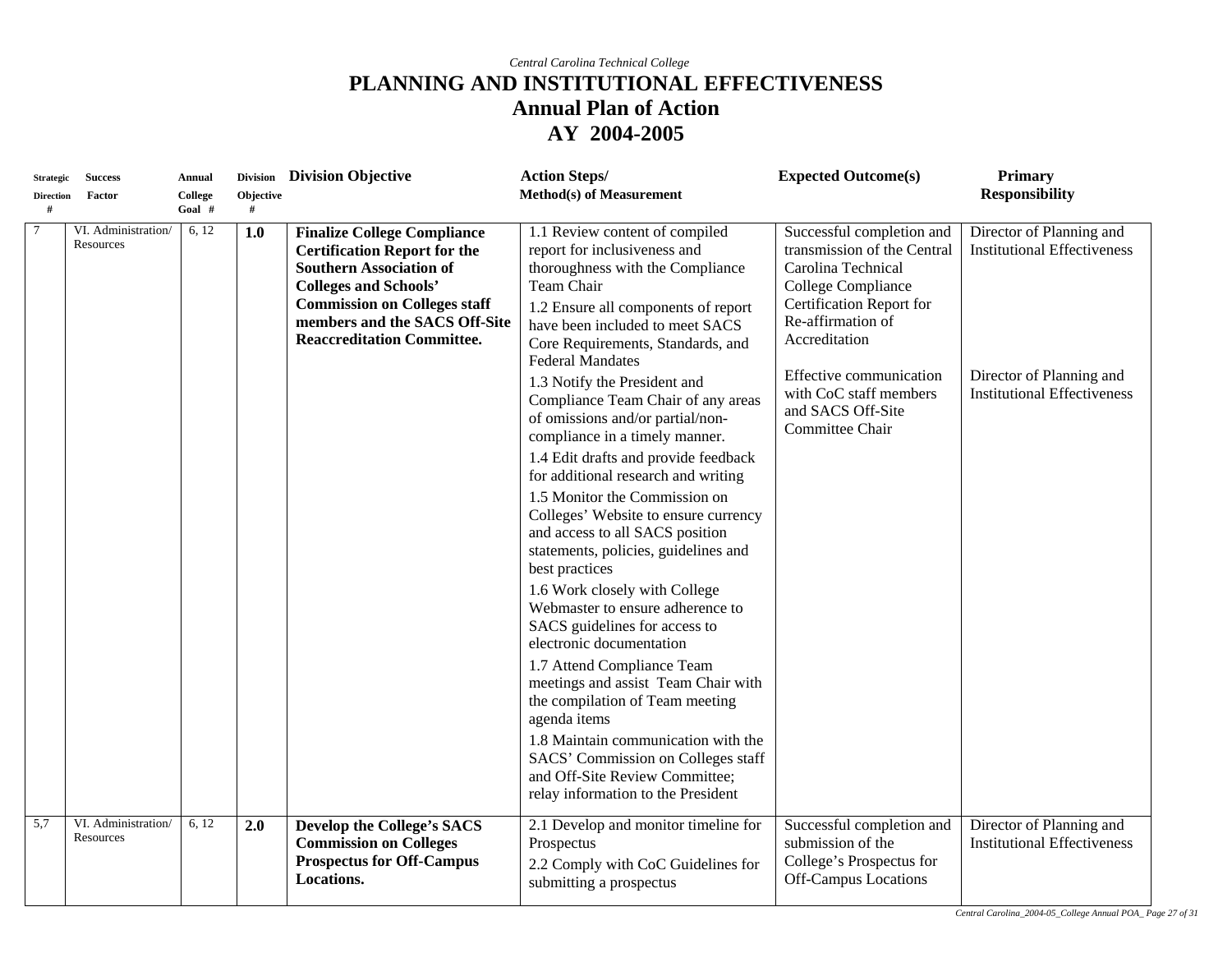| <b>Strategic</b><br><b>Direction</b><br># | <b>Success</b><br>Factor         | <b>Annual</b><br>College<br>Goal # | Objective<br># | Division Division Objective                                                                            | <b>Action Steps/</b><br><b>Method(s) of Measurement</b>                                                                                                                                                                                                                                                                                                                                                          | <b>Expected Outcome(s)</b>                                                                                               | Primary<br><b>Responsibility</b>                               |
|-------------------------------------------|----------------------------------|------------------------------------|----------------|--------------------------------------------------------------------------------------------------------|------------------------------------------------------------------------------------------------------------------------------------------------------------------------------------------------------------------------------------------------------------------------------------------------------------------------------------------------------------------------------------------------------------------|--------------------------------------------------------------------------------------------------------------------------|----------------------------------------------------------------|
|                                           |                                  |                                    |                |                                                                                                        | 2.3 Coordinate all aspects of the<br>Prospectus with the President<br>2.4 Work with appropriate College<br>personnel to develop content of the<br>prospectus document<br>2.5 Cross-reference Prospectus with<br>all sections of the College's<br><b>Compliance Report</b><br>2.6 Ensure integration of<br>documentation in the Prospectus for<br>inclusiveness<br>2.7 Incorporate SACS policies and              | Effective communication<br>with CoC staff member<br>assigned to College to<br>complete the substantive<br>change process | Director of Planning and<br><b>Institutional Effectiveness</b> |
|                                           |                                  |                                    |                |                                                                                                        | guidelines into the report compilation<br>process<br>2.8 Report progress to the ELT in a<br>timely manner<br>2.9 Complete follow-up activities, as<br>directed by the College's CoC<br>assigned staff member                                                                                                                                                                                                     |                                                                                                                          |                                                                |
| 2,5,<br>$\tau$                            | VI. Administration/<br>Resources | 6,12                               | 3.0            | Develop and implement the plan<br>for the Commission on College'<br><b>On-Site Visit.</b>              | 3.1 Develop timeline of activities<br>3.2 Coordinate all aspects of the<br>development of the On-Site Visit with<br>the President<br>3.3 Make logistical preparations for<br>the Visit in coordination with the On-<br>Site Visiting Committee's Chair and<br>the CoC staff member<br>3.4 Ensure college-wide access to<br>information on the College's SACS<br>Webpage by working closely with the<br>Webmaster | Successful plans for the<br>On-Site Visit executed                                                                       | Director of Planning and<br><b>Institutional Effectiveness</b> |
| 2,5,<br>$\overline{7}$                    | VI. Administration/<br>Resources | 6                                  | 4.0            | <b>Provide structure and direction</b><br>for the College's annual<br>planning and evaluation actions. | 4.1 Ensure adherence to the<br>College's 2004-2009 Strategic Plan<br>4.2 Coordinate 2005-06 annual<br>planning process                                                                                                                                                                                                                                                                                           | Dissemination of<br>College annual planning<br>and evaluation efforts                                                    | Director of Planning and<br><b>Institutional Effectiveness</b> |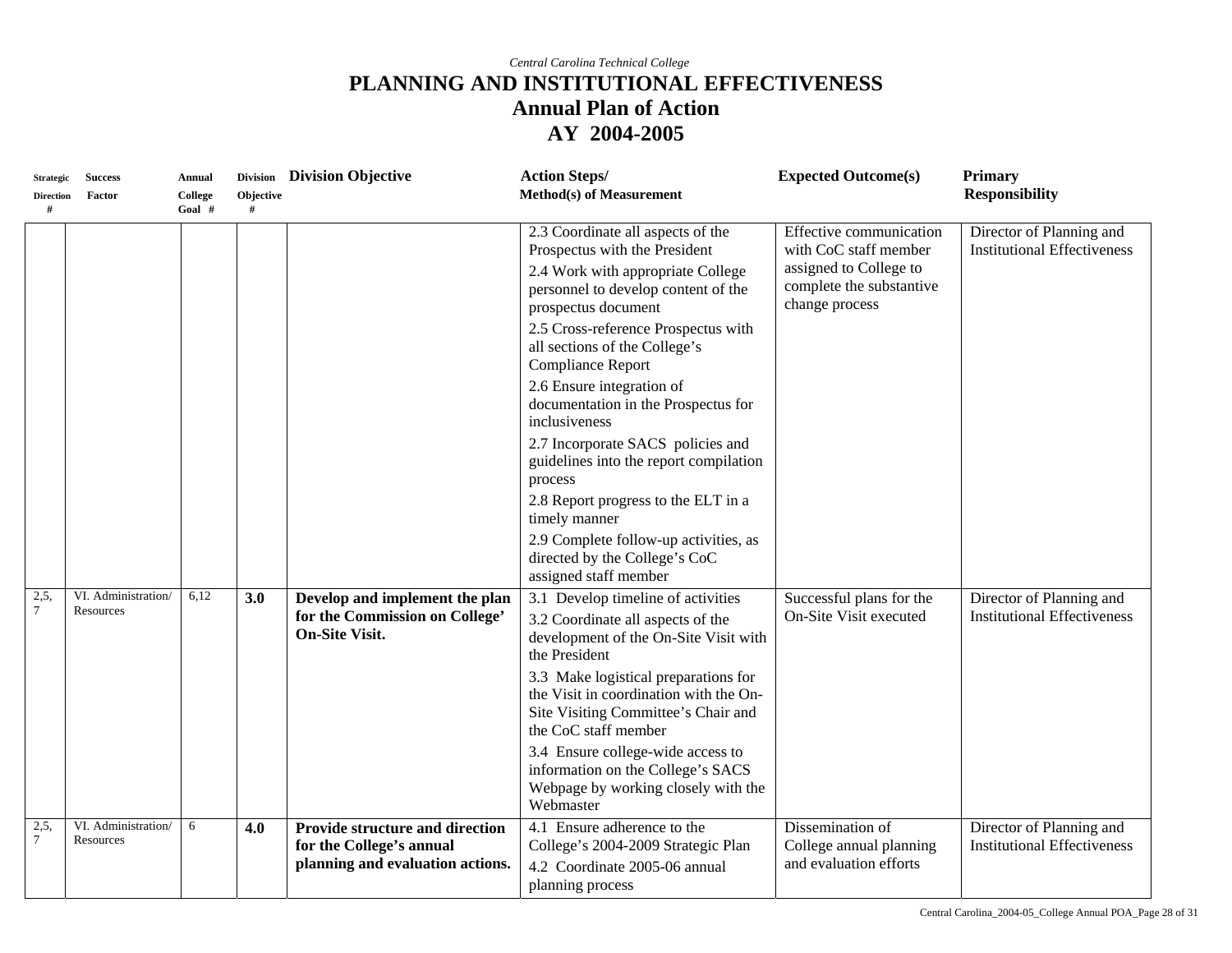| <b>Strategic</b><br><b>Direction</b><br># | <b>Success</b><br>Factor                                                                   | <b>Annual</b><br>College<br>Goal # | Objective<br># | Division Division Objective                                                                               | <b>Action Steps/</b><br><b>Method(s)</b> of Measurement                                                                                                                                                                                                                                                                                                                                                                                                                                                                                                   | <b>Expected Outcome(s)</b>                                                                                                                                                                                   | <b>Primary</b><br><b>Responsibility</b>                        |
|-------------------------------------------|--------------------------------------------------------------------------------------------|------------------------------------|----------------|-----------------------------------------------------------------------------------------------------------|-----------------------------------------------------------------------------------------------------------------------------------------------------------------------------------------------------------------------------------------------------------------------------------------------------------------------------------------------------------------------------------------------------------------------------------------------------------------------------------------------------------------------------------------------------------|--------------------------------------------------------------------------------------------------------------------------------------------------------------------------------------------------------------|----------------------------------------------------------------|
|                                           |                                                                                            |                                    |                |                                                                                                           | 4.2 Develop 2005-06 College Annual<br>Plan of Action<br>4.3 Report outcomes of the 2004-05<br>College Plan of Action                                                                                                                                                                                                                                                                                                                                                                                                                                      |                                                                                                                                                                                                              |                                                                |
| 2,5,<br>$7\phantom{.0}$                   | VI. Administration/<br>Resources                                                           | 6,12                               | 5.0            | <b>Substantiate and document</b><br>comprehensive institutional<br>data.                                  | 5.1 Prepare and submit accurate Fall<br>2004, Winter 2004-05, Spring 2005,<br>and Summer 2005 institutional<br>reports for NCES IPEDS, CoC, CHE,<br>SBTCE, and other appropriate<br>agencies in a timely manner<br>5.2 Prepare, verify, and submit<br>accurate institutional program<br>evaluation reports to appropriate<br>agencies<br>5.3 Prepare and submit accurate<br>College institutional effectiveness<br>reporting in accordance with ACT<br>629 and other legislative mandates<br>5.4 Increase involvement in SBTCE<br>IE Peer Group endeavors | Comprehensive<br>institutional effectiveness<br>and accountability<br>reporting                                                                                                                              | Director of Planning and<br><b>Institutional Effectiveness</b> |
| 2,5,<br>$\tau$                            | I. Educational<br>Programs<br>III. Support<br>Services<br>VI. Administration/<br>Resources | 6,12                               | 6.0            | Assess the needs and satisfaction<br>levels of the College's students,<br>alumni, and other constituents. | 6.1 Prepare and disseminate<br>comprehensive internal and external<br>surveys of College programs and<br>services<br>6.2 Collect and analyze data and<br>prepare and disseminate results of<br>internal and external surveys of<br>College programs and services<br>6.3 Facilitate assessment processes<br>that support major effectiveness<br>initiatives                                                                                                                                                                                                | Appropriate reports<br>produced related to the<br>quality of programs and<br>services, satisfaction and<br>retention of students, post-<br>education satisfaction and<br>success, and resource<br>management | Director of Planning and<br><b>Institutional Effectiveness</b> |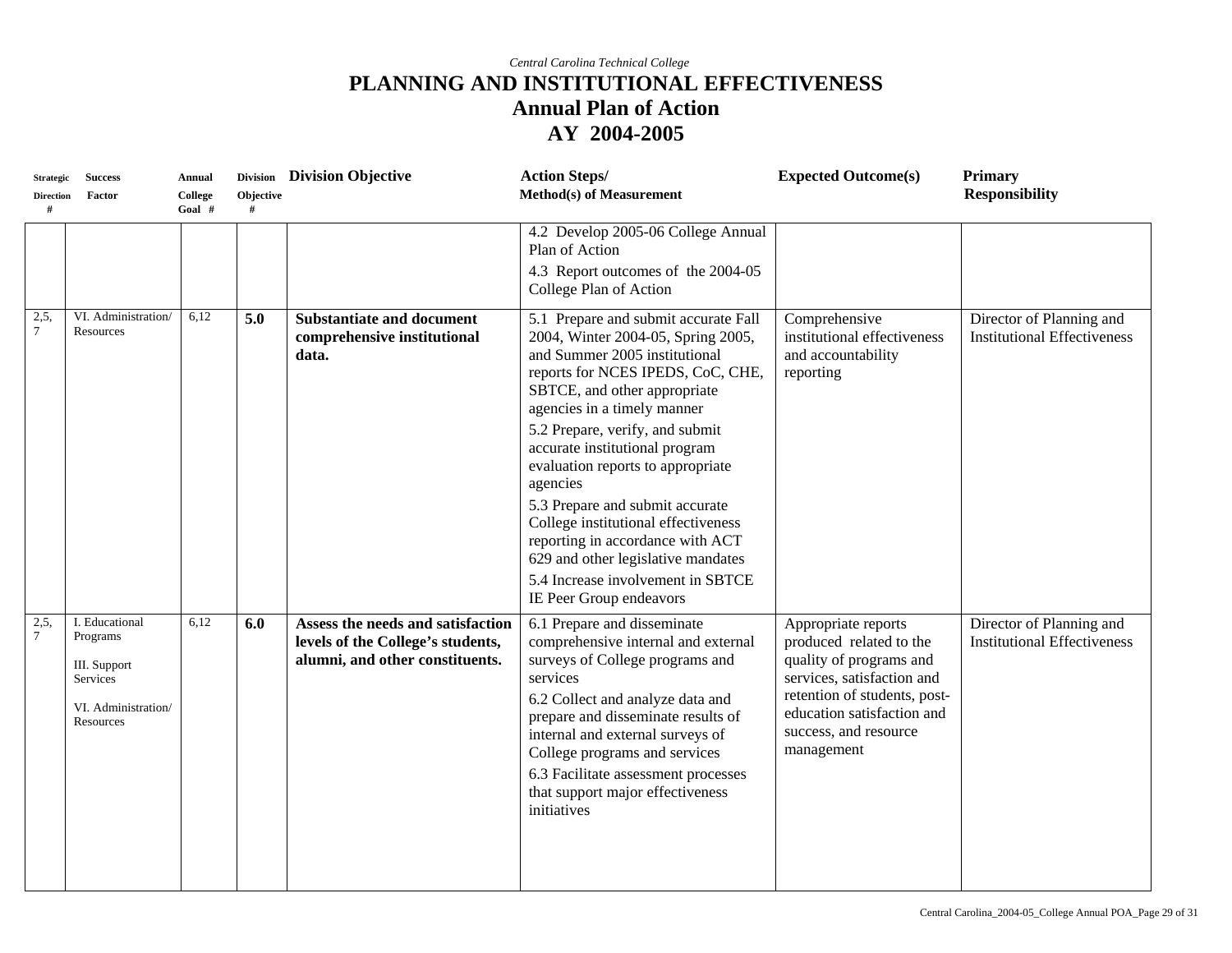| <b>Strategic</b><br><b>Direction</b> | <b>Success</b><br>Factor         | <b>Annual</b><br>College<br>Goal # | Objective | Division Division Objective                                                                                                                                     | <b>Action Steps/</b><br><b>Method(s) of Measurement</b>                                                                                                                                                                                                                                                                                                                                                                                                                                                                                                                                                                                                                                                                           | <b>Expected Outcome(s)</b>                                                                                                     | <b>Primary</b><br><b>Responsibility</b>                        |
|--------------------------------------|----------------------------------|------------------------------------|-----------|-----------------------------------------------------------------------------------------------------------------------------------------------------------------|-----------------------------------------------------------------------------------------------------------------------------------------------------------------------------------------------------------------------------------------------------------------------------------------------------------------------------------------------------------------------------------------------------------------------------------------------------------------------------------------------------------------------------------------------------------------------------------------------------------------------------------------------------------------------------------------------------------------------------------|--------------------------------------------------------------------------------------------------------------------------------|----------------------------------------------------------------|
| 2,5                                  | VI. Administration/<br>Resources | 6,12                               | 7.0       | Provide internal and external<br>monitoring of the College's<br>compliance with the<br><b>Commission on Colleges'</b><br>principles of accreditation<br>system. | 7.1 Increase college-wide awareness<br>and knowledge of the new COC<br>principles, standards and guidelines<br>through the College SACS Webpage<br>7.2 Disseminate information to<br>accreditation entities and coordinating<br>boards regarding campus expansion,<br>outreach activities<br>7.3 Increase involvement in<br><b>Commission on Colleges</b><br>7.4 Maintain and preserve regional<br>CoC accreditation files for the<br>College<br>7.5 Work closely with College<br>Webmaster to ensure adherence to<br>SACS guidelines for access to<br>electronic documentation<br>7.6 Maintain College policies,<br>procedures and processes that are<br>useful and consistent with commonly<br>accepted accreditation practices | Consistent internal and<br>external monitoring of<br>compliance with CoC<br>requirements, standards<br>and mandates<br>monitor | Director of Planning and<br><b>Institutional Effectiveness</b> |